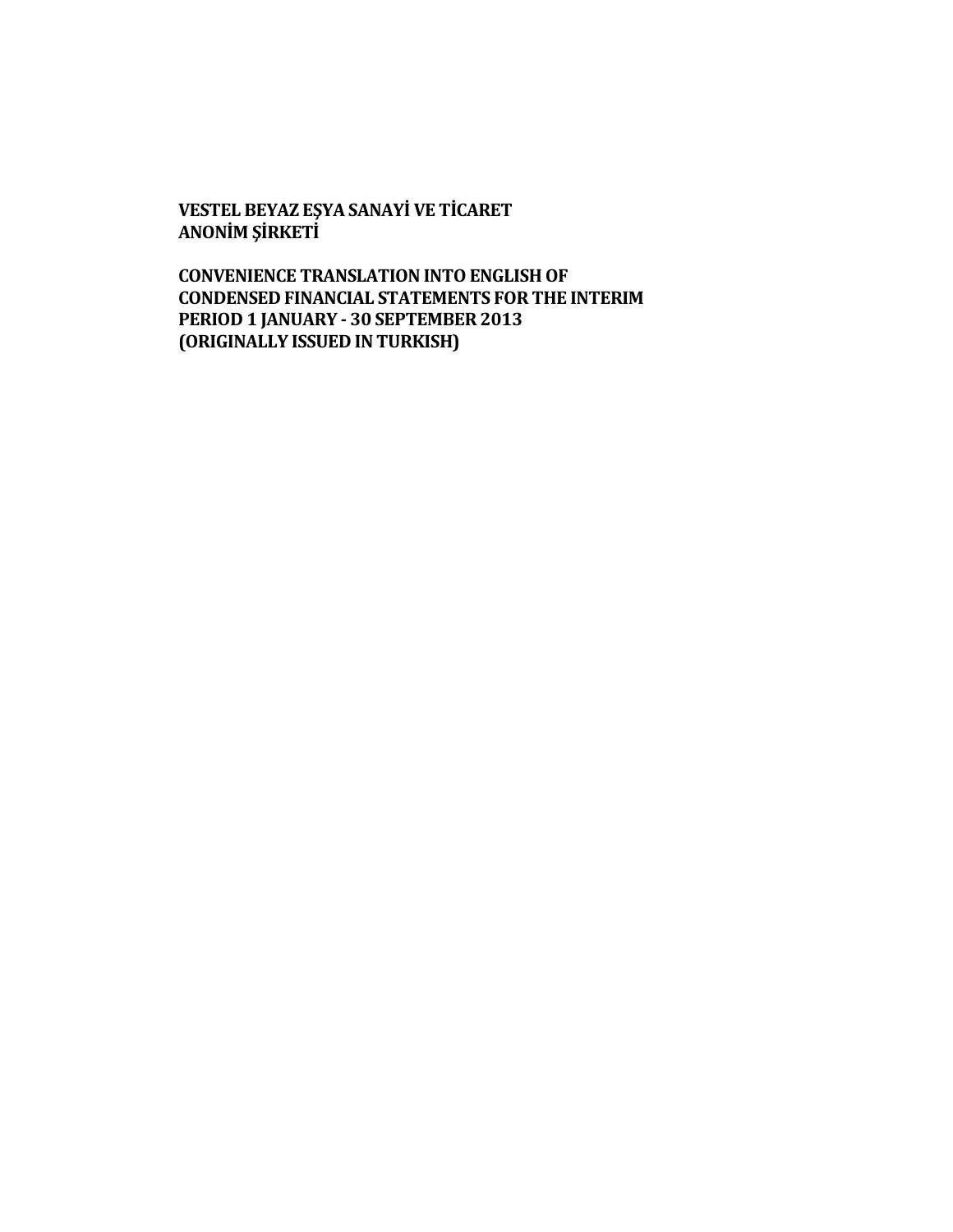**CONTENTS** 

### **PAGE**

| $1 - 3$ |
|---------|
| $4 - 5$ |
| 6       |
| 7-8     |

### NOTES TO THE CONDENSED FINANCIAL STATEMENTS FOR THE INTERIM PERIOD 1 JANUARY - 30 SEPTEMBER 2013

|    | 9 |
|----|---|
|    |   |
| 16 |   |
| 17 |   |
| 17 |   |
|    |   |
| 20 |   |
| 21 |   |
|    |   |
|    |   |
|    |   |
|    |   |
|    |   |
|    |   |
|    |   |
| 30 |   |
| 31 |   |
| 31 |   |
| 31 |   |
|    |   |
| 34 |   |
|    |   |
|    |   |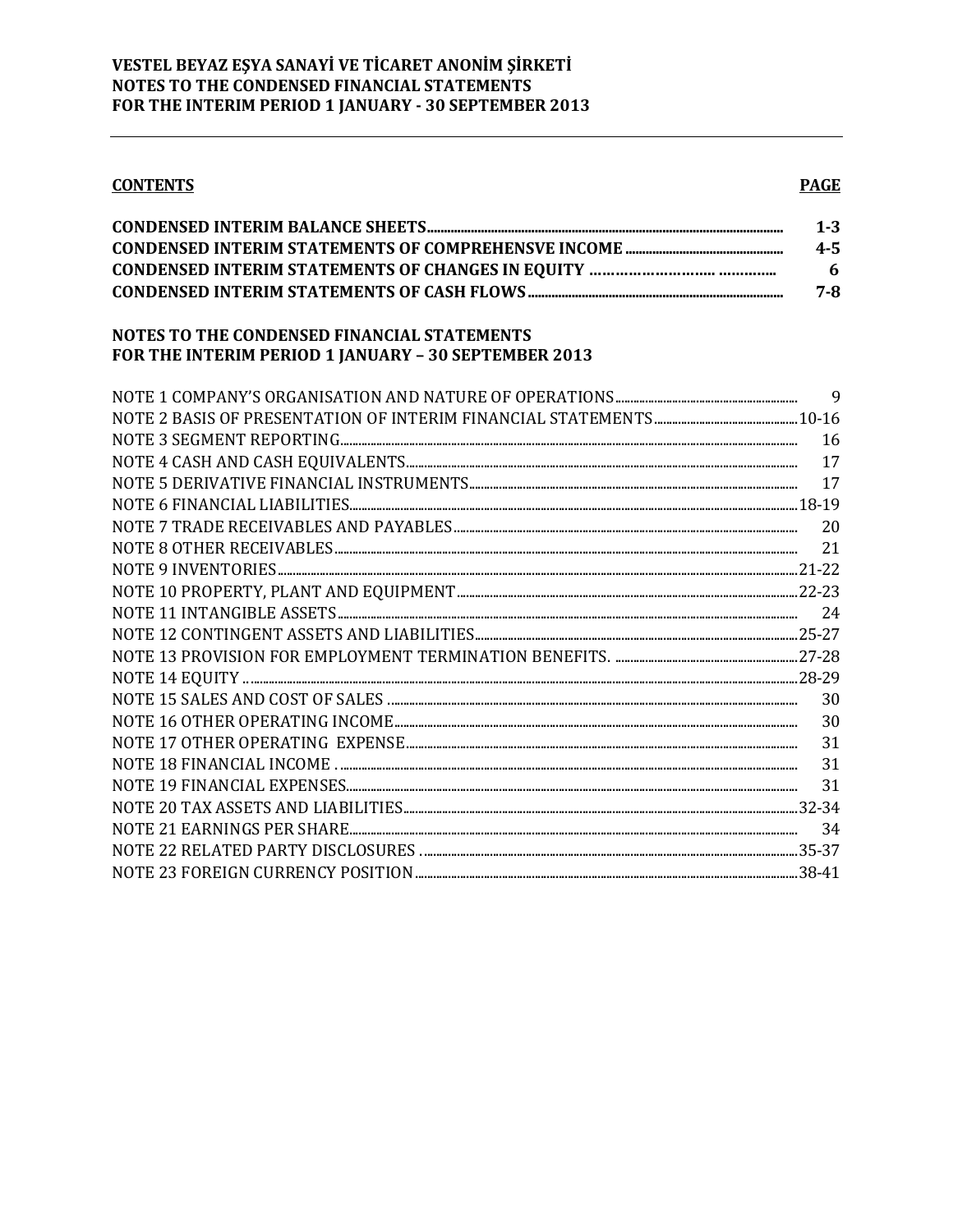# **VESTEL BEYAZ EŞYA SANAYİ VE TİCARET ANONİM ŞİRKETİ CONDENSED INTERIM BALANCE SHEETS AS OF 30 SEPTEMBER 2013 AND 31 DECEMBER 2012**

(Amounts expressed in thousands of Turkish Lira ("TL") unless otherwise indicated.)

|                                 |                |                   | <b>Audited</b>          |
|---------------------------------|----------------|-------------------|-------------------------|
|                                 | <b>Notes</b>   | 30 September 2013 | <b>31 December 2012</b> |
| <b>ASSETS</b>                   |                |                   |                         |
| <b>Current assets</b>           |                |                   |                         |
| Cash and cash equivalents       | $\overline{4}$ | 37.099            | 27.218                  |
| Trade receivables               |                | 532.596           | 635.609                 |
| Related parties                 | 22             | 517.723           | 622.071                 |
| Third parties                   | 7              | 14.873            | 13.538                  |
| Other receivables               |                | 261.321           | 49.916                  |
| Related parties                 | 22             | 207.900           |                         |
| Third parties                   | 8              | 53.421            | 49.916                  |
| Inventories                     | 9              | 284.211           | 221.283                 |
| Prepaid expenses                |                | 11.105            | 17.743                  |
| Current income tax assets       |                | 25                | 2.997                   |
| Other current assets            |                | 1.342             |                         |
| <b>Total current assets</b>     |                | 1.127.699         | 954.766                 |
| <b>Non-current assets</b>       |                |                   |                         |
| Property, plant and equipment   | 10             | 330.022           | 308.563                 |
| Intangible assets               | 11             | 55.897            | 48.501                  |
| Other non-current assets        |                | 55.897            | 48.501                  |
| Prepaid expenses                |                | 2.557             | 3.397                   |
| Deferred tax asset              | 20             | 5.757             |                         |
| <b>Total non-current assets</b> |                | 394.233           | 360.461                 |
| <b>TOTAL ASSETS</b>             |                | 1.521.932         | 1.315.227               |

The accompanying notes are an integral part of these condensed interim financial statements.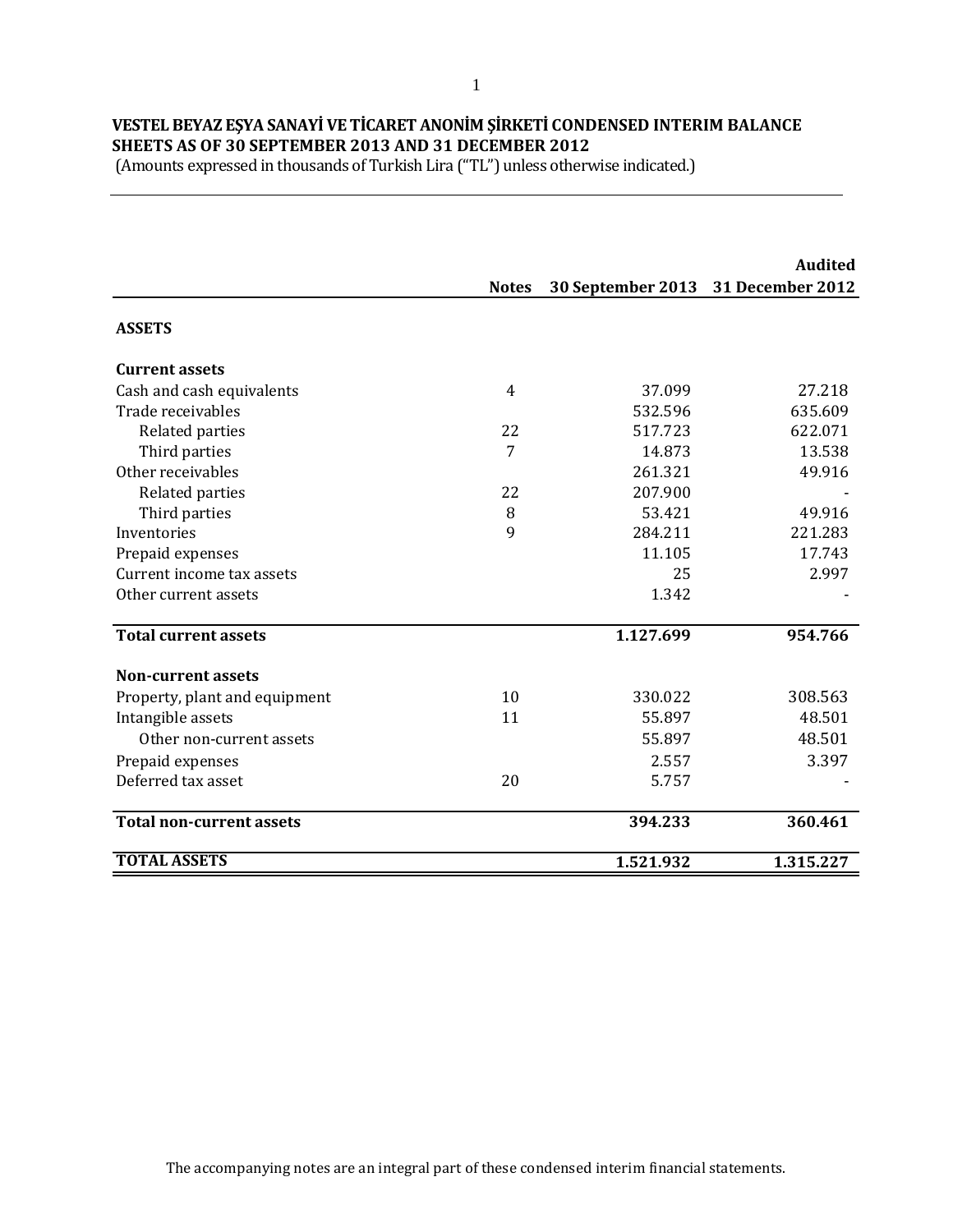# **VESTEL BEYAZ EŞYA SANAYİ VE TİCARET ANONİM ŞİRKETİ CONDENSED INTERIM BALANCE SHEETS AS OF 30 SEPTEMBER 2013 AND 31 DECEMBER 2012**

|                                          |              |                   | <b>Audited</b>   |
|------------------------------------------|--------------|-------------------|------------------|
|                                          | <b>Notes</b> | 30 September 2013 | 31 December 2012 |
| <b>LIABILITIES</b>                       |              |                   |                  |
| <b>Current liabilities</b>               |              |                   |                  |
| <b>Financial liabilities</b>             | 6            | 337.836           | 287.817          |
| Financial liabilities to related parties | 6            | 27.209            |                  |
| Trade payables                           |              | 454.788           | 413.006          |
| Related parties                          | 22           | 17.447            | 7.587            |
| Third parties                            | 7            | 437.341           | 405.419          |
| Provision for employment benefits        |              | 10.950            | 6.313            |
| Derivative financial instruments         | 5            | 50.577            | 8.673            |
| Current income tax liabilities           |              | 2.175             |                  |
| Short term provisions                    |              | 337               | 928              |
| Other short term provisions              |              | 337               | 928              |
| Other short term liabilities             |              | 4.273             | 3.402            |
| <b>Total current liabilities</b>         |              | 888.145           | 720.139          |
| <b>Non-current liabilities</b>           |              |                   |                  |
| <b>Financial liabilities</b>             | 6            | 106.944           | 87.698           |
| Other financial liabilities              |              |                   |                  |
| Long term provisions                     |              | 14.592            | 12.607           |
| Provision for employment benefits        | 13           | 14.592            | 12.607           |
| Deferred tax liability                   | 20           |                   | 3.527            |
| <b>Total non-current liabilities</b>     |              | 121.536           | 103.832          |
| <b>TOTAL LIABILITIES</b>                 |              | 1.009.681         | 823.971          |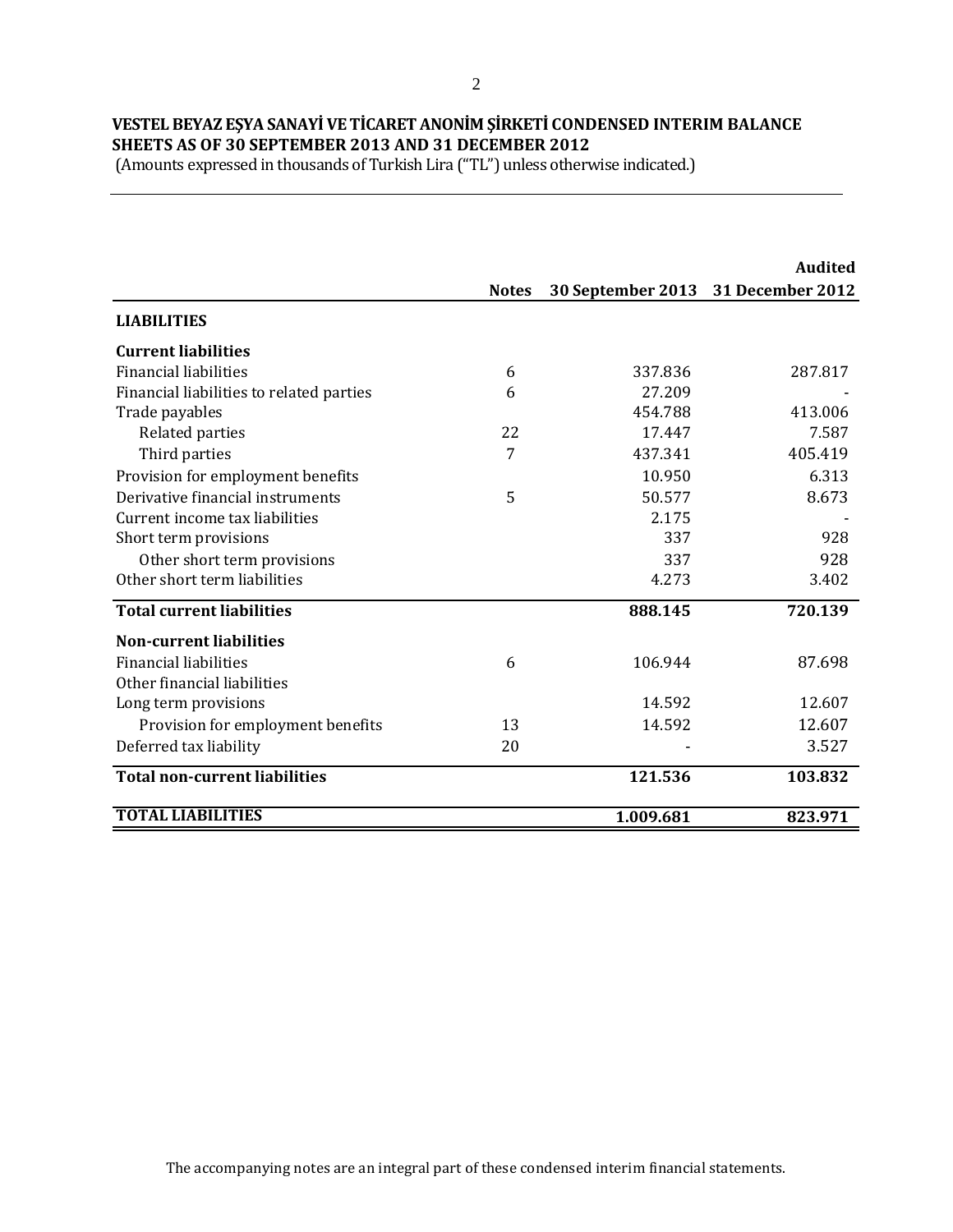# **VESTEL BEYAZ EŞYA SANAYİ VE TİCARET ANONİM ŞİRKETİ CONDENSED INTERIM BALANCE SHEETS AS OF 30 SEPTEMBER 2013 AND 31 DECEMBER 2012**

(Amounts expressed in thousands of Turkish Lira ("TL") unless otherwise indicated.)

|                                                  |              |                                    | <b>Audited</b> |
|--------------------------------------------------|--------------|------------------------------------|----------------|
|                                                  | <b>Notes</b> | 30 September 2013 31 December 2012 |                |
| <b>EQUITY</b>                                    |              |                                    |                |
| Paid in capital                                  | 14.a         | 190.000                            | 190.000        |
| Adjustments to share capital                     | 14.h         | 9.734                              | 9.734          |
| Share premium                                    | 14.c         | 109.031                            | 109.031        |
| Other comprehensive income not to be             |              |                                    |                |
| reclassified to profit or loss                   |              | (1.547)                            | (947)          |
| Revaluation gain / loss                          |              | (1.547)                            | (947)          |
| - Actuarial gain / loss arising from             |              |                                    |                |
| defined benefit plans                            |              | (1.547)                            | (947)          |
| Other comprehensive income to be reclassified to |              |                                    |                |
| profit or loss                                   |              | (23.934)                           |                |
| Derivative instruments gain / loss               |              | (23.934)                           |                |
| Restricted reserves                              | 14.d         | 38.886                             | 38.886         |
| Accumulated profit                               |              | 144.552                            | 162.096        |
| Net income / (loss) for the period               |              | 45.529                             | (17.544)       |
| <b>Total equity</b>                              |              | 512.251                            | 491.256        |
| <b>TOTAL LIABILITIES AND EQUITY</b>              |              | 1.521.932                          | 1.315.227      |

Condensed financial statements for the interim period 1 January - 30 September 2013 were approved by the Board of Directors of Vestel Beyaz Eşya Sanayi ve Ticaret A.Ş. on 28 October 2013.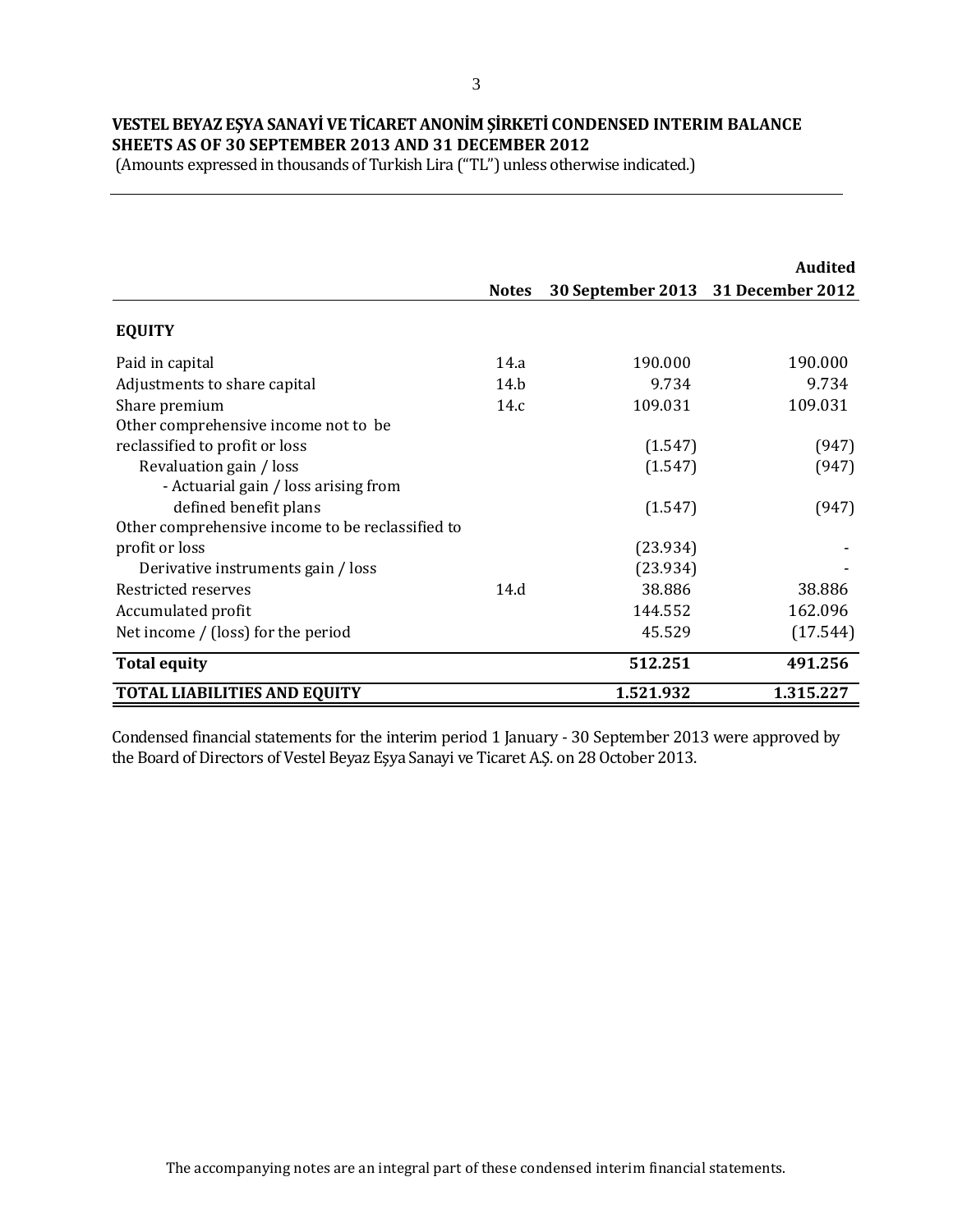# **VESTEL BEYAZ EŞYA SANAYİ VE TİCARET ANONİM ŞİRKETİ CONDENSED INTERIM STATMENTS OF COMPREHENSIVE INCOME FOR THE PERIODS 1 JANUARY - 30 SEPTEMBER 2013 AND 2012**

|                                     | <b>Notes</b> | 1 January - $30$<br>September<br>2013 | 1 January - 30<br>September<br>2012 | 1 July - 30<br>September<br>2013 | 1 July - 30<br>September<br>2012 |
|-------------------------------------|--------------|---------------------------------------|-------------------------------------|----------------------------------|----------------------------------|
| Revenue                             | 15           | 1.556.084                             | 1.409.720                           | 497.875                          | 493.144                          |
| Cost of sales                       |              | (1.417.325)                           | (1.371.958)                         | (456.991)                        | (491.360)                        |
| <b>Gross profit</b>                 |              | 138.759                               | 37.762                              | 40.884                           | 1.784                            |
| Marketing, selling and distribution |              |                                       |                                     |                                  |                                  |
| expenses                            |              | (26.671)                              | (23.955)                            | (8.334)                          | (8.726)                          |
| General administrative expenses     |              | (23.254)                              | (19.229)                            | (6.860)                          | (7.176)                          |
| Research and development            |              |                                       |                                     |                                  |                                  |
| expenses                            |              | (18.079)                              | (14.490)                            | (6.095)                          | (5.327)                          |
| Other operating income              | 16           | 78.969                                | 83.301                              | 39.702                           | 17.220                           |
| Other operating expense             | 17           | (50.203)                              | (63.350)                            | (19.601)                         | (8.292)                          |
| <b>Operating profit / (loss)</b>    |              | 99.521                                | 39                                  | 39.696                           | (10.517)                         |
| Financial income                    | 18           | 60.064                                | 82.038                              | 20.068                           | 33.982                           |
| Financial expense                   | 19           | (115.030)                             | (85.511)                            | (43.501)                         | (49.175)                         |
| Profit / (loss) before tax          |              | 44.555                                | (3.434)                             | 16.263                           | (25.710)                         |
| Tax benefit / (expense)             |              |                                       |                                     |                                  |                                  |
| Current tax benefit / (expense)     | 20           | (2.175)                               |                                     | (2.175)                          | 916                              |
| Deferred tax benefit / (expense)    | 20           | 3.149                                 | 310                                 | 2.959                            | 2.089                            |
| Net income / (loss) for the         |              |                                       |                                     |                                  |                                  |
| period                              |              | 45.529                                | (3.124)                             | 17.047                           | (22.705)                         |
| Earnings / (Loss) per share (TL,    |              |                                       |                                     |                                  |                                  |
| full) with 1 TL face value          | 21           | 0,24                                  | (0,02)                              | 0,09                             | (0, 12)                          |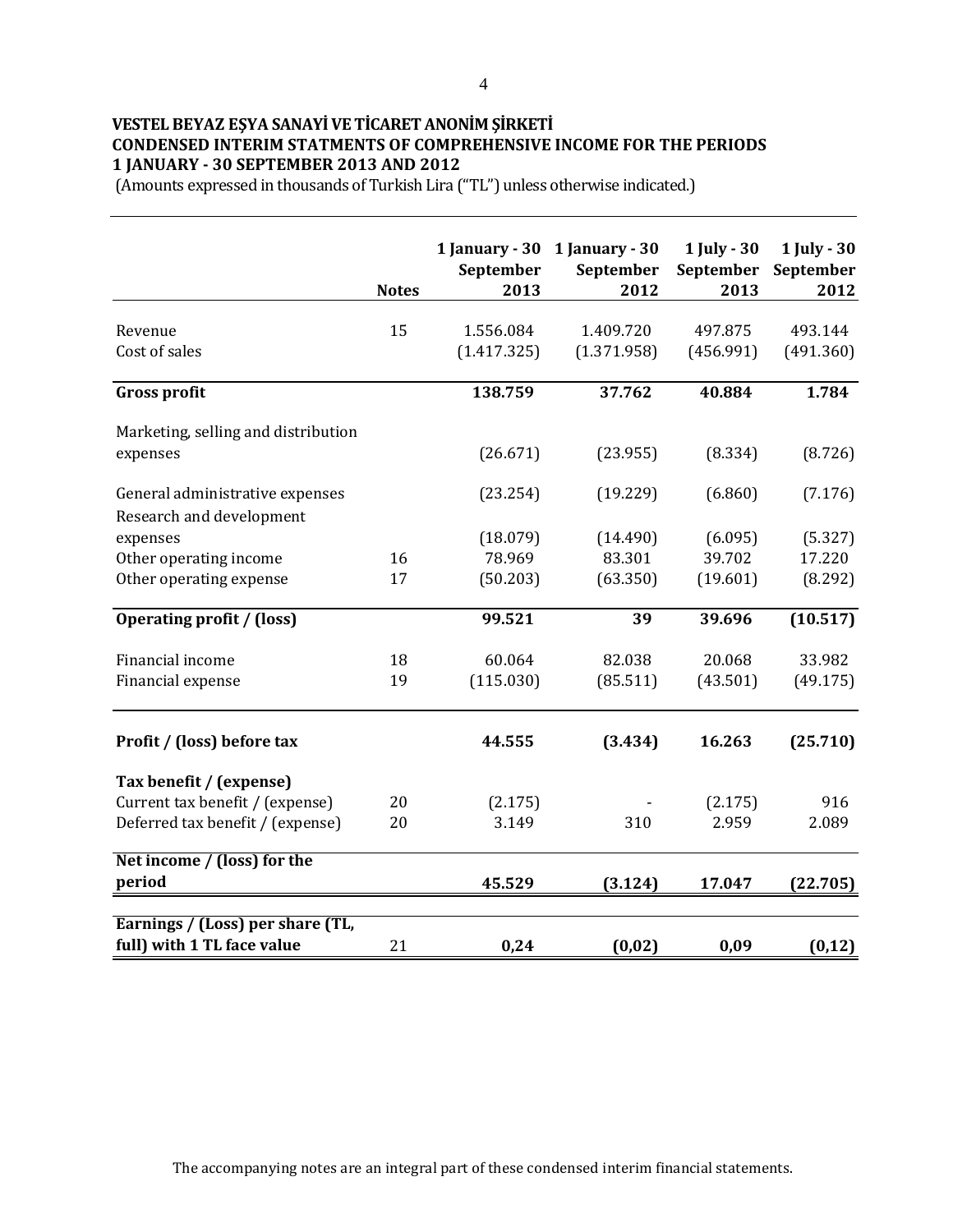### **VESTEL BEYAZ EŞYA SANAYİ VE TİCARET ANONİM ŞİRKETİ CONDENSED INTERIM STATMENTS OF COMPREHENSIVE INCOME FOR THE PERIODS 1 JANUARY - 30 SEPTEMBER 2013 AND 2012**

|                                        | September<br>2013 | 1 January - $30$ 1 January - $30$<br>September<br>2012 | 1 July - 30<br>September<br>2013 | <b>1 July - 30</b><br>September<br>2012 |
|----------------------------------------|-------------------|--------------------------------------------------------|----------------------------------|-----------------------------------------|
| Other comprehensive income /<br>(loss) |                   |                                                        |                                  |                                         |
| Items not be reclassified to profit    |                   |                                                        |                                  |                                         |
| and loss                               | (600)             |                                                        | (383)                            |                                         |
| Actuarial loss arising from defined    |                   |                                                        |                                  |                                         |
| benefit plans                          | (750)             |                                                        | (479)                            |                                         |
| Tax effect other comprehensive         |                   |                                                        |                                  |                                         |
| income not to be reclassified to       |                   |                                                        |                                  |                                         |
| profit or loss                         | 150               |                                                        | 96                               |                                         |
| Deferred tax income / loss             | 150               |                                                        | 96                               |                                         |
| Items to be reclassified to profit     |                   |                                                        |                                  |                                         |
| or loss                                | (23.934)          |                                                        | (7.869)                          |                                         |
| Cash flow hedges                       | (29.919)          |                                                        | (9.837)                          |                                         |
| Tax effect of other comprehensive      |                   |                                                        |                                  |                                         |
| income to be reclassified to profit    |                   |                                                        |                                  |                                         |
| or loss                                | 5.985             |                                                        | 1.968                            |                                         |
| Deferred tax income / loss             | 5.985             |                                                        | 1.968                            |                                         |
| Other comprehensive income /           |                   |                                                        |                                  |                                         |
| (loss)                                 | (24.534)          |                                                        | (8.252)                          |                                         |
| <b>Total comprehensive (loss) /</b>    |                   |                                                        |                                  |                                         |
| income for the period                  | 20.995            | (3.124)                                                | 8.795                            | (22.705)                                |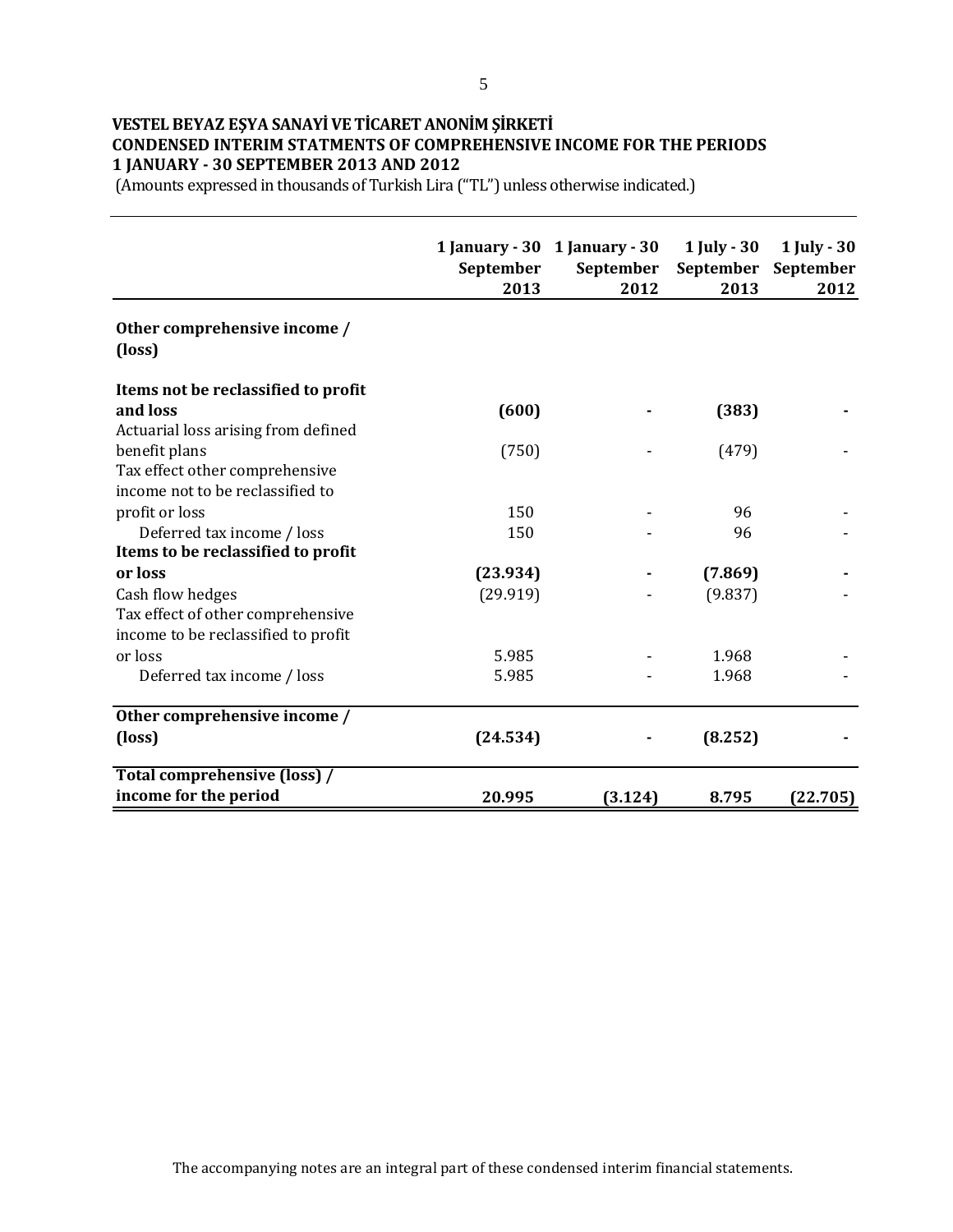### **VESTEL BEYAZ EŞYA SANAYİ VE TİCARET ANONİM ŞİRKETİ CONDENSED INTERIM STATEMENTS OF CHANGES IN SHAREHOLDERS' EQUITY FOR THE PERIODS 1 JANUARY - 30 SEPTEMBER 2013 AND 2012**

|                                                                                                  |                    |                                        |                         | Other comprehensive<br>income not to be<br>reclassified to profit<br>or loss | <b>Other</b><br>Comprehensive<br>Income to be<br>reclassified to<br>profit or loss |                          | <b>Retained Earnings</b> |                                          |                     |
|--------------------------------------------------------------------------------------------------|--------------------|----------------------------------------|-------------------------|------------------------------------------------------------------------------|------------------------------------------------------------------------------------|--------------------------|--------------------------|------------------------------------------|---------------------|
|                                                                                                  | Paid in<br>capital | <b>Adjustments to</b><br>share capital | <b>Share</b><br>premium | <b>Actuarial loss on</b><br>employee benefits                                | <b>Cash flow hedge</b><br>fund                                                     | Restricted<br>reserves   | Accumulated<br>deficit   | Net income /<br>(loss) for the<br>period | <b>Total equity</b> |
| <b>Balances at 1 January 2012</b>                                                                | 190.000            | 9.734                                  | 109.031                 |                                                                              | ٠                                                                                  | 37.921                   | 142.916                  | 20.145                                   | 509.747             |
| Transfer to accumulated deficit<br>Transfer to restricted reserves<br>Total comprehensive income |                    | $\overline{\phantom{a}}$               |                         | $\overline{a}$<br>$\overline{\phantom{a}}$                                   | ۰<br>$\overline{\phantom{a}}$                                                      | 965                      | 20.145<br>(965)          | (20.145)<br>(3.124)                      | (3.124)             |
| <b>Balances at 30 September 2012</b>                                                             | 190.000            | 9.734                                  | 109.031                 |                                                                              | ٠                                                                                  | 38.886                   | 162.096                  | (3.124)                                  | 506.623             |
| Balances at 1 January 2013                                                                       | 190.000            | 9.734                                  | 109.031                 | (947)                                                                        | ٠                                                                                  | 38.886                   | 162.096                  | (17.544)                                 | 491.256             |
| Transfer to accumulated deficit<br>Total comprehensive income                                    |                    | ٠                                      | $\overline{a}$          | $\overline{\phantom{a}}$<br>(600)                                            | (23.934)                                                                           | $\overline{\phantom{a}}$ | (17.544)                 | 17.544<br>45.529                         | 20.995              |
| <b>Balances at 30 September 2013</b>                                                             | 190.000            | 9.734                                  | 109.031                 | (1.547)                                                                      | (23.934)                                                                           | 38.886                   | 144.552                  | 45.529                                   | 512.251             |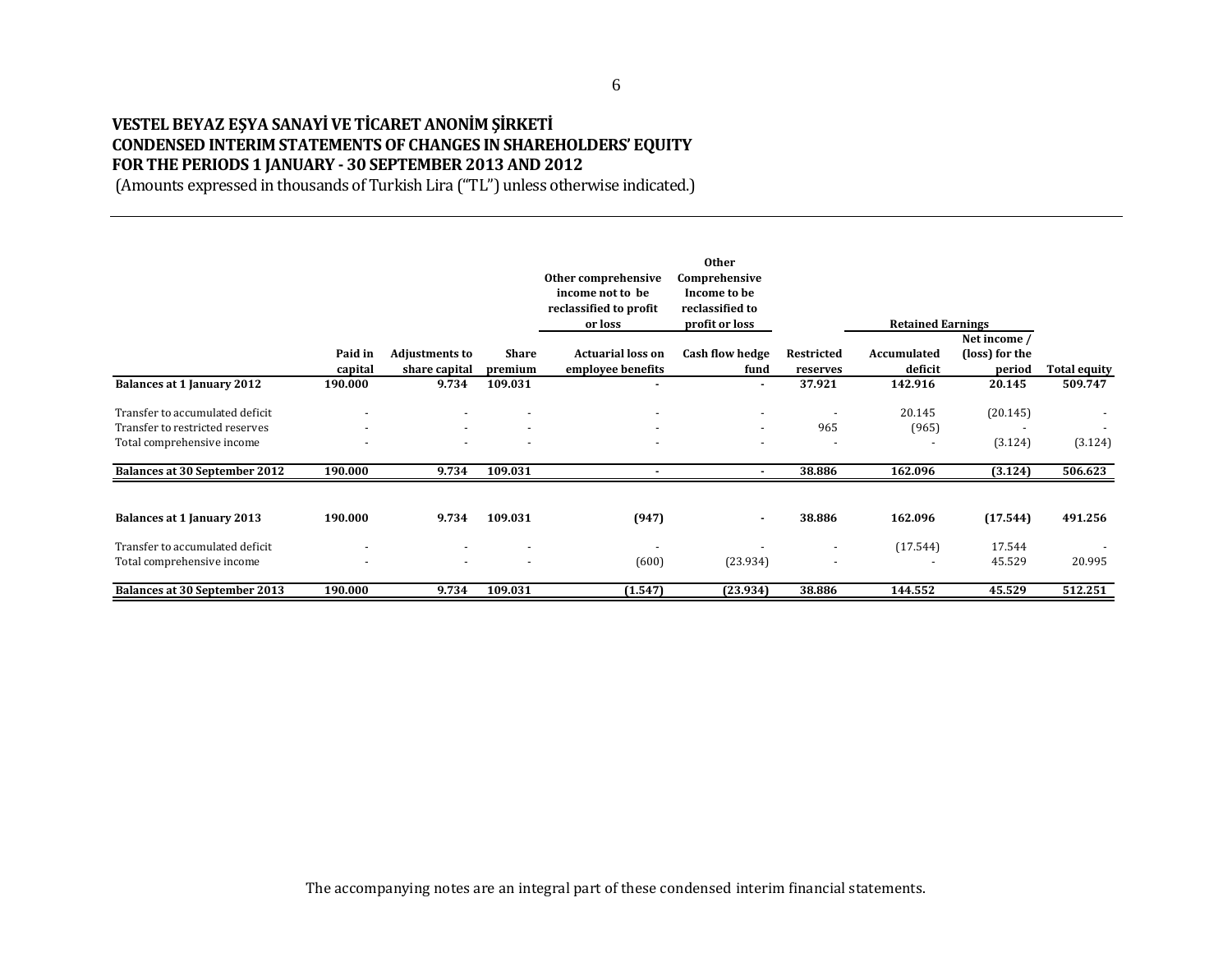### **VESTEL BEYAZ EŞYA SANAYİ VE TİCARET ANONİM ŞİRKETİ CONDENSED INTERIM STATEMENTS OF CASH FLOWS FOR THE PERIODS 1 JANUARY - 30 SEPTEMBER 2013 AND 2012**

(Amounts expressed in thousands of Turkish Lira ("TL") unless otherwise indicated.)

|                                                                                                                                                                           | <b>Notes</b>   | 1 January -         | 1 January -<br>30 September 2013 30 September 2012 |
|---------------------------------------------------------------------------------------------------------------------------------------------------------------------------|----------------|---------------------|----------------------------------------------------|
| <b>Operating activities:</b>                                                                                                                                              |                |                     |                                                    |
| Net income for the period<br>Adjustments to reconcile net cash provided from<br>operating activities to income before taxes:                                              |                | 45.529              | (3.124)                                            |
| - Depreciation and amortization of fixed assets<br>- Warranty and assembly provisions<br>- Changes in other provisions                                                    |                | 54.909<br>(591)     | 46.738<br>(19.627)<br>551                          |
| - Provision for employment termination benefits                                                                                                                           | 13             | 5.285               | 3.976                                              |
| - Changes in provision for impairment on inventories                                                                                                                      | 9              | (2.461)             | 3.113                                              |
| - Interest expense                                                                                                                                                        | 19             | 20.449              | 15.985                                             |
| - Interest income                                                                                                                                                         | 18             | (158)               | (629)                                              |
| - Tax loss / income adjustments<br>- (Gain) / loss from sales of tangible                                                                                                 |                | (974)               | (310)                                              |
| and intangible assets<br>- Derivative financial instruments (income) /                                                                                                    |                | (59)                | (147)                                              |
| expense accrual                                                                                                                                                           |                | 11.987              | 2.860                                              |
| - Unrealized foreign exchange gain / loss                                                                                                                                 |                | 21.369              | 3.161                                              |
| Change in blocked cash and cash equivalents                                                                                                                               | $\overline{4}$ | (1.097)             |                                                    |
| Changes in working capital:<br>(Increase) / decrease in trade receivables<br>(Increase) / decrease in inventories<br>(Increase) / decrease in other receivables and other |                | 103.013<br>(60.467) | (12.920)<br>(40.960)                               |
| current assets                                                                                                                                                            |                | (203.137)           | (26.447)                                           |
| (Increase) / decrease in other non-current assets                                                                                                                         |                | 840                 |                                                    |
| (Decrease) / increase in trade payales<br>(Decrease) / increase in other payales and other                                                                                |                | 41.782              | (26.737)                                           |
| liabilities                                                                                                                                                               |                | 5.508               | 1.891                                              |
| <b>Cash flows from operations</b>                                                                                                                                         |                |                     |                                                    |
| Employement termination benefits paid<br>Current income taxes paid                                                                                                        | 13<br>20       | (4.050)             | (1.401)<br>(2.896)                                 |
| Net cash provided by / (used in) operating activities                                                                                                                     |                | 37.677              | (56.923)                                           |

The accompanying notes are an integral part of these condensed interim financial statements.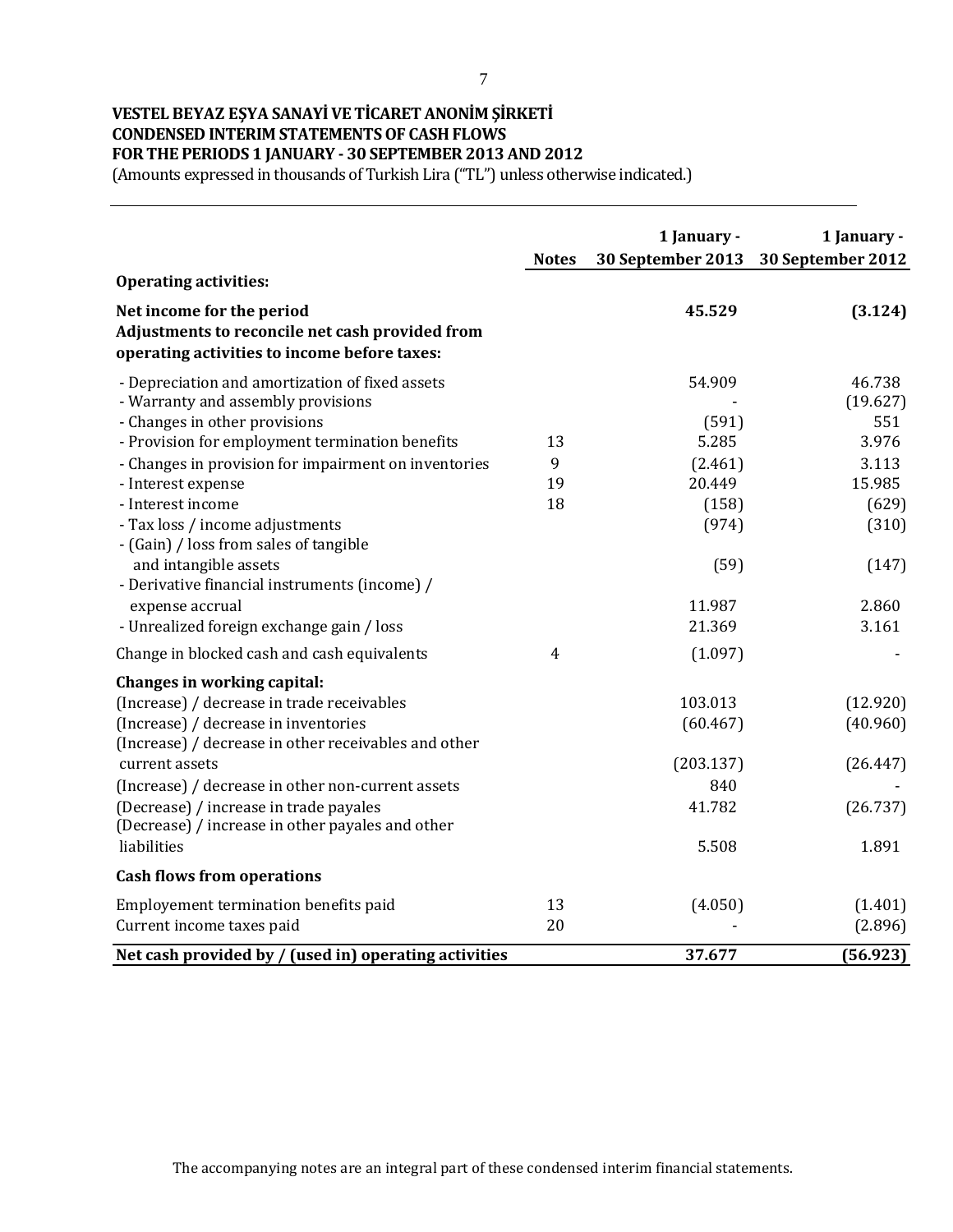### **VESTEL BEYAZ EŞYA SANAYİ VE TİCARET ANONİM ŞİRKETİ CONDENSED INTERIM STATEMENTS OF CASH FLOWS FOR THE PERIODS 1 JANUARY - 30 SEPTEMBER 2013 AND 2012**

| <b>Investing activities:</b>                                                                      | <b>Notes</b> | 1 January -<br>30 September 2013 | 1 January -<br>30 September 2012 |
|---------------------------------------------------------------------------------------------------|--------------|----------------------------------|----------------------------------|
| Acquisition of tangible assets<br>Cash provided from sales of tangible and                        | 10           | (70.819)                         | (47.407)                         |
| intangible assets                                                                                 |              | 773                              | 327                              |
| Acquisition of intangible assets                                                                  | 11           | (13.659)                         | (13.715)                         |
| Net cash used in investing activities                                                             |              | (83.705)                         | (60.795)                         |
| <b>Financing activities:</b>                                                                      |              |                                  |                                  |
| Proceeds from bank borrowings                                                                     |              | 263.350                          | 291.500                          |
| Repayment of bank borrowings                                                                      |              | (221.291)                        | (147.384)                        |
| Repayment of borrowings from related parties                                                      |              | 27.209                           |                                  |
| Interest paid                                                                                     |              | (14.612)                         | (11.810)                         |
| Interest received                                                                                 |              | 156                              | 629                              |
| Net cash provided by financing activities                                                         |              | 54.812                           | 132.935                          |
| Net (decrease) / increase in cash and cash<br>equivalents before currency translation differences |              | 8.784                            | 15.217                           |
| Net (decrease) / increase in cash and cash<br>equivalents                                         |              | 8.784                            | 15.217                           |
| Cash and cash equivalents at the begninning of the<br>period                                      | 4            | 25.887                           | 7.216                            |
| Cash and cash equivalents at the end of the period                                                |              | 34.671                           | 22.433                           |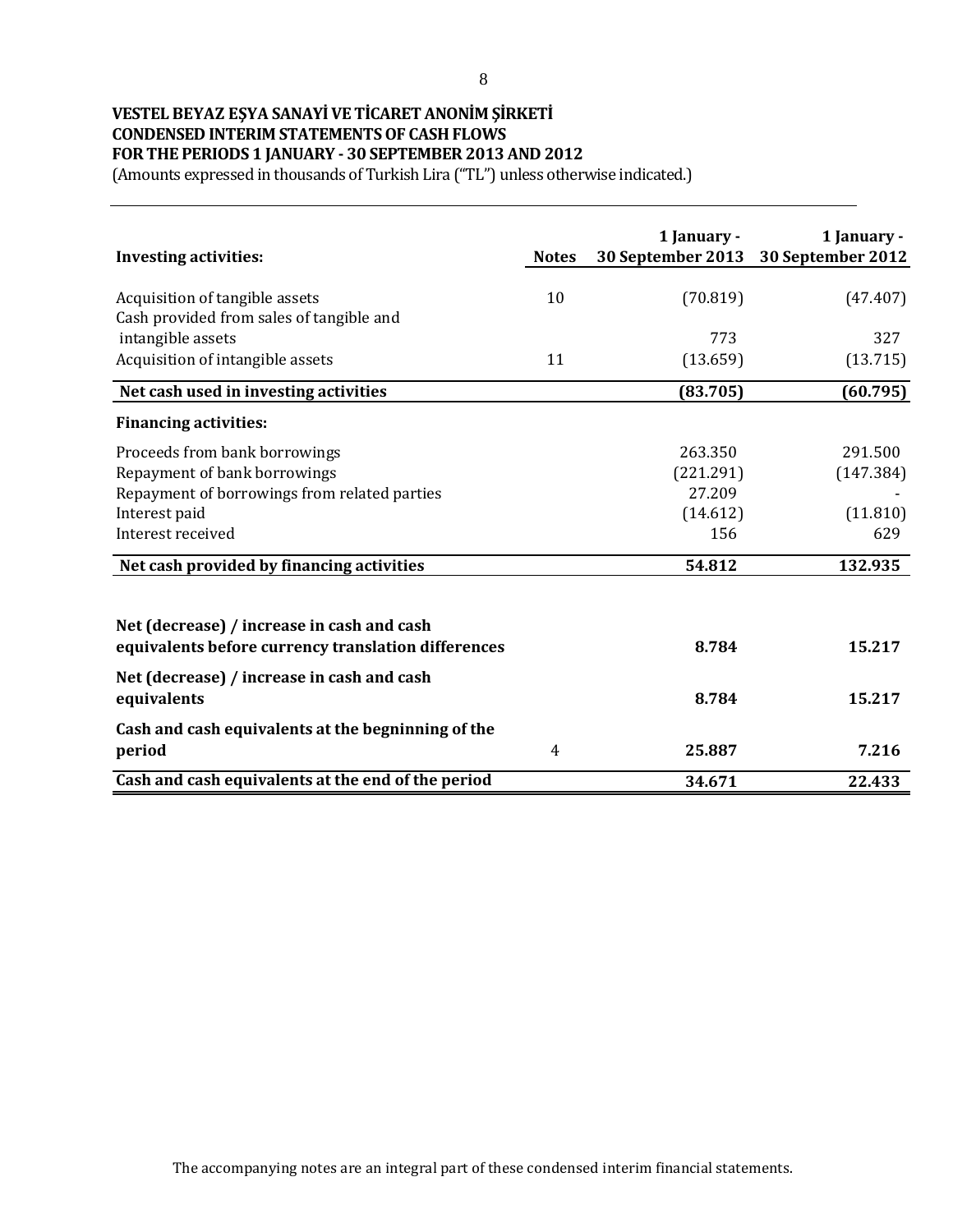(Amounts expressed in thousands of Turkish Lira ("TL") unless otherwise indicated.)

#### **NOTE 1 – COMPANY'S ORGANISATION AND NATURE OF OPERATIONS**

Vestel Beyaz Eşya Sanayi ve Ticaret A.Ş. (the "Company" or "Vestel Beyaz Eşya") was incorporated in 1997 under the Turkish Commercial Code and its head office is located at Zorlu Plaza, 34310 Avcılar / Istanbul.

The Company started its operations in 1999 and produces refrigerators, room air conditioning units, washing machines, cookers, dishwashers and water heaters. The Company's production facilities occupy 312.000 square meters of enclosed area located in Manisa Organized Industrial Zone on total area of 395.000 square meters.

The Company is a member of Vestel Group of Companies which are under the control of the Zorlu Family. The Company performs its foreign sales and domestic sales via Vestel Ticaret A.Ş. which is also a member of Vestel Group of Companies (note 22).

As of 30 September 2013, the number of personnel employed was 5.838 (31 December 2012: 5.886).

The Company's refrigerator and air conditioner sales include the effects of seasonal variations.

The Company is registered to Capital Market Board and its shares have been quoted to Borsa Istanbul ("BİST") since 21 April 2006.

As of balance sheet dates, the shareholders of the Company and their percentage shareholdings were as follows:

|                                          | Share % |
|------------------------------------------|---------|
|                                          |         |
| Vestel Elektronik Sanayi ve Ticaret A.Ş. | 85,41   |
| Other shareholders                       | 14,59   |
|                                          |         |

#### **100,00**

As of 30 September 2013, 59.800.000 shares of the Company have been quoted at the Borsa Istanbul ("BİST") (31,5 % of its share capital; 31 December 2012: 31,5 %).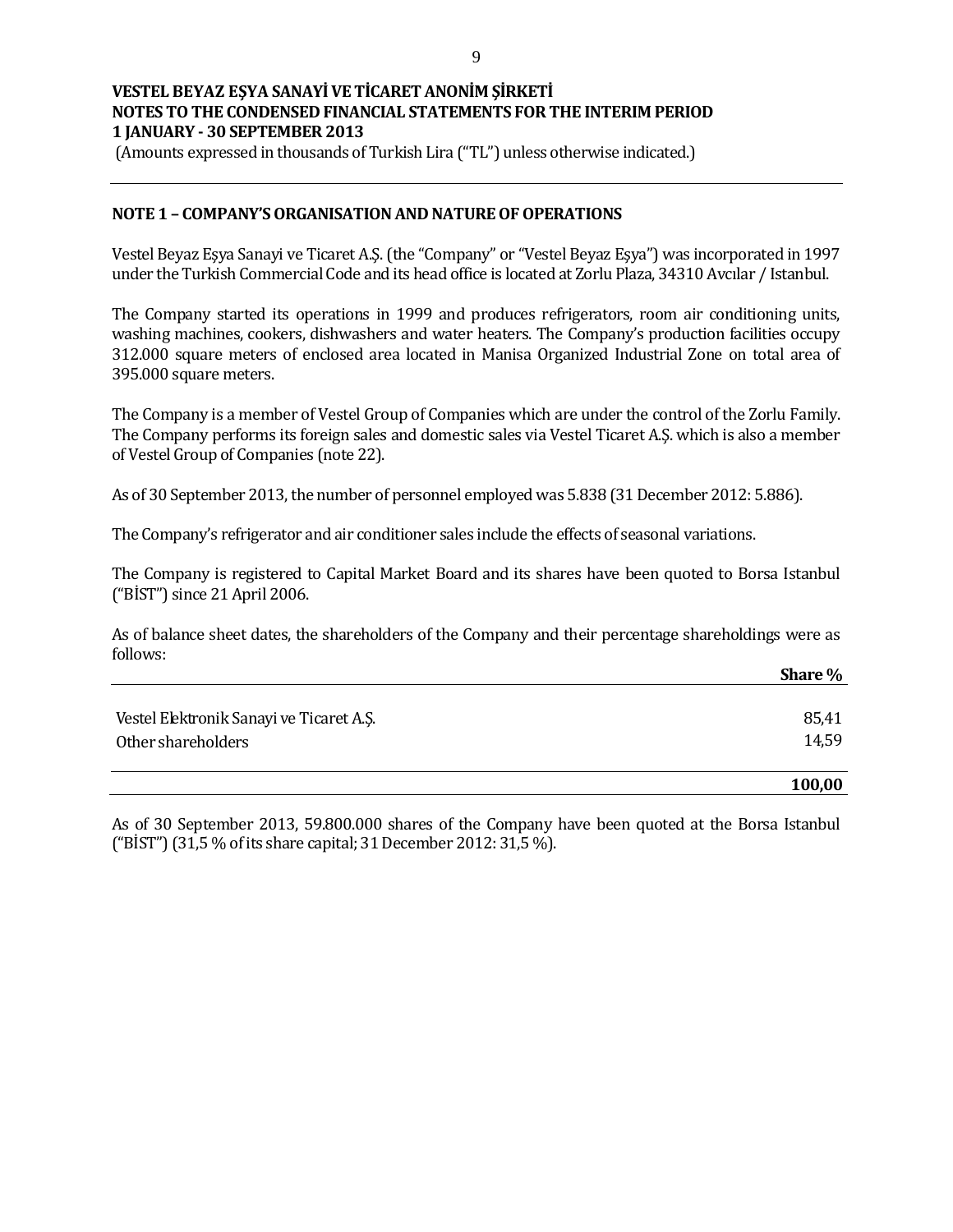(Amounts expressed in thousands of Turkish Lira ("TL") unless otherwise indicated.)

#### **NOTE 2 – BASIS OF PRESENTATION OF CONDENSED INTERIM FINANCIAL STATEMENTS**

#### **2.1 Basis of presentation**

The accompanying condensed interim financial statements are prepared in accordance with the Communiqué Serial II, No: 14.1, "Principals of Financial Reporting in Capital Markets" published in the Official Gazette numbered 28676 on 13 June 2013. According to the article 5 of the Communiqué, interim financial statements are prepared in accordance with Turkish Accounting Standards / Turkish Financial Reporting Standards ("TAS" / "TFRS") and its addendum and interpretations ("IFRIC") issued by the Public Oversight Accounting and Auditing Standards Authority ("POAASA") Turkish Accounting Standards Board.

The Company prepared its condensed interim financial statements for the period ended 30 September 2013 in accordance with the TAS 34 "Interim Financial Reporting" in the framework of the Communiqué Serial II, No: 14.1 and its related announcements. The condensed interim financial statements and its accompanying notes are presented in compliance with the format recommended by CMB including its mandatory information.

In compliance with the TAS 34, entities have preference in presenting their interim financial statements whether full set or condensed. In this framework, the Company preferred to present its interim financial statements in condensed.

Company's condensed interim financial statements do not include all disclosure and notes that should be included at year end financial statements. Therefore the condensed interim financial statements should be examined together with the year end financial statements.

The Company maintains its accounting records and prepares its statutory financial statements in accordance with the Turkish Commercial Code ("TCC"), tax legislation and the uniform chart of accounts issued by the Ministry of Finance. The condensed interim financial statements, except for the financial assets and liabilities presented with their fair values, are maintained under historical cost conversion in TL. These condensed interim financial statements are based on the statutory records which are maintained under historical cost conversion, with the required adjustments and reclassifications reflected for the purpose of fair presentation in accordance with the TAS/TFRS. According to CMB Communiqué Serial II, No: 14.1 and its related announcements, entities presenting condensed financial statements in the interim periods are obliged to disclose their foreign currency positions, total export and import amounts and hedged portion of their total foreign currency risks (note 23).

With the decision taken on 17 March 2005, the CMB announced that, effective from 1 January 2005, the application of inflation accounting is no longer required for the companies operating in Turkey and preparing their financial statements in accordance with CMB Financial Reporting Standards. Accordingly, IAS 29, "Financial Reporting in Hyperinflationary Economies" issued by the IASB, has not been applied in the financial statements for the accounting year commencing from 1 January 2005.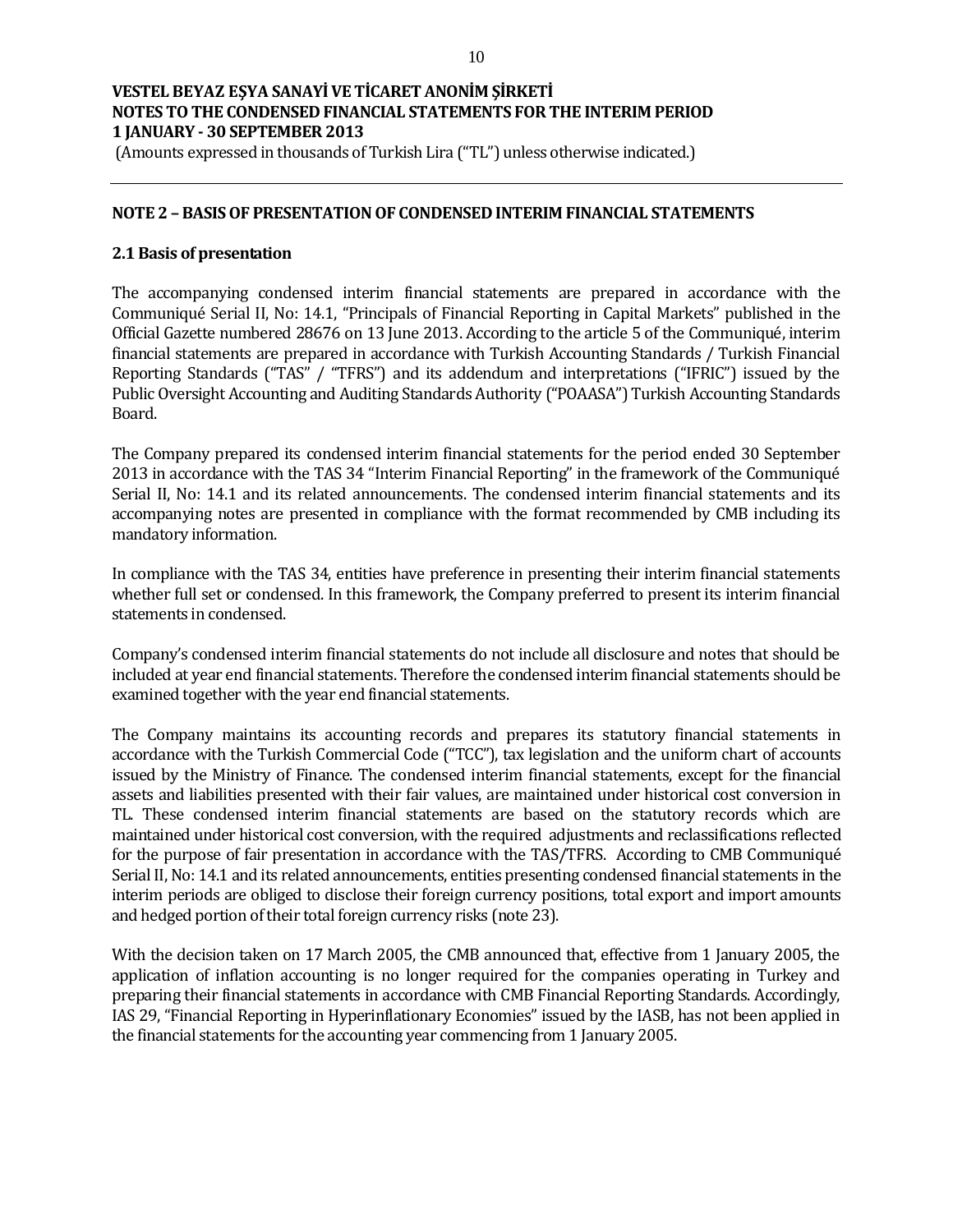(Amounts expressed in thousands of Turkish Lira ("TL") unless otherwise indicated.)

### **NOTE 2 – BASIS OF PRESENTATION OF CONDENSED INTERIM FINANCIAL STATEMENTS (Cont'd)**

#### **2.2. Summary of significant accounting policies**

The accounting policies used in the preparation of these condensed interim financial information are consistent with those used in the preparation of annual financial statements for the year ended 31 December 2012 except for the following:

Provision for taxation on income at interim periods is calculated by considering the effective tax rate on the annual results. Expenses that are incurred unevenly during the financial year are anticipated or deferred for interim reporting purposes if it is also appropriate to anticipate or defer those type of costs as at the end of the financial year.

The condensed interim financial information for the period 1 January – 30 September 2013 should be evaluated together with the annual financial statements for the year ended at 31 December 2012.

#### **2.3. Amendments in International Financial Reporting Standards**

#### **a) New standards, amendments and interpretations issued and effective for the financial year beginning 1 January 2013 and are adopted by the Company:**

• IAS 19 (Amendment), "Employee benefits", is effective for annual periods beginning on or after 1 January 2013. These amendments eliminate the corridor approach and calculate finance costs on a net funding basis. Actuarial gains and losses arising from the calculations of provision for employment termination benefits will be classified under other comprehensive income without having an effect on the net profit/ loss for the year.

Interest cost incurred in employment termination benefits is classified as financial expense instead of operational expenses in the income statement.

As a result of retrospective application of these amendments, actuarial loss classified as general administrative expenses in Company's statement of comprehensive income as of 31 December 2012 amounting to 1.184 TL is restated by presenting in other comprehensive expense and actuarial loss fund in the balance sheet; interest cost classified as general administrative expenses amounting to 858 TL is revised by presenting in financial expenses.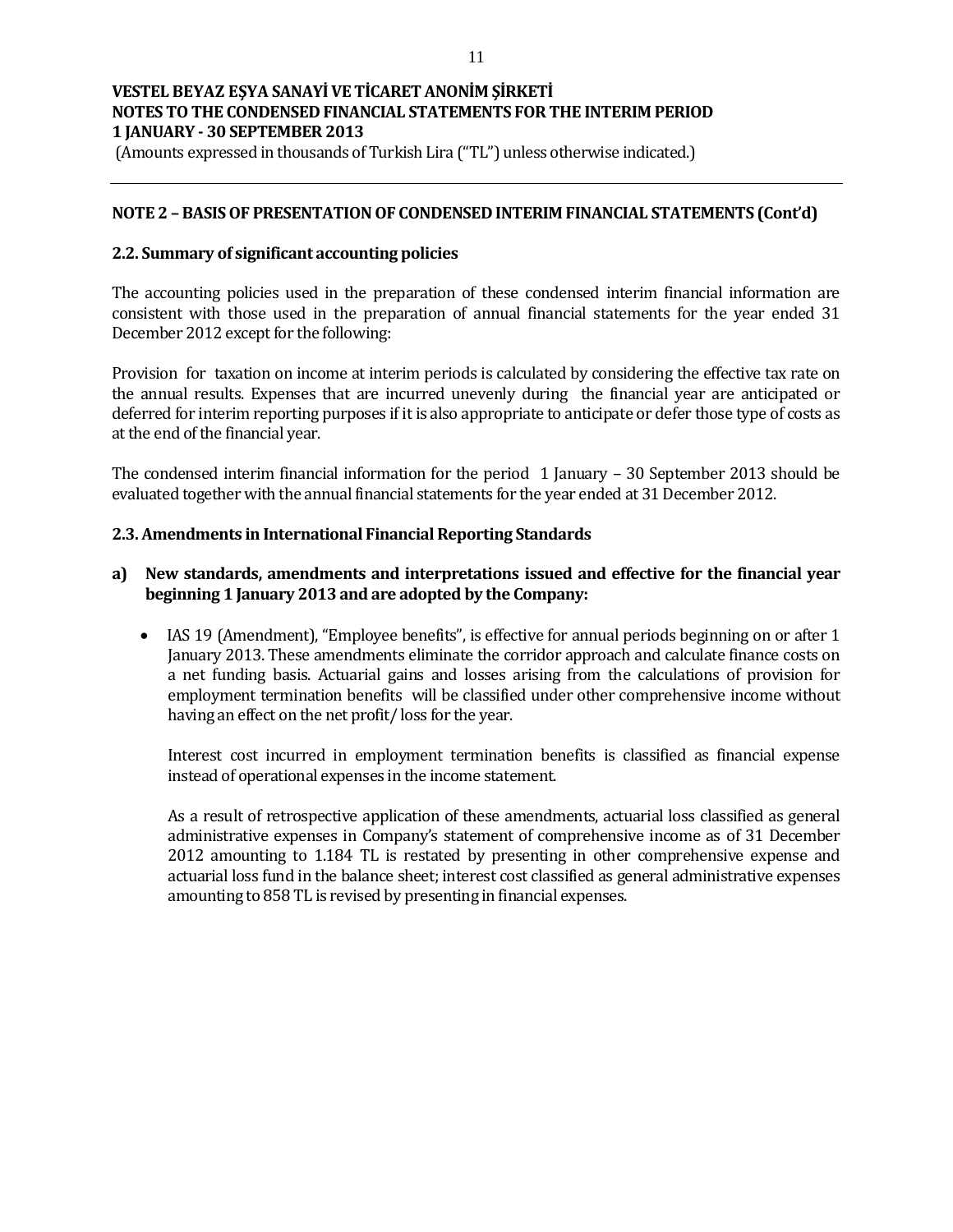(Amounts expressed in thousands of Turkish Lira ("TL") unless otherwise indicated.)

#### **NOTE 2 – BASIS OF PRESENTATION OF CONDENSED INTERIM FINANCIAL STATEMENTS (Cont'd)**

As a result of the restatement, the Company made necessary correction in the financial statements as of 31 December 2012, the earliest date at which actuarial gain/ loss can be calculated. Net loss of the Company is decreased by 947 TL as a result of actuarial loss and deferred tax effect related to employment termination benefits as of 31 December 2012 whereas the restatement has no effect on total comprehensive expenses and equity. There is no actuarial gain/loss related with the employment termination benefits as of 30 September 2012, and interest cost classified as general administrative expenses in the statement of comprehensive income amounting to 644 TL is classified as financial expenses. This reclassification has no effect on the net profit of the Company as of and for the year ended 30 September 2012.

 Amendment to IAS 1, "Financial statement presentation" regarding other comprehensive income, 1 July 2012. The main change resulting from these amendments is a requirement for entities to group items presented in "other comprehensive income" ("OCI") on the basis of whether they are potentially reclassifiable to profit or loss subsequently (reclassification adjustments). The amendments do not address which items are presented in OCI.

The amendment does not have a significant impact on the Company's condensed interim financial statements.

• IFRS 13, "Fair value measurement" is effective for annual periods beginning on or after 1 January 2013. This standard aims to improve consistency and reduce complexity by providing a precise definition of fair value and a single source of fair value measurement and disclosure requirements for use across IFRS.

The amendment does not have a significant impact on the Company's condensed interim financial statements.

 IFRS 7 (amendment), "'Financial instruments: Disclosures', on offsetting financial assets and financial liabilities", is effective for annual periods beginning on or after 1 January 2013. The amendment reflects the joint IASB and FASB requirements to enhance current offsetting disclosures. These new disclosures are intended to facilitate comparison between those entities that prepare IFRS financial statements and those that prepare US GAAP financial statements.

The amendment does not have a significant impact on the Company's condensed interim financial statements.

**b) New standards, amendments and interpretations issued and effective as of 1 January 2013 have not been presented since they are not relevant to the operations of the Company or have insignificant impact on the financial statements.**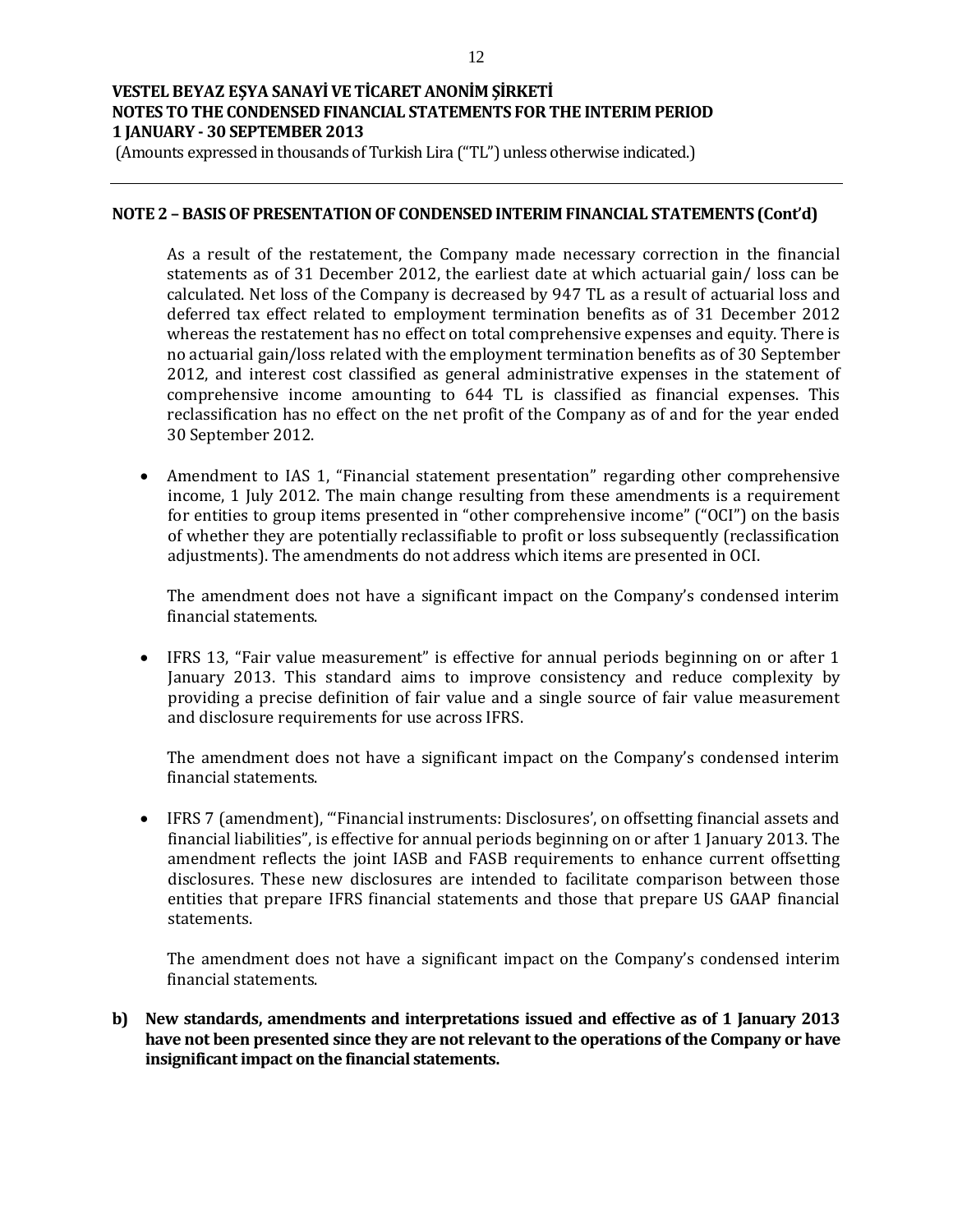(Amounts expressed in thousands of Turkish Lira ("TL") unless otherwise indicated.)

#### **NOTE 2 – BASIS OF PRESENTATION OF CONDENSED INTERIM FINANCIAL STATEMENTS (Cont'd)**

### **c) Standards and amendments to existing standards that are not yet effective and have not been early adopted by the Company:**

- IFRS 9, "Financial instruments" is not applicable until 1 January 2015 but is available for early adoption. This standard is the first step in the process to replace IAS 39, "Financial instruments: Recognition and Measurement". IFRS 9 introduces new requirements for classifying and measuring financial assets. "Impairment of financial assets" and IAS 39 hedge accounting provisions relating to the implementation are ongoing.
- IAS 32 (amendment), "Financial instruments: Presentation", on offsetting financial assets and financial liabilities", is effective for annual periods beginning on or after 1 January 2014. The amendment updates the application guidance in IAS 32, 'Financial instruments: Presentation', to clarify some of the requirements for offsetting financial assets and financial liabilities on the balance sheet. The amendment does not have any impact on the Company's interim financial statements.

The amendments do not have significant impact on the Company's interim financial statements.

#### **2.4. Comparative information and restatement of prior period financial statements**

Condensed interim financial statements of the Company have been prepared comparatively with the preceding financial period, in order to enable determination of trends in financial position and performance.

The Company has made reclassifications in the statement of comprehensive income as of 30 September 2012 between the net sales and cost of sales related to the supplier industry transactions that amounts to 191.269 TL; between net sales and other operating income related to term sales transactions that amounts to 12.636 TL; between cost of sales and other operating expenses related to term purchases transactions that amounts to 10.179 TL. These reclassifications have no effect on the retained earnings and current year income of the Company.

The Company has made below reclassifications in prior period condensed interim financial statements in line with the illustrative financial statements and disclosures guidance issued by CMB with the decision taken on the meeting held on 7 June 2013, numbered 20/670.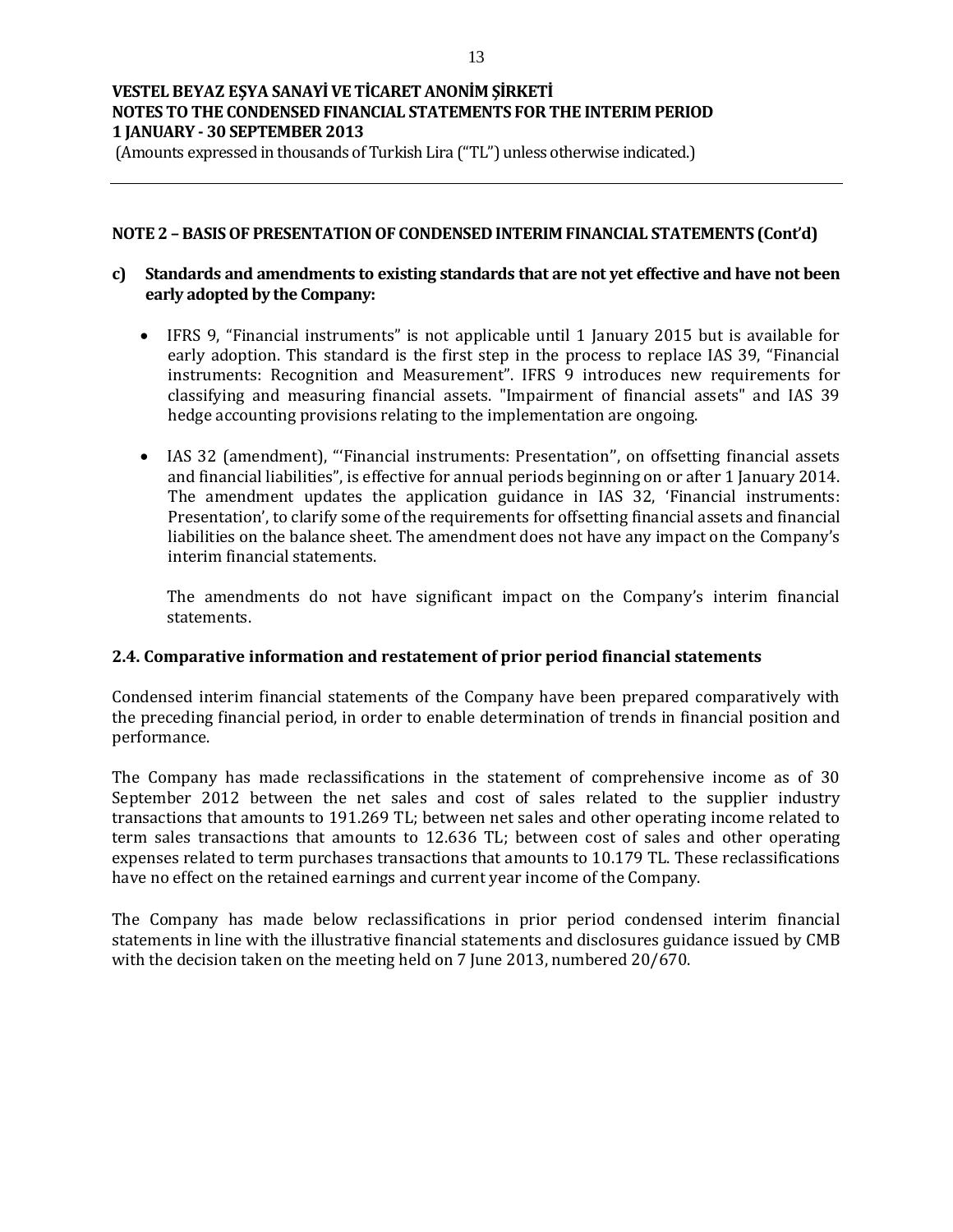(Amounts expressed in thousands of Turkish Lira ("TL") unless otherwise indicated.)

### **NOTE 2 – BASIS OF PRESENTATION OF CONDENSED INTERIM FINANCIAL STATEMENTS (Cont'd)**

The Company has made reclassification between financial income and other income amounting to 47.293 TL, between financial expense and other expense amounting to 51.827 TL in 30 September 2012 financial statements. For financial statements of 31 December 2012, reclassifications are between other current assets and prepaid expense amounting to 17.743 TL, between other current assets and current tax assets amounting to 2.997 TL, between other non-current assets and prepaid expenses amounting to 3.397 TL, between employee termination benefits and debt provision amounting to 6.313 TL. Those reclassifications have no effect on retained earnings and current period income.

### **2.5. Significant accounting estimates and judgments**

Preparation of condensed interim financial statements requires the use of estimates and assumptions that may affect the amount of assets and liabilities recognized as of the balance sheet date, disclosures of contingent assets and liabilities and the amount of revenue and expenses reported. Although these estimates and assumptions rely on the Company management's best knowledge about current events and transactions, actual outcomes may differ from those estimates and assumptions. Significant estimates of the Company management are as follows:

i. Income taxes:

There are many transactions and calculations for which the ultimate tax determination is uncertain during the ordinary course of business and significant judgment is required in determining the provision for income taxes. The Company recognizes tax liabilities for anticipated tax issues based on estimates of whether additional taxes will be due. Where the final tax outcome of these matters is different from the amounts that were initially recorded, such differences will impact the income tax and deferred income tax provisions in the period in which such determination is made (note 20).

### ii. Derivative financial instruments and cash flow hedges:

Derivative financial instruments are initially recognized at fair value on the date on which a derivative contract is entered into and are subsequently remeasured at fair value. The derivative financial instruments are disclosed under assets if their fair value is positive, and under liabilities if their fair value is negative. The income and losses recognition of derivative financial instruments vary on the basis on which they are classified and whether they are designated to provide effective economic hedges.

The hedge effectiveness is assessed on an ongoing basis and determined actually to have been highly effective throughout the financial reporting periods for which the hedge was designated, and effectiveness of the hedge consistent with the documented risk management strategy.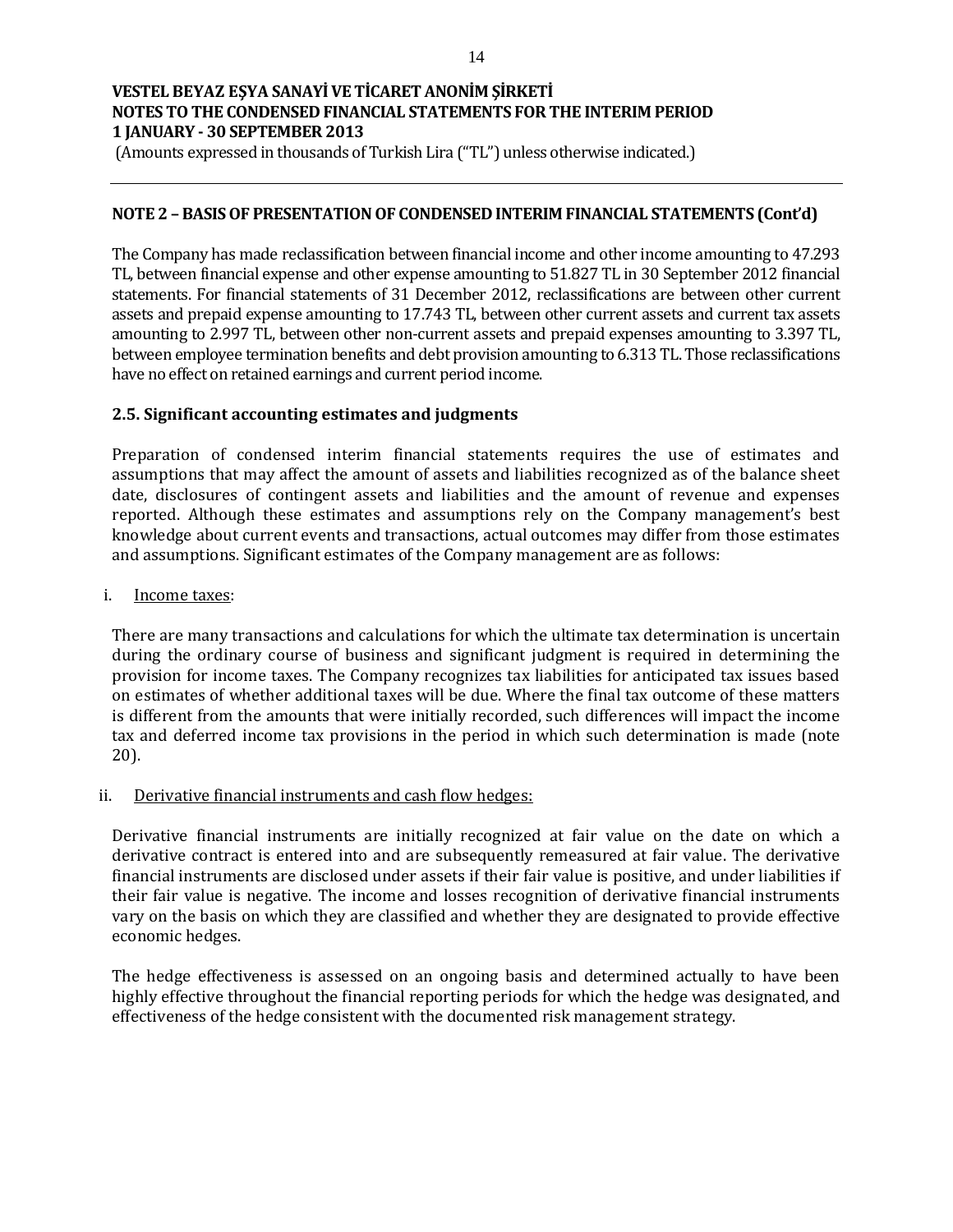(Amounts expressed in thousands of Turkish Lira ("TL") unless otherwise indicated.)

#### **NOTE 2 – BASIS OF PRESENTATION OF CONDENSED INTERIM FINANCIAL STATEMENTS (Cont'd)**

#### a) Derivative financial instruments held for trading:

The Company's held for trading derivative financial instruments consist of forward foreign currency purchase and sale contracts. These derivative transactions, even though providing effective economic hedges under the Company risk management position, do not generally qualify for hedge accounting under the specific rules and are therefore treated as derivatives held for trading in the financial statements. The fair value changes for these derivatives are recognized as financial income / expense in the income statement.

b) Cash flow hedge:

Changes in the fair value of derivatives, designated as cash flow hedges and qualified as effective, are recognized in equity as "hedging reserves". The gains and losses related to the ineffective portion are immediately transferred to comprehensive income as financial income / expense. The amounts recognized under hedging reserves are transferred to the income statement in the period in which the hedged item affects the income statement. If the hedging instrument expires or is sold, terminated or exercised without replacement or rollover, or if its designation as a hedge is revoked, any cumulative gain or loss previously recognized in other comprehensive income remains in other comprehensive income until the hedged item affects profit or loss. Accordingly the Company has designated and accounted some of its derivative contracts which are entered into on and after 1 April 2013 as cash flow hedges which qualify for hedge accounting under the specific rules of IAS 39.

### i. Research and development cost

Research costs are recognized as expense in the period in which they are incurred. An intangible asset arising from development (or from the development phase of an internal project) if and only if an entity can demonstrate all of the following:

- The technical feasibility of completing the intangible asset so that it will be available for use or sale;
- Its intention to complete the intangible asset and use or sell it;
- Its ability to use or sell the intangible asset;
- How the intangible asset will generate probable future economic benefits;
- The availability of adequate technical, financial and other resources to complete the development and to use or sell the intangible asset.
- Its ability to measure reliably the expenditure attributable to the intangible asset during its development

Other development costs are recognized as expense as incurred. If it is not possible to distinguish the research phase from the development phase of an internal project, the entity treats the expenditure on that project as if it were incurred in the research phase only.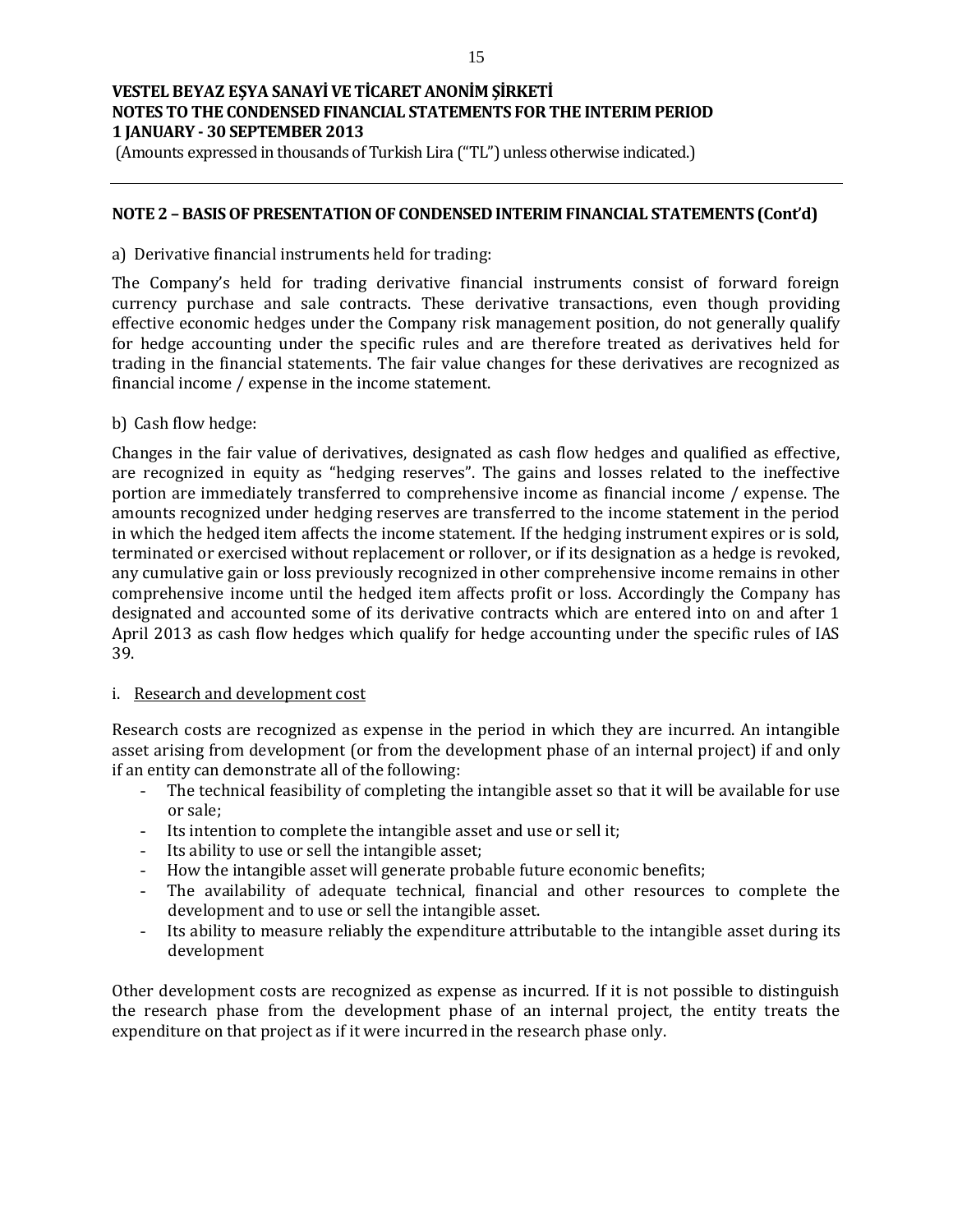(Amounts expressed in thousands of Turkish Lira ("TL") unless otherwise indicated.)

### **NOTE 2 – BASIS OF PRESENTATION OF CONDENSED INTERIM FINANCIAL STATEMENTS (Cont'd)**

### **2.6. Additional paragraph for convenience translation into English of financial statements originally issued in Turkish**

The financial reporting standards described in note 2 (defined as "CMB Financial Reporting Standards") to the financial statements differ from International Financial Reporting Standards ("IFRS") issued by the International Accounting Standards Board with respect to the application of inflation accounting, presentation of the basic financial statements and also for certain disclosure requirements of CMB. Accordingly, the accompanying financial statements are not intended to present the financial position, financial performance and cash flows of the Company in accordance with IFRS.

#### **NOTE 3 – SEGMENT REPORTING**

Operating segments are identified on the same basis as financial information is reported internally to the Company's chief operating decision maker. The Company Board of Directors has been identified as the Company's chief operating decision maker who is responsible for allocating resources between segments and assessing their performances. The Company management determines operating segments by reference to the reports reviewed by the Board of Directors to make strategical decisions.

The Management believes that the Company operates in a single industry sector as the risks and returns for the activities do not show any material difference because the scope of activity covers only the production of white goods and the production processes and classes of customers are similar. As a result all information related to the industrial segment has been fully presented in the attached financial statements. The Management has decided to use geographical segments for segment reporting considering the fact that risks and returns are affected by the differences in geographical regions.

|                  | 1 January - | 1 January -                                         | 1 July- | 1 July- |
|------------------|-------------|-----------------------------------------------------|---------|---------|
|                  |             | 30 September 30 September 30 September 30 September |         |         |
| Segment revenue  | 2013        | 2012                                                | 2013    | 2012    |
|                  |             |                                                     |         |         |
| Turkey           | 468.645     | 348.421                                             | 126.971 | 110.308 |
| Europe           | 795.733     | 741.323                                             | 278.740 | 230.799 |
| <b>Other</b>     | 292.264     | 321.193                                             | 92.319  | 152.887 |
|                  |             |                                                     |         |         |
| Gross sales      | 1.556.642   | 1.410.937                                           | 498.030 | 493.994 |
|                  |             |                                                     |         |         |
| Discounts (-)    | (558)       | (1.217)                                             | (155)   | (850)   |
|                  |             |                                                     |         |         |
| <b>Net sales</b> | 1.556.084   | 1.409.720                                           | 497.875 | 493.144 |

The amount of export is 1.087.997 TL for the period 1 January - 30 September 2013 (1 January-30 September 2012: 1.062.516 TL). Export sales are denominated in EURO, USD and RUB as %92, %6,2 and %1,8 of total export respectively. (1 January-30 September 2012: %89 EUR, %7,9 USD, %3,1 RUB)

The carrying value of segment assets and costs incurred in order to obtain these assets are not separately disclosed since all assets of the company are located in Turkey.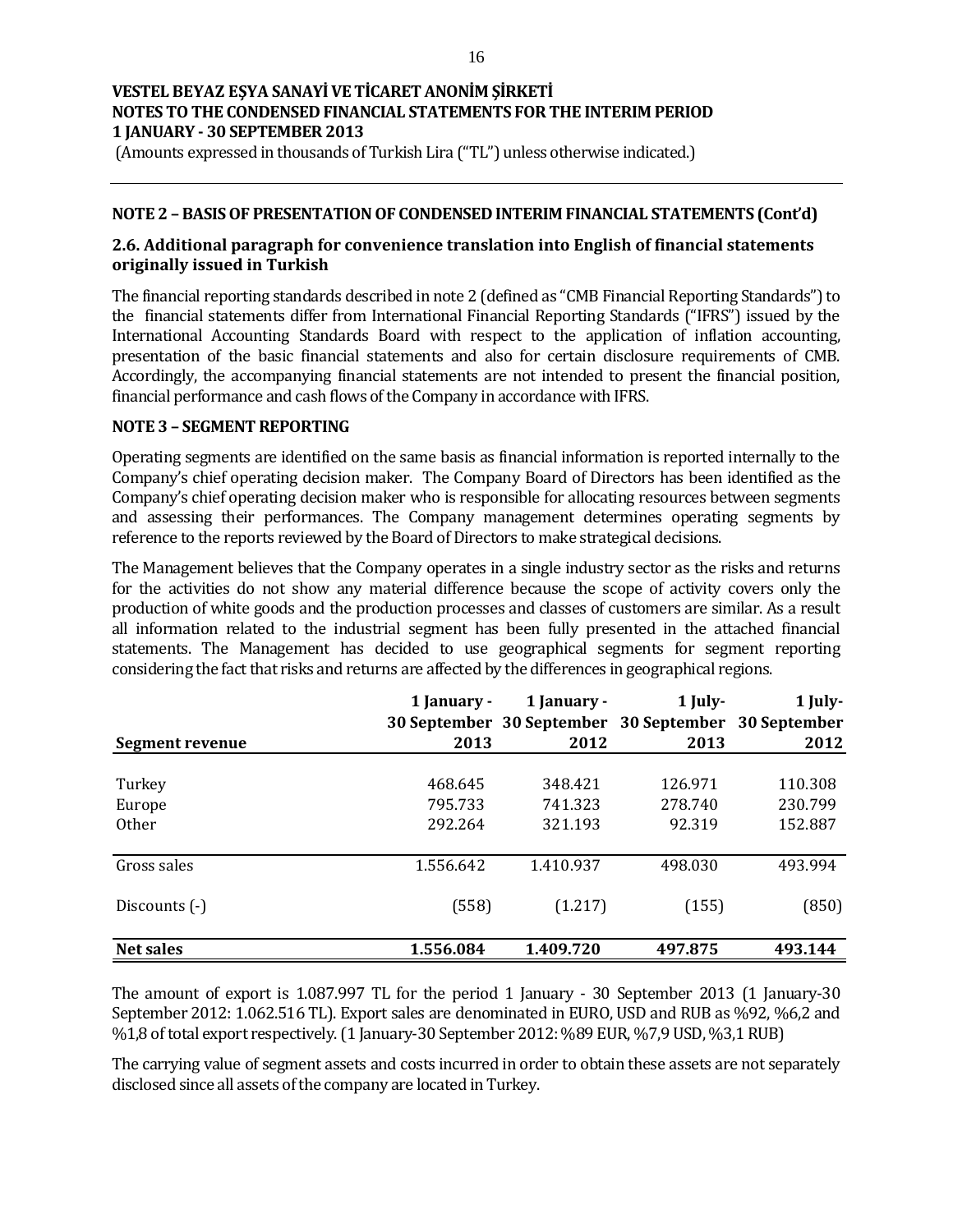(Amounts expressed in thousands of Turkish Lira ("TL") unless otherwise indicated.)

### **NOTE 4 – CASH AND CASH EQUIVALENTS**

|                           | 30 September 2013 31 December 2012 |        |
|---------------------------|------------------------------------|--------|
| Cash                      | 71                                 | 36     |
| <b>Bank deposits</b>      |                                    |        |
| - Demand deposits         | 6.017                              | 367    |
| - Time deposits           | 28.583                             | 25.484 |
| <b>Blocked deposits</b>   | 2.428                              | 1.331  |
| Cash and cash equivalents | 37.099                             | 27.218 |

#### **Effective interest rates**

|     | 30 September 2013 31 December 2012 |          |
|-----|------------------------------------|----------|
| EUR | 1,04%                              | 0,50%    |
| TL  | $\overline{\phantom{a}}$           | $6,00\%$ |
| USD | $0.50\%$                           | 0,75%    |

The maturity of time deposits is 1 October 2013 for the period ended 30 September 2013 (31 December 2012: 2 January 2013).

### **NOTE 5 – DERIVATIVE FINANCIAL INSTRUMENTS**

|                                 |                           | 30 September 2013                              |                    | 31 December 2012                               |
|---------------------------------|---------------------------|------------------------------------------------|--------------------|------------------------------------------------|
|                                 | <b>Contract</b><br>amount | <b>Fair Value</b><br>Assets /<br>(Liabilities) | Contract<br>amount | <b>Fair Value</b><br>Assets /<br>(Liabilities) |
| <b>Held for trading</b>         |                           |                                                |                    |                                                |
| Forward transactions            | 599.854                   | (17.711)                                       | 1.363.384          | (9.310)                                        |
| Foreign currency swap contracts | 50.000                    | (2.949)                                        | 20.000             | 637                                            |
| <b>Cash flow hedge</b>          |                           |                                                |                    |                                                |
| Forward transactions            | 328.675                   | (29.917)                                       |                    |                                                |
|                                 | 978.529                   | (50.577)                                       | 1.383.384          | (8.673)                                        |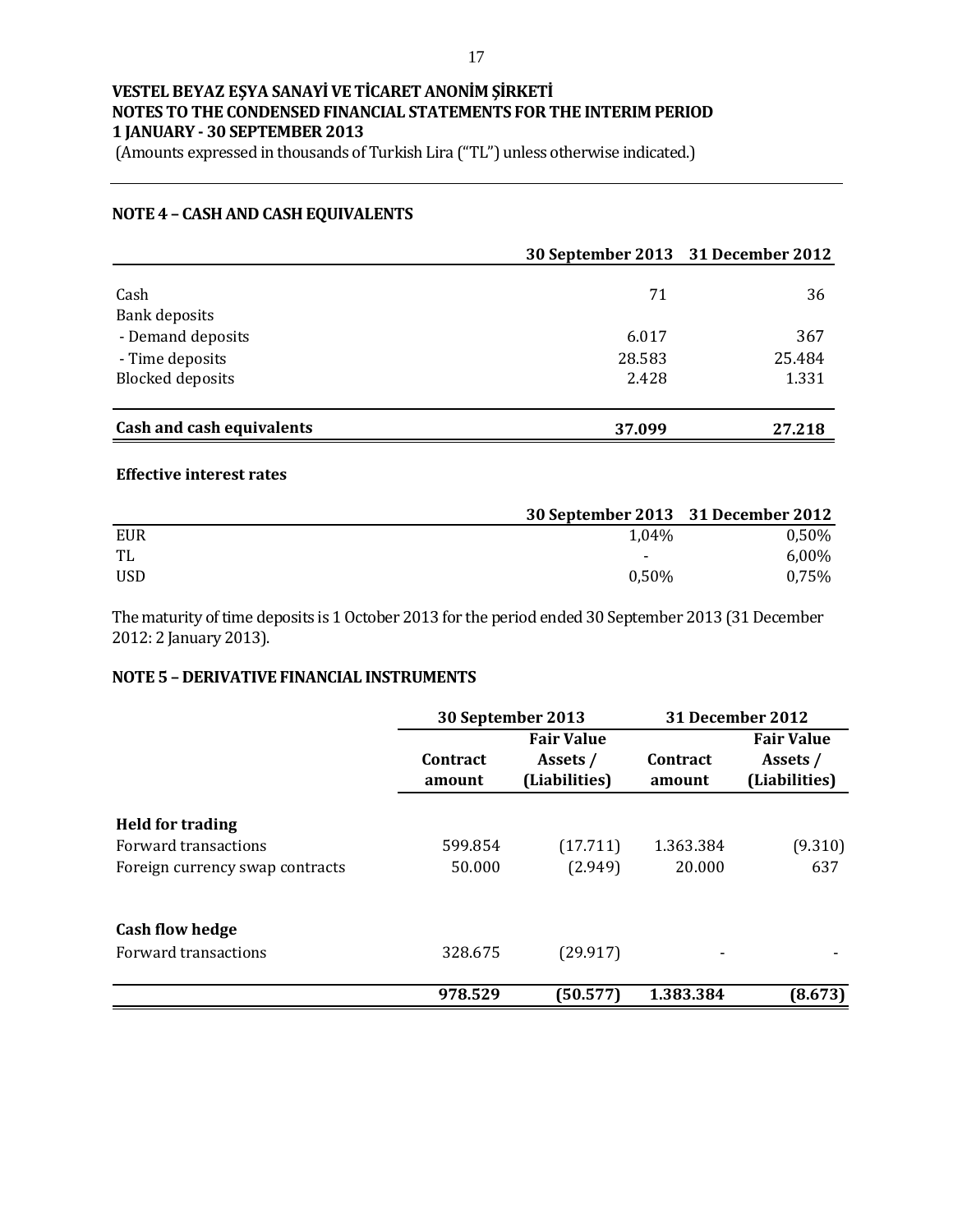(Amounts expressed in thousands of Turkish Lira ("TL") unless otherwise indicated.)

#### **NOTE 6 – FINANCIAL LIABILITIES**

|                                                      | 30 September 2013 31 December 2012 |         |
|------------------------------------------------------|------------------------------------|---------|
| <b>Short - term financial liabilities</b>            |                                    |         |
| Short - term bank loans                              | 266.907                            | 264.839 |
| Short - term portion of long - term bank loans       | 70.929                             | 22.978  |
| Financial liabilities from related parties (note 22) | 27.209                             |         |
|                                                      | 365.045                            | 287.817 |
| Long - term financial liabilities                    |                                    |         |
| Long - term bank loans                               | 106.944                            | 87.698  |
|                                                      | 106.944                            | 87.698  |

Summary of the Company's short term financial liabilities is given below:

|                 |                                            | 30 September 2013 |         |                                            | 31 December 2012 |                  |
|-----------------|--------------------------------------------|-------------------|---------|--------------------------------------------|------------------|------------------|
|                 | Weighted<br>average<br>effective<br>annual | Original          |         | Weighted<br>average<br>effective<br>annual | Original         |                  |
| <b>Currency</b> | interest rate                              | amount            |         | TL Amount interest rate                    |                  | amount TL Amount |
|                 |                                            |                   |         |                                            |                  |                  |
| - USD           | 3,14%                                      | 25.212            | 51.286  | 4,62%                                      | 50.092           | 89.294           |
| - EUR           | 3,45%                                      | 18.158            | 49.905  | 4,62%                                      | 13.099           | 30.804           |
| - TL            | 6.39%                                      | 165.716           | 165.716 | 5,42%                                      | 144.741          | 144.741          |
|                 |                                            |                   |         |                                            |                  |                  |
|                 |                                            |                   | 266.907 |                                            |                  | 264.839          |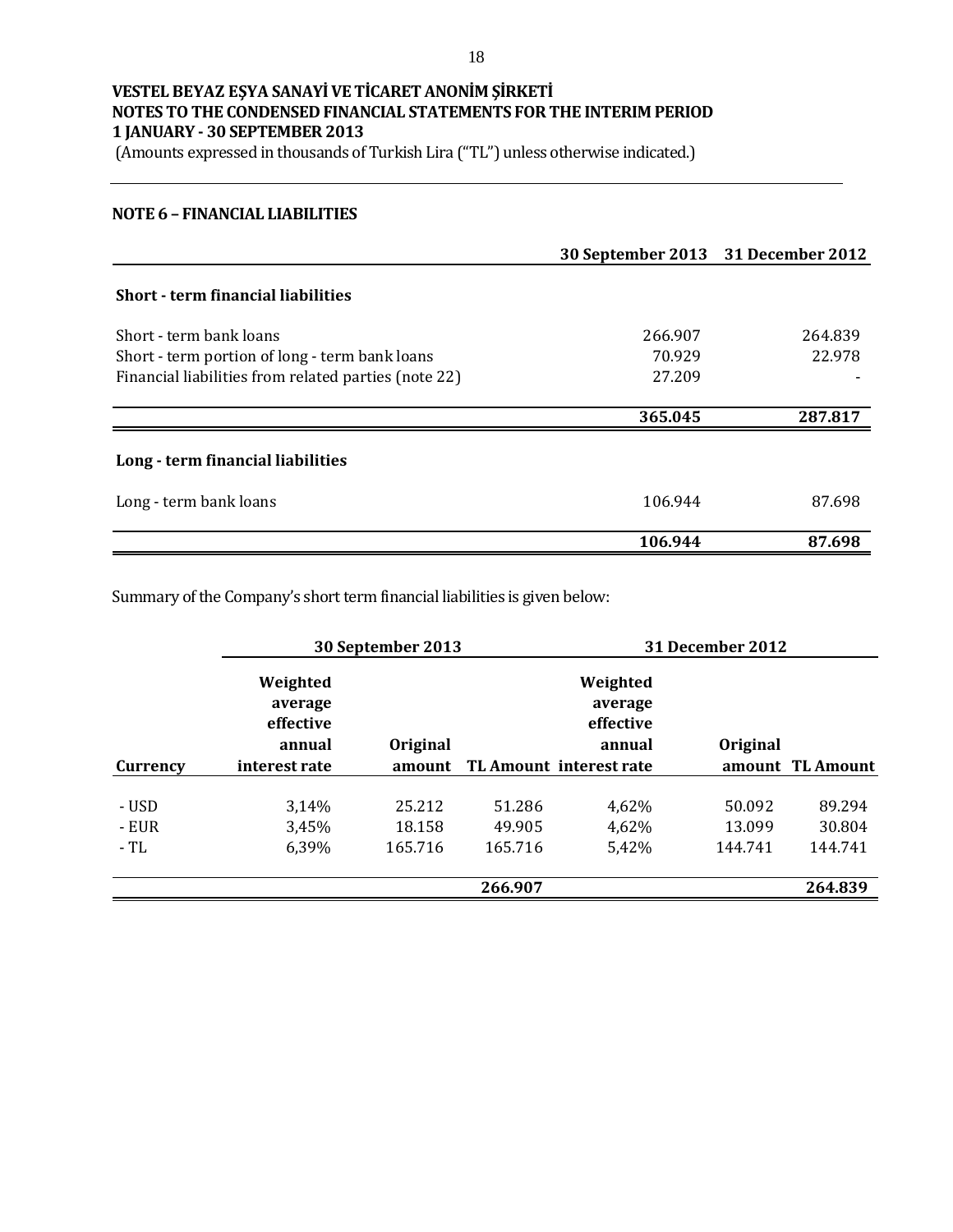(Amounts expressed in thousands of Turkish Lira ("TL") unless otherwise indicated.)

#### **NOTE 6 – FINANCIAL LIABILITIES (Cont'd)**

Summary of the Company's long term financial liabilities is given below:

|                   | 30 September 2013                                           |                    |                  | 31 December 2012                                                      |                    |                  |
|-------------------|-------------------------------------------------------------|--------------------|------------------|-----------------------------------------------------------------------|--------------------|------------------|
| Currency          | Weighted<br>average<br>effective<br>annual<br>interest rate | Original<br>amount |                  | Weighted<br>average<br>effective<br>annual<br>TL Amount interest rate | Original<br>amount | TL Amount        |
|                   |                                                             |                    |                  |                                                                       |                    |                  |
| - EUR<br>- TL     | 4,62%<br>8,26%                                              | 24.363<br>3.970    | 66.959<br>3.970  | 4,35%<br>13,51%                                                       | 8.755<br>2.390     | 20.588<br>2.390  |
|                   |                                                             |                    |                  |                                                                       |                    |                  |
| <b>Short term</b> |                                                             |                    | 70.929           |                                                                       |                    | 22.978           |
| - USD             | 4,37%                                                       | 8.583              | 17.460           |                                                                       |                    |                  |
| - EUR<br>- TL     | 4,62%<br>8,26%                                              | 7.633<br>68.505    | 20.979<br>68.505 | 4,35%<br>13,51%                                                       | 29.767<br>17.694   | 70.004<br>17.694 |
|                   |                                                             |                    |                  |                                                                       |                    |                  |
| Long term         |                                                             |                    | 106.944          |                                                                       |                    | 87.698           |
|                   |                                                             |                    | 177.873          |                                                                       |                    | 110.676          |

Summary of the maturity schedule of Company's long term financial liabilities is given below:

|                     | 30 September 2013 31 December 2012 |        |
|---------------------|------------------------------------|--------|
|                     |                                    |        |
| One to two years    | 35.536                             | 72.931 |
| Two to three years  | 67.398                             | 7.677  |
| Three to four years | 4.010                              | 3.806  |
| Four to five years  |                                    | 3.284  |
|                     |                                    |        |
|                     | 106.944                            | 87.698 |

Total amount of Company's floating rate loans is 32.693 TL. (31 December 2012: 32.928 TL).

The letters of guarantees obtained for bank loans are explained in note 12.a.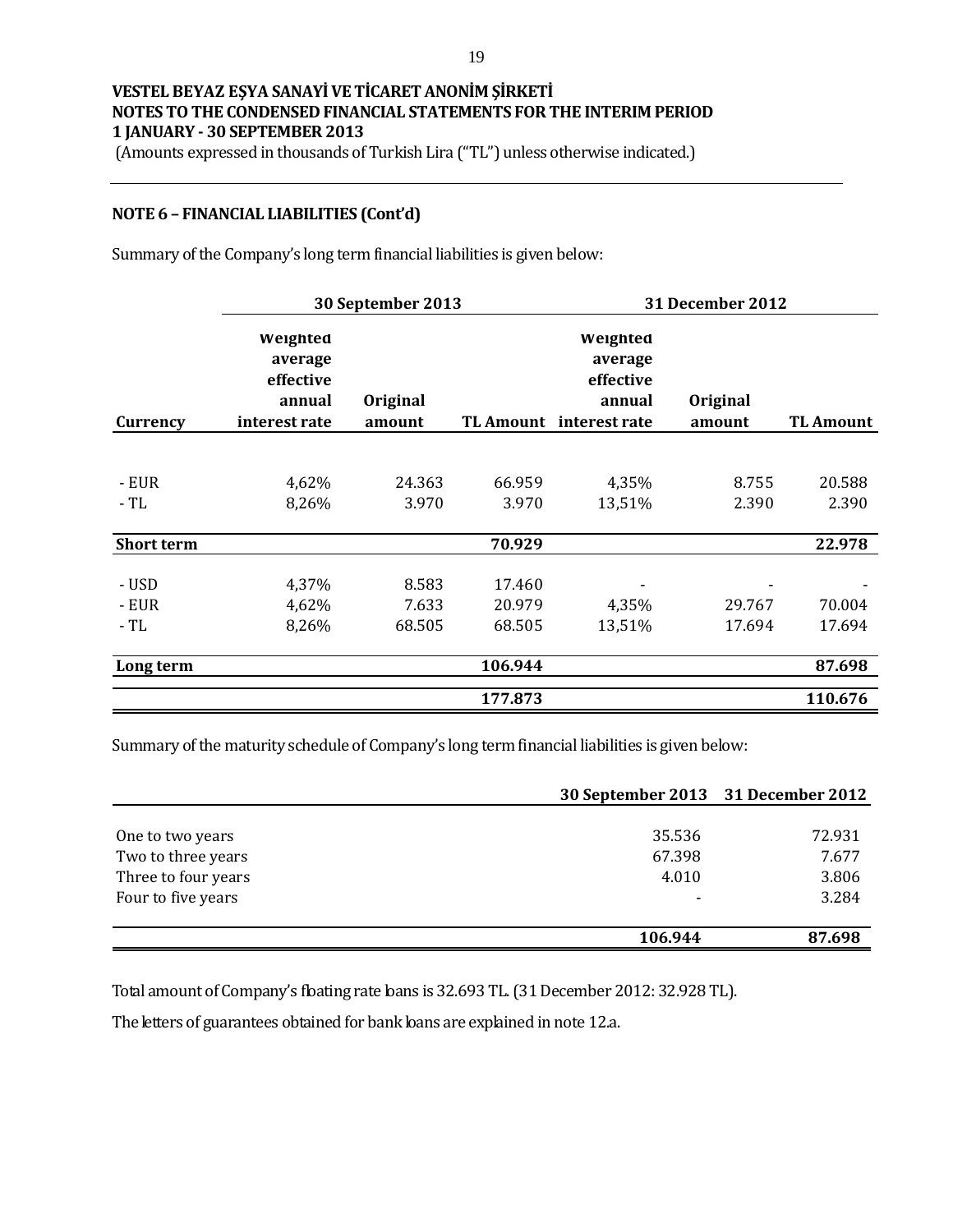(Amounts expressed in thousands of Turkish Lira ("TL") unless otherwise indicated.)

### **NOTE 7 – TRADE RECEIVABLES AND PAYABLES**

|                                        | 30 September 2013 31 December 2012 |                  |
|----------------------------------------|------------------------------------|------------------|
| <b>Short - term trade receivables</b>  |                                    |                  |
| Trade receivables                      |                                    |                  |
| - Related parties (note 22)            | 518.530                            | 624.535          |
| - Third parties                        | 15.040                             | 13.151           |
| Cheques and notes receivables          |                                    | 520              |
|                                        | 533.570                            | 638.206          |
| Unearned interest expense (-)          |                                    |                  |
| - Related parties (note 22)            | (807)                              | (2.464)          |
| - Third parties                        | (129)                              | (95)             |
| Allowance for doubtful receivables (-) | (38)                               | (38)             |
| Total short - term trade receivables   | 532.596                            | 635.609          |
|                                        | 30 September 2013                  | 31 December 2012 |
| Short - term trade payables            |                                    |                  |
| Trade payables                         |                                    |                  |
| - Related parties (note 22)            | 17.453                             | 7.589            |
| - Third parties                        | 438.275                            | 406.082          |
|                                        | 455.728                            | 413.671          |
| Unearned interest income (-)           |                                    |                  |
| - Related parties (note 22)            | (6)                                | (2)              |
| - Third parties                        | (934)                              | (663)            |
| Total short - term trade payables      | 454.788                            | 413.006          |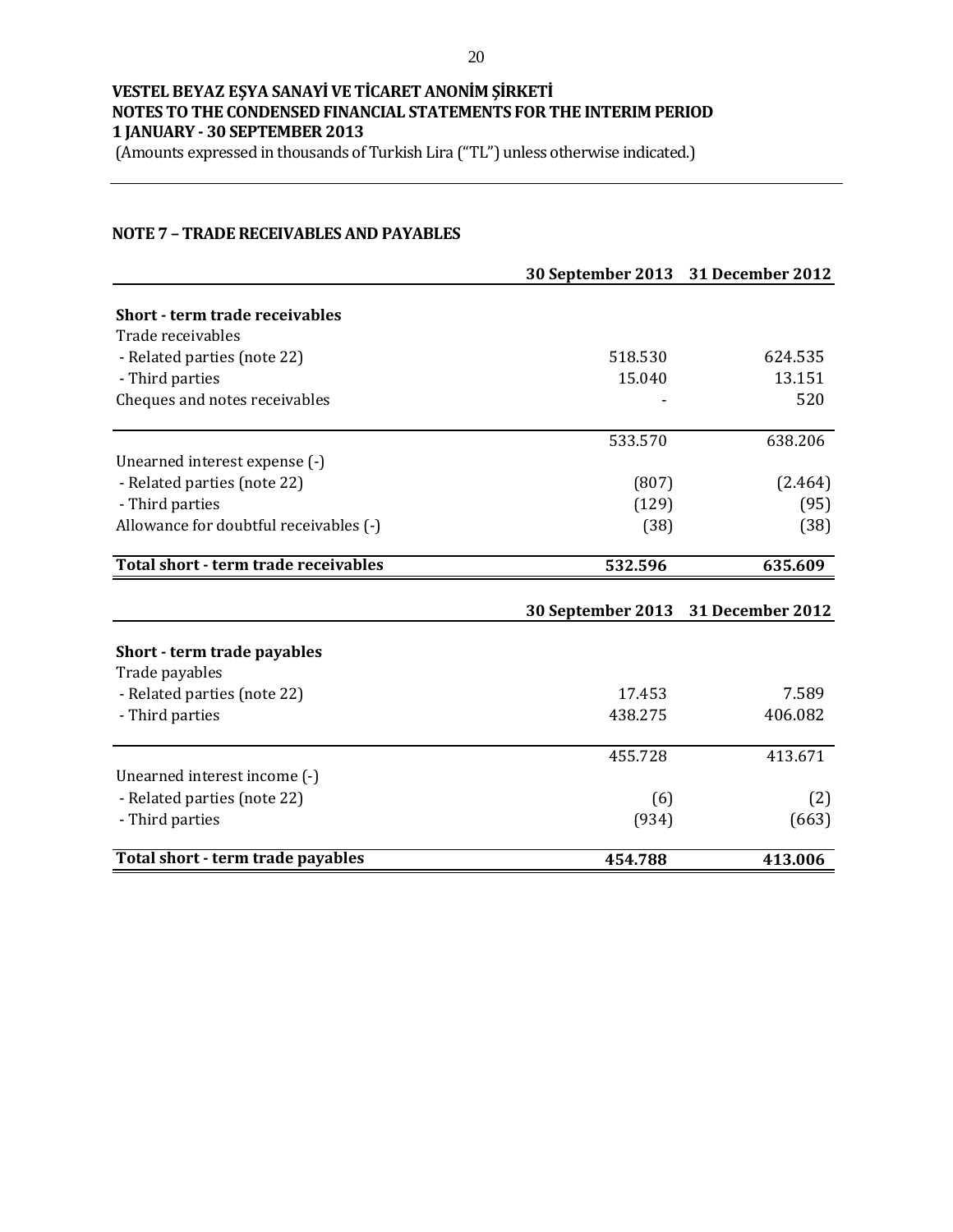(Amounts expressed in thousands of Turkish Lira ("TL") unless otherwise indicated.)

#### **NOTE 8 –OTHER RECEIVABLES**

|                                             | 30 September 2013 31 December 2012 |         |
|---------------------------------------------|------------------------------------|---------|
| <b>Short - term other receivables</b>       |                                    |         |
| VAT receivable                              | 49.026                             | 47.688  |
| Receivables from related parties (note 22)  | 207.900                            |         |
| Deposits and guarantees given               | 4.023                              | 2.055   |
| Allowance for doubtful receivables (-)      | 372                                | 173     |
|                                             | 261.321                            | 49.916  |
| <b>NOTE 9 - INVENTORIES</b>                 |                                    |         |
|                                             | 30 September 2013 31 December 2012 |         |
|                                             |                                    |         |
| Raw materials                               | 191.324                            | 132.539 |
| Work in process                             | 8.709                              | 7.327   |
| Finished goods                              | 82.649                             | 84.580  |
| Merchandise                                 | 91                                 | 27      |
| 0ther                                       | 3.374                              | 1.207   |
|                                             | 286.147                            | 225.680 |
| Provision for impairment on inventories (-) | (1.936)                            | (4.397) |
|                                             | 284.211                            | 221.283 |

Allocation of provision for impairment on inventories in terms of inventory type is as follows:

|                                | 30 September 2013 31 December 2012 |       |
|--------------------------------|------------------------------------|-------|
| Raw materials                  | 1.514                              | 1.278 |
| Finished goods and merchandise | 422                                | 3.119 |
|                                | 1.936                              | 4.397 |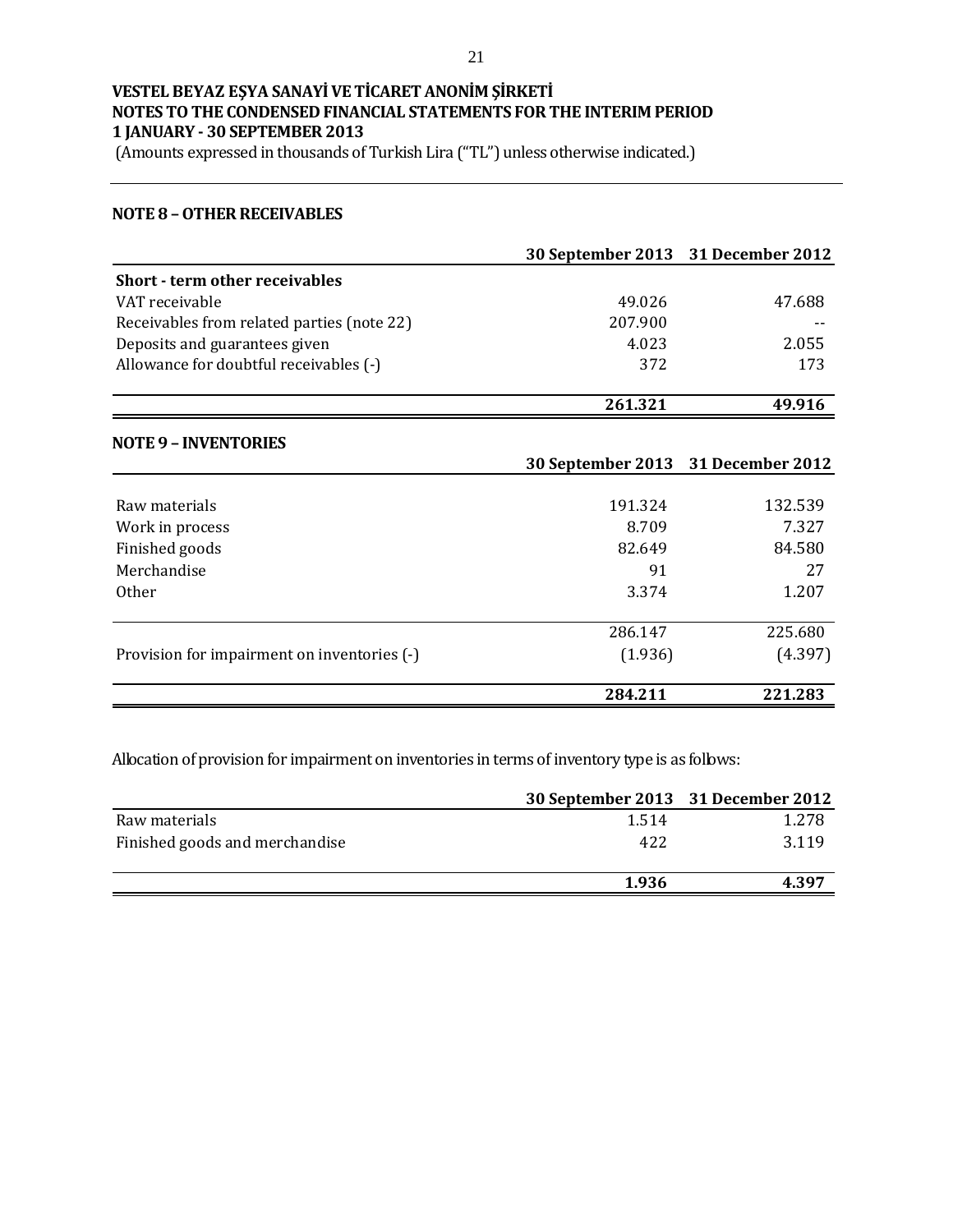(Amounts expressed in thousands of Turkish Lira ("TL") unless otherwise indicated.)

### **NOTE 9 – INVENTORIES (Cont'd)**

Movement of provision for diminution in value of inventories is as follows:

|                                   | 1 January -                         | 1 January - |
|-----------------------------------|-------------------------------------|-------------|
|                                   | 30 September 2013 30 September 2012 |             |
|                                   |                                     |             |
| Opening balance, 01 January       | 4.397                               | 3.210       |
| Current year additions            | 448                                 | 6.323       |
| Realised due to sale of inventory | (2.909)                             | (3.210)     |
| Closing balance, 30 September     | 1.936                               | 6.323       |

# **NOTE 10 – PROPERTY, PLANT AND EQUIPMENT**

|                                 | 1 January |                |                  |                  | 30 September |
|---------------------------------|-----------|----------------|------------------|------------------|--------------|
|                                 |           | 2013 Additions | <b>Disposals</b> | <b>Transfers</b> | 2013         |
|                                 |           |                |                  |                  |              |
| Cost                            |           |                |                  |                  |              |
| Land                            | 6.547     |                |                  |                  | 6.547        |
| Land improvements               | 2.660     | 132            |                  |                  | 2.792        |
| <b>Buildings</b>                | 63.194    | 741            |                  | 302              | 64.237       |
| Leasehold improvements          | 2.634     | 375            | (99)             |                  | 2.910        |
| Plant and machinery             | 583.257   | 31.349         | (1.711)          | 32.048           | 644.943      |
| Motor vehicles                  | 340       | 35             | (11)             |                  | 364          |
| Furniture and fixtures          | 30.054    | 1.988          | (896)            | 64               | 31.210       |
| Construction in progress        | 24.064    | 36.199         |                  | (32.414)         | 27.849       |
|                                 | 712.750   | 70.819         | (2.717)          |                  | 780.852      |
| <b>Accumulated depreciation</b> |           |                |                  |                  |              |
| Land improvements               | 1.860     | 154            |                  |                  | 2.014        |
| <b>Buildings</b>                | 24.950    | 697            |                  |                  | 25.647       |
| Leasehold improvements          | 1.664     | 100            | (18)             |                  | 1.746        |
| Plant and machinery             | 356.940   | 45.565         | (1.417)          |                  | 401.088      |
| Motor vehicles                  | 74        | 36             | (11)             |                  | 99           |
| Furniture and fixtures          | 18.699    | 2.362          | (825)            |                  | 20.236       |
|                                 | 404.187   | 48.914         | (2.271)          |                  | 450.830      |
| Net book value                  | 308.563   |                |                  |                  | 330.022      |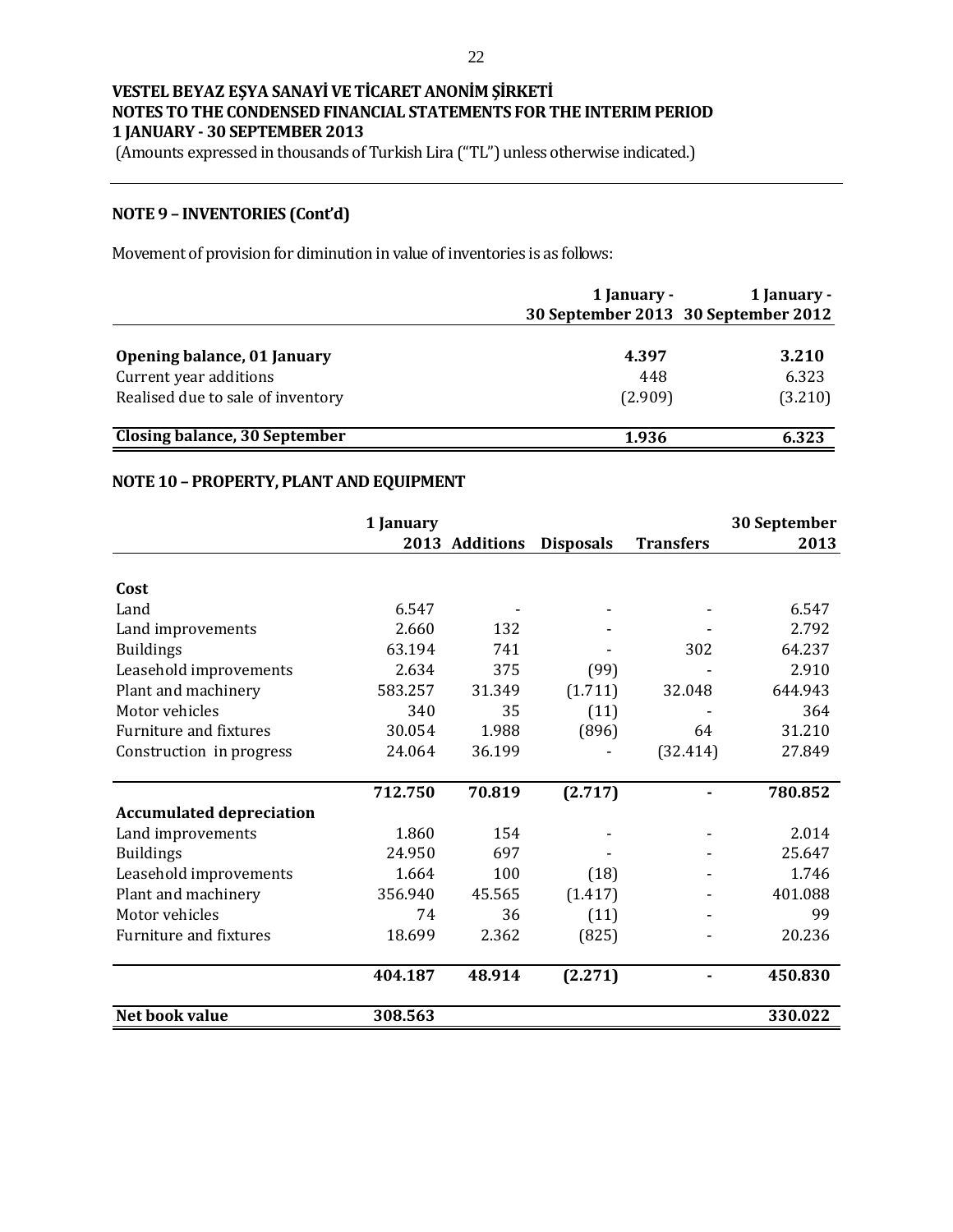(Amounts expressed in thousands of Turkish Lira ("TL") unless otherwise indicated.)

|                                 | 1 January |                |                  |                  | 30 September |
|---------------------------------|-----------|----------------|------------------|------------------|--------------|
|                                 |           | 2012 Additions | <b>Disposals</b> | <b>Transfers</b> | 2012         |
| Cost                            |           |                |                  |                  |              |
| Land                            | 6.547     |                |                  |                  | 6.547        |
| Land improvements               | 2.660     |                |                  |                  | 2.660        |
| <b>Buildings</b>                | 62.140    | 624            |                  | 171              | 62.935       |
| Leasehold improvements          | 2.146     | 275            |                  | 117              | 2.538        |
| Plant and machinery             | 499.407   | 33.973         | (393)            | 38.278           | 571.265      |
| Motor vehicles                  | 212       | 278            | (168)            |                  | 322          |
| Furniture and fixtures          | 25.417    | 2.321          | (54)             | 243              | 27.927       |
| Construction in progress        | 37.924    | 9.936          |                  | (38.809)         | 9.051        |
|                                 | 636.453   | 47.407         | (615)            |                  | 683.245      |
| <b>Accumulated depreciation</b> |           |                |                  |                  |              |
| Land improvements               | 1.708     | 116            |                  |                  | 1.824        |
| <b>Buildings</b>                | 22.480    | 1.840          |                  |                  | 24.320       |
| Leasehold improvements          | 1.571     | 65             |                  |                  | 1.636        |
| Plant and machinery             | 303.605   | 39.595         | (300)            |                  | 342.900      |
| Motor vehicles                  | 204       | 26             | (168)            |                  | 62           |
| <b>Furniture and fixtures</b>   | 15.836    | 2.172          | (24)             |                  | 17.984       |
|                                 | 345.404   | 43.814         | (492)            |                  | 388.726      |
| Net book value                  | 291.049   |                |                  |                  | 294.519      |

### **NOTE 10 – PROPERTY, PLANT AND EQUIPMENT (Cont'd)**

The Company's policy is to trace all material and significant fixed asset additions under construction in progress and transfer to the related fixed asset accounts when the construction process is completed. Construction-in-progress balance represented investment made to increase its first and second refrigerator, washing machine, cooker and dishwasher factories.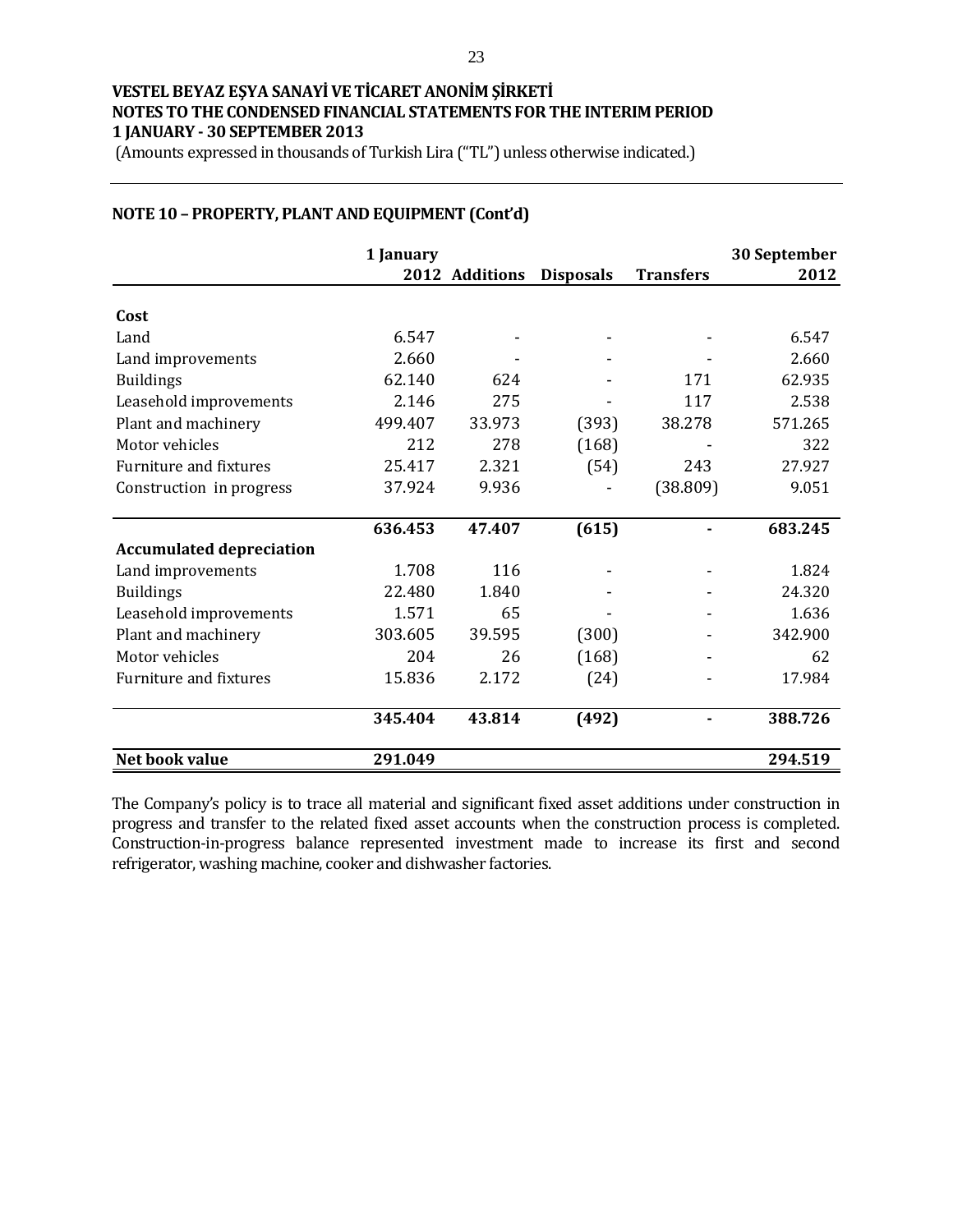(Amounts expressed in thousands of Turkish Lira ("TL") unless otherwise indicated.)

#### **NOTE 11 – INTANGIBLE ASSETS**

|                                 | 1 January |                  |                  | 30 September |
|---------------------------------|-----------|------------------|------------------|--------------|
|                                 | 2013      | <b>Additions</b> | <b>Disposals</b> | 2013         |
| Cost                            |           |                  |                  |              |
| Rights                          | 6.376     |                  |                  | 6.376        |
| Development cost                | 70.346    | 12.687           | (268)            | 82.765       |
| Other intangible assets         | 5.132     | 972              |                  | 6.104        |
|                                 | 81.854    | 13.659           | (268)            | 95.245       |
| <b>Accumulated amortization</b> |           |                  |                  |              |
| Rights                          | 6.342     | 1                |                  | 6.343        |
| Development cost                | 24.893    | 5.705            |                  | 30.598       |
| Other intangible assets         | 2.118     | 289              |                  | 2.407        |
|                                 | 33.353    | 5.995            |                  | 39.348       |
| Net book value                  | 48.501    |                  |                  | 55.897       |

|                                 | 1 January |                |                  | 30 September |
|---------------------------------|-----------|----------------|------------------|--------------|
|                                 |           | 2012 Additions | <b>Disposals</b> | 2012         |
|                                 |           |                |                  |              |
| Cost                            |           |                |                  |              |
| Rights                          | 6.395     | 48             |                  | 6.443        |
| Development cost                | 53.680    | 12.140         | (58)             | 65.762       |
| Other intangible assets         | 3.217     | 1.527          |                  | 4.744        |
|                                 |           |                |                  |              |
|                                 | 63.292    | 13.715         | (58)             | 76.949       |
| <b>Accumulated amortization</b> |           |                |                  |              |
| Rights                          | 6.339     | 2              |                  | 6.341        |
| Development cost                | 20.890    | 2.687          | ۰                | 23.577       |
| Other intangible assets         | 1.787     | 235            |                  | 2.022        |
|                                 | 29.016    | 2.924          |                  | 31.940       |
|                                 |           |                |                  |              |
| Net book value                  | 34.276    |                |                  | 45.009       |

Development costs, incurred by the Company on development projects relating to refrigerators, split air conditioners, washing machines, cookers and dish washers are capitalized as intangible assets when it is probable that costs will be recovered through future commercial activity and only if the cost can be measured reliably.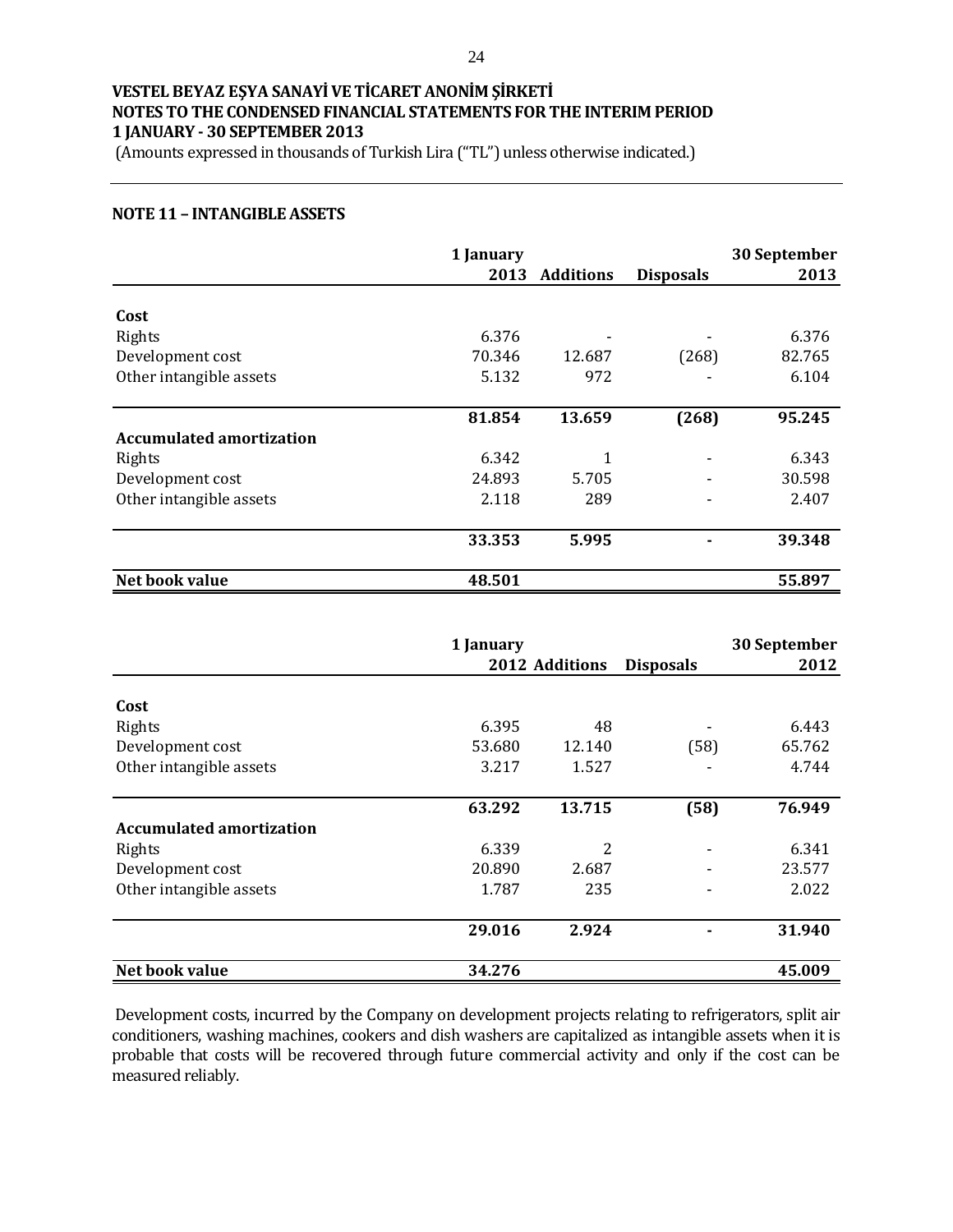(Amounts expressed in thousands of Turkish Lira ("TL") unless otherwise indicated.)

#### **NOTE 12 – CONTINGENT ASSETS AND LIABILITIES**

#### **a) Contingent assets**

As of the balance sheet date guarantee letters obtained from customers and suppliers are given below:

|                             |           | 30 September 2013 31 December 2012 |
|-----------------------------|-----------|------------------------------------|
| Guarantee letters           | 4.244     | 5.777                              |
| Cheques and notes           | 14.621    | 12.793                             |
| Collaterals and pledges (*) | 2.608.921 | 1.978.924                          |
|                             | 2.627.786 | 1.997.494                          |

(\*) Vestel Elektronik Sanayi ve Ticaret A.Ş. has given guarantees to various banks on behalf of the Company for its forward contracts.

#### **b) Commitments and contingencies**

Collaterals, pledges and mortgages ("CPM's") given by the Company are as follows:

|                                                                                                                                                                                                            | <b>USD</b> | <b>EUR</b> |           | TL         |
|------------------------------------------------------------------------------------------------------------------------------------------------------------------------------------------------------------|------------|------------|-----------|------------|
| <b>CPM's given by the Group</b>                                                                                                                                                                            | ('000)     | ('000'     | TL        | Equivalent |
| 30 September 2013                                                                                                                                                                                          |            |            |           |            |
| A. CPM's given on behalf of its own legal entity<br>B. CPM's given on behalf of fully consolidated                                                                                                         |            | 2.000      | 8.174     | 13.671     |
| subsidiaries                                                                                                                                                                                               |            |            |           |            |
| C. CPM's given on behalf of third parties for                                                                                                                                                              |            |            |           |            |
| ordinary course of business                                                                                                                                                                                |            |            |           |            |
| D. Total amount of other CPM's given<br>i. Total amount of CPM's given on behalf of the                                                                                                                    | 1.678.762  | 222.363    | 1.342.278 | 5.368.358  |
| parent company                                                                                                                                                                                             | 1.350.789  | 85.000     | 893.400   | 3.874.789  |
| ii. Total amount of CPM's given to on behalf of other<br>group companies which are not in scope of B and C.<br>iii. Total amount of CPM's given on behalf of third<br>parties which are not in scope of C. | 327.973    | 137.363    | 448.878   | 1.493.569  |
| <b>Total</b>                                                                                                                                                                                               | 1.678.762  | 224.363    | 1.350.452 | 5.382.029  |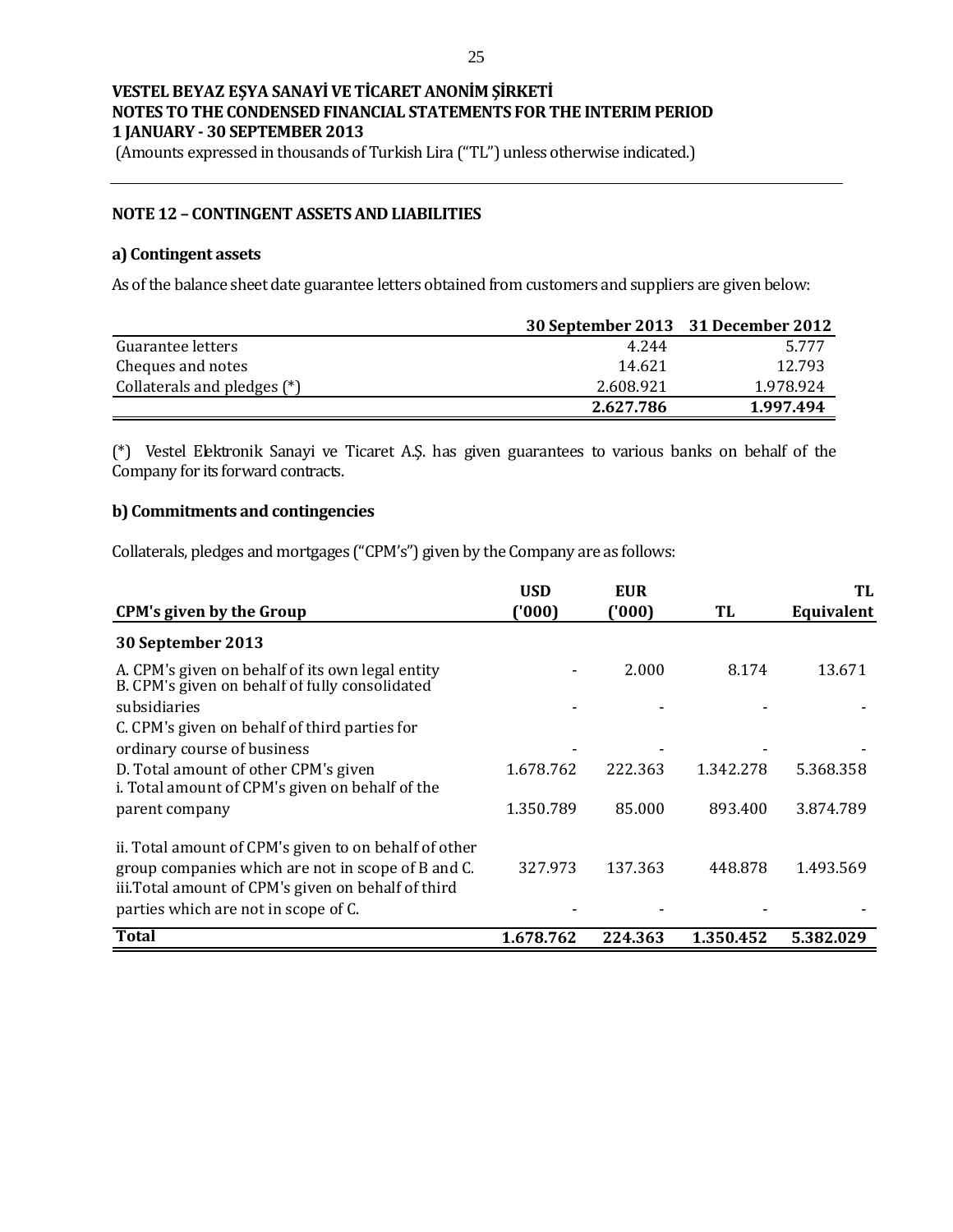(Amounts expressed in thousands of Turkish Lira ("TL") unless otherwise indicated.)

### **NOTE 12 – CONTINGENT ASSETS AND LIABILITIES (Cont'd)**

| <b>CPM's given by the Group</b>                                                                                                                                                                            | <b>USD</b><br>(000) | EUR<br>('000) | TL      | TL<br>Equivalent |
|------------------------------------------------------------------------------------------------------------------------------------------------------------------------------------------------------------|---------------------|---------------|---------|------------------|
| <b>31 December 2012</b>                                                                                                                                                                                    |                     |               |         |                  |
| A. CPM's given on behalf of its own legal entity<br>B. CPM's given on behalf of fully consolidated                                                                                                         |                     | 2.000         | 10.970  | 15.673           |
| subsidiaries<br>C. CPM's given on behalf of third parties for                                                                                                                                              |                     |               |         |                  |
| ordinary course of business<br>D. Total amount of other CPM's given                                                                                                                                        | 1.553.886           | 169.700       | 829.915 | 3.998.955        |
| i. Total amount of CPM's given on behalf of the                                                                                                                                                            |                     |               |         |                  |
| parent company                                                                                                                                                                                             | 1.298.000           | 65.000        | 581.739 | 3.048.414        |
| ii. Total amount of CPM's given to on behalf of other<br>group companies which are not in scope of B and C.<br>iii. Total amount of CPM's given on behalf of third<br>parties which are not in scope of C. | 255.886             | 104.700       | 248.176 | 950.541          |
| <b>Total</b>                                                                                                                                                                                               | 1.553.886           | 171.700       | 840.885 | 4.014.628        |

Proportion of other CPM's given by the Company to its equity is % 1.048 as of 30 September 2013 (31 December 2012: 814 %).

 Due to the export and investment incentive certificates obtained, as of 30 September 2013 the Company has committed to realize exports amounting to 370.136 thousand USD (31 December 2012: 332.845 thousand USD).

• The Company has given collaterals to various banks on behalf of Vestel Germany GmbH, Vestel Ticaret A.S. and Vestel Elektronik Sanayi and Ticaret A.Ş. for their forward contracts and bank loans obtained.

 The payment of VAT and SCT on certain export sales may be postponed and later cancelled by the tax office subject to clearance of certain routine formalities in due course. Responsibility of the Company continues until such clearance however no liability has arisen in the past and no liability is reasonably expected for the future. As of 30 September 2013 the amount of postponed VAT and SCT is 62.122 TL (31 December 2012: 66.421 TL).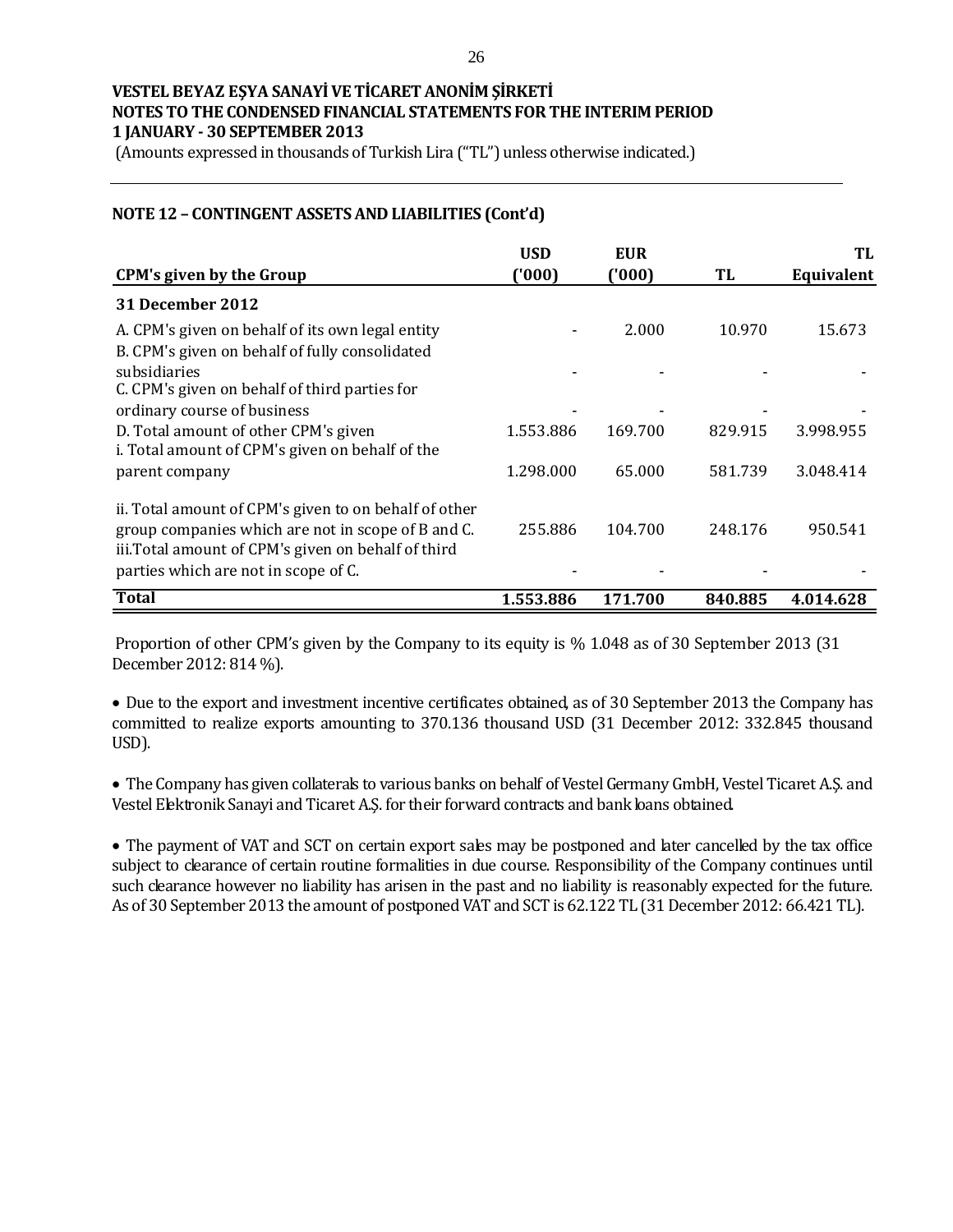(Amounts expressed in thousands of Turkish Lira ("TL") unless otherwise indicated.)

### **NOTE 12 – CONTINGENT ASSETS AND LIABILITIES (Cont'd)**

#### **c) Derivative financial instruments**

As of 30 September 2013 the Company has forward foreign currency purchase contract that amounts to 139.871 thousand USD, 81.054 thousand EUR, 420.564 TL, 299 thousand CHF against forward foreign currency sales contract that amounts to 77.267 thousand USD, 222.000 thousand EUR, 434.437 thousand RUB, 299 thousand CHF and 176.426 TL (31 December 2012 :383.667 thousand USD, 140.241 thousand EUR, 48.832 thousand RUB and 339.247 TL purchase contract against 62.478 thousand USD, 418.885 thousand EUR, 808.282 thousand RUB and 219.974 TL sales contract).

#### **NOTE 13 – PROVISION FOR EMPLOYMENT TERMINATION BENEFITS**

|                                               | 30 September 2013 31 December 2012 |        |
|-----------------------------------------------|------------------------------------|--------|
|                                               |                                    |        |
| Provision for employment termination benefits | 14.592                             | 12.607 |

Under Turkish law, the Company is required to pay employment termination benefits to each employee whose employment is terminated without due caus. In addition, under the existing Social Security Law No.506, clause No. 60, amended by the Labor Laws dated 06.03.1981, No.2422 and 25.08.1999, No.4447, the Company is also required to pay termination benefits to each employee who has earned the right to retire by receiving termination indemnities.

The amount payable is the equivalent of one month's gross salary for each year of service and is limited to a maximum of 3.254,44 TL/year as of 30 September 2013 (31 December 2012: 3.033,98 TL/year).

The Company has no other obligation for employee termination other than the retirement pay above. The provision is calculated by estimating the present value of the future obligation of the company arising from retirement of employees. Turkish Accounting Standards No: 19 ("Employee Benefits") requires actuarial valuation methods to be developed to estimate the enterprise's obligation under defined employee plans. Accordingly actuarial assumptions were used in the calculation of the total liability which is described below:

The principal assumption is that the maximum liability for each year of service will increase in line with inflation. Thus, the discount rate applied represents the expected real rate after adjusting for the anticipated effects of future inflation. An expected inflation rate and appropriate discount rate should both be determined, the net of these being real discount rate. Consequently in the accompanying financial statements as at 30 September 2013 the provision is calculated by estimating the present value of the future obligation of the company arising from retirement of employees. As of 30 September 2013 provision is calculated based on real discount rate of %3,83 (31 December 2012: 3,83%) assuming 5,00% annual inflation rate and 9,02% discount rate.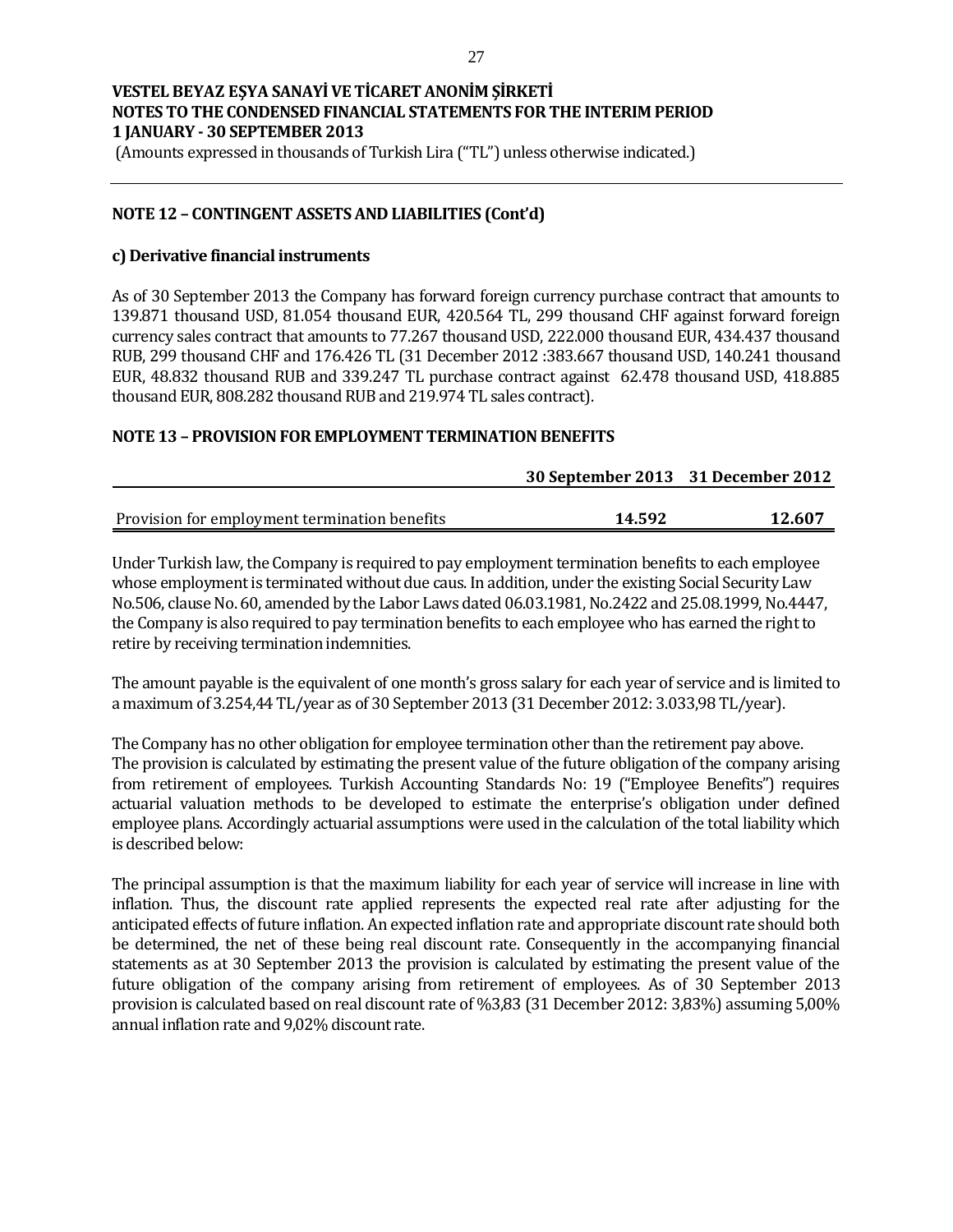(Amounts expressed in thousands of Turkish Lira ("TL") unless otherwise indicated.)

### **NOTE 13 – PROVISION FOR EMPLOYMENT TERMINATION BENEFITS (Cont'd)**

The movements in the provision for employment termination benefit are as follows:

|                                | 1 January -<br>30 September 2013 30 September 2012 | 1 January - |
|--------------------------------|----------------------------------------------------|-------------|
| <b>Balance at 1 January</b>    | 12.607                                             | 9.461       |
| Increase during the year       | 4.716                                              | 3.334       |
| Payments during the year       | (4.050)                                            | (1.401)     |
| <b>Actuarial loss</b>          | 750                                                |             |
| Interest expense               | 569                                                | 642         |
| <b>Balance at 30 September</b> | 14.592                                             | 12.036      |

#### **NOTE 14 – EQUITY**

#### **a) Paid in capital**

|                               | 30 September 2013 | <b>31 December 2012</b> |
|-------------------------------|-------------------|-------------------------|
|                               |                   |                         |
| Shares of par value TL 1 each |                   |                         |
| Issued share capital          | 190.000           | 190.000                 |

As of 30 September 2013 and 31 December 2012 the shareholding structure is as follows:

|                              | Shareholding % |        | Amount                   |         |  |             |
|------------------------------|----------------|--------|--------------------------|---------|--|-------------|
|                              | 30 September   |        | 31 December 30 September |         |  | 31 December |
|                              | 2013           | 2012   | 2013                     | 2012    |  |             |
|                              |                |        |                          |         |  |             |
| Vestel Elektronik Sanayi ve  |                |        |                          |         |  |             |
| Ticaret A.S. (Includes the   |                |        |                          |         |  |             |
| board of directors)          | 85,41%         | 75,28% | 162.279                  | 143.023 |  |             |
| Shares open to public (BIST) | 14,59%         | 24,72% | 27.721                   | 46.977  |  |             |
|                              | 100%           | 100%   | 190.000                  | 190.000 |  |             |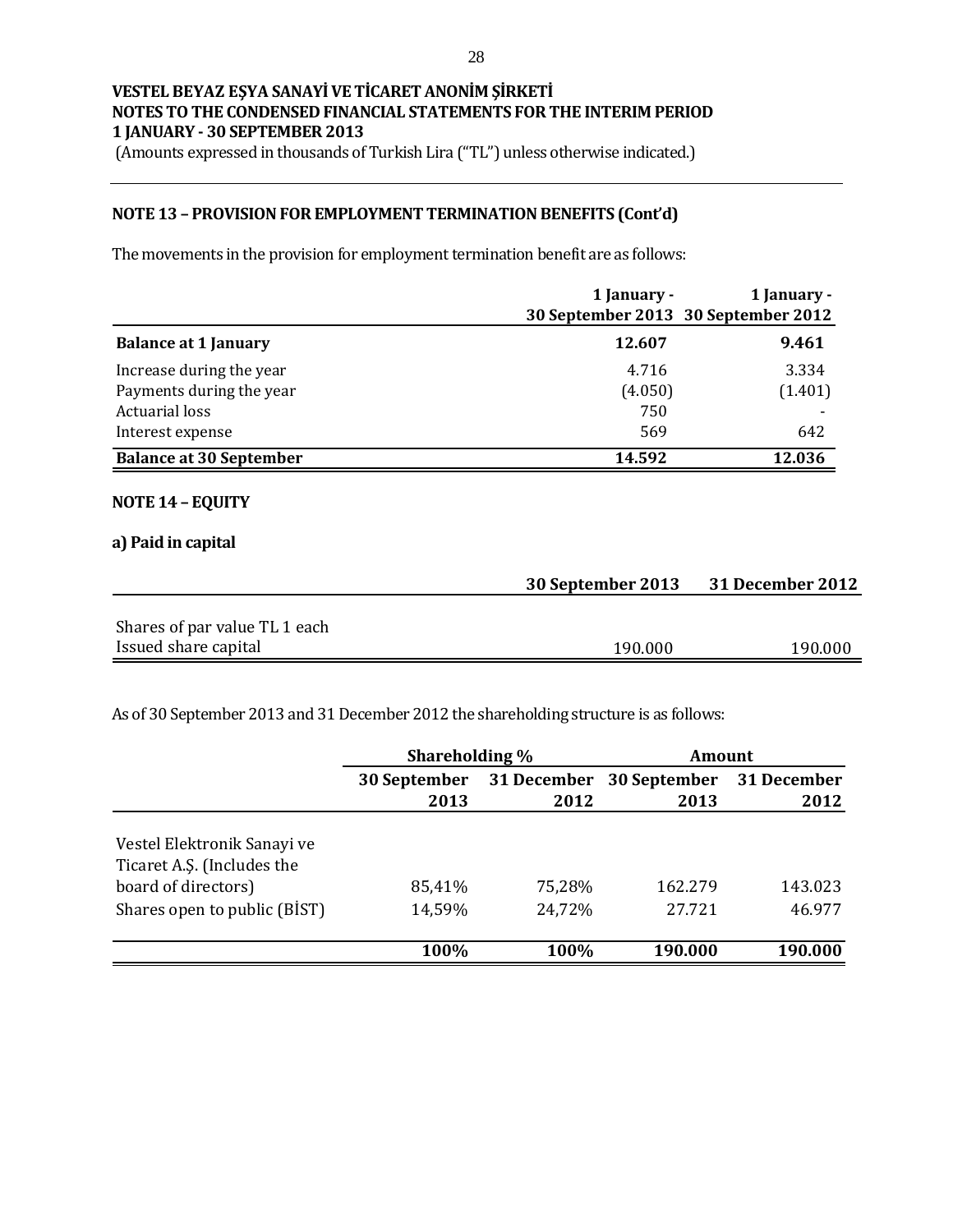(Amounts expressed in thousands of Turkish Lira ("TL") unless otherwise indicated.)

### **NOTE 14 – EQUITY (Cont'd)**

#### **b) Adjustments to share capital**

Adjustment to share capital (restated to 31 December 2004 purchasing power of money) is the difference between restated share capital and historical share capital.

|                             | 30 September 2013 | <b>31 December 2012</b> |  |
|-----------------------------|-------------------|-------------------------|--|
|                             |                   |                         |  |
| Adjustment to share capital | 9.734             | 9.734                   |  |

#### **c) Share Premium**

Share premium account refers the difference between par value of the company's shares and the amount the company received for newly issued shares. The share premium account is disclosed under equity as a separate line item and may not be distributed. It may be used in capital increase.

| $\mathbf{C}$<br>premium<br><b>Share</b> | ΩO<br><b>021</b><br>7.VJ_<br>T. | $\sim$ $\sim$ $\sim$<br>7.VJ 1 |
|-----------------------------------------|---------------------------------|--------------------------------|
|                                         |                                 |                                |

#### **d) Restricted reserves ("Legal reserves")**

The legal reserves consist of first and second legal reserves appropriated in accordance with the Turkish Commercial Code ("TCC"). The first legal reserve is appropriated out of the statutory profits at the rate of 5%, until the total reserve reaches a maximum of 20% of the Company's share capital. The second legal reserve is appropriated at the rate of 10% of all distributions in excess of 5% of the Company's share capital. Under TCC, the legal reserves can only be used to offset losses and are not available for any other usage unless they exceed 50% of paid in share capital.

| 38.886<br>38.886<br>Legal reserves<br>$\sim$ |
|----------------------------------------------|
|----------------------------------------------|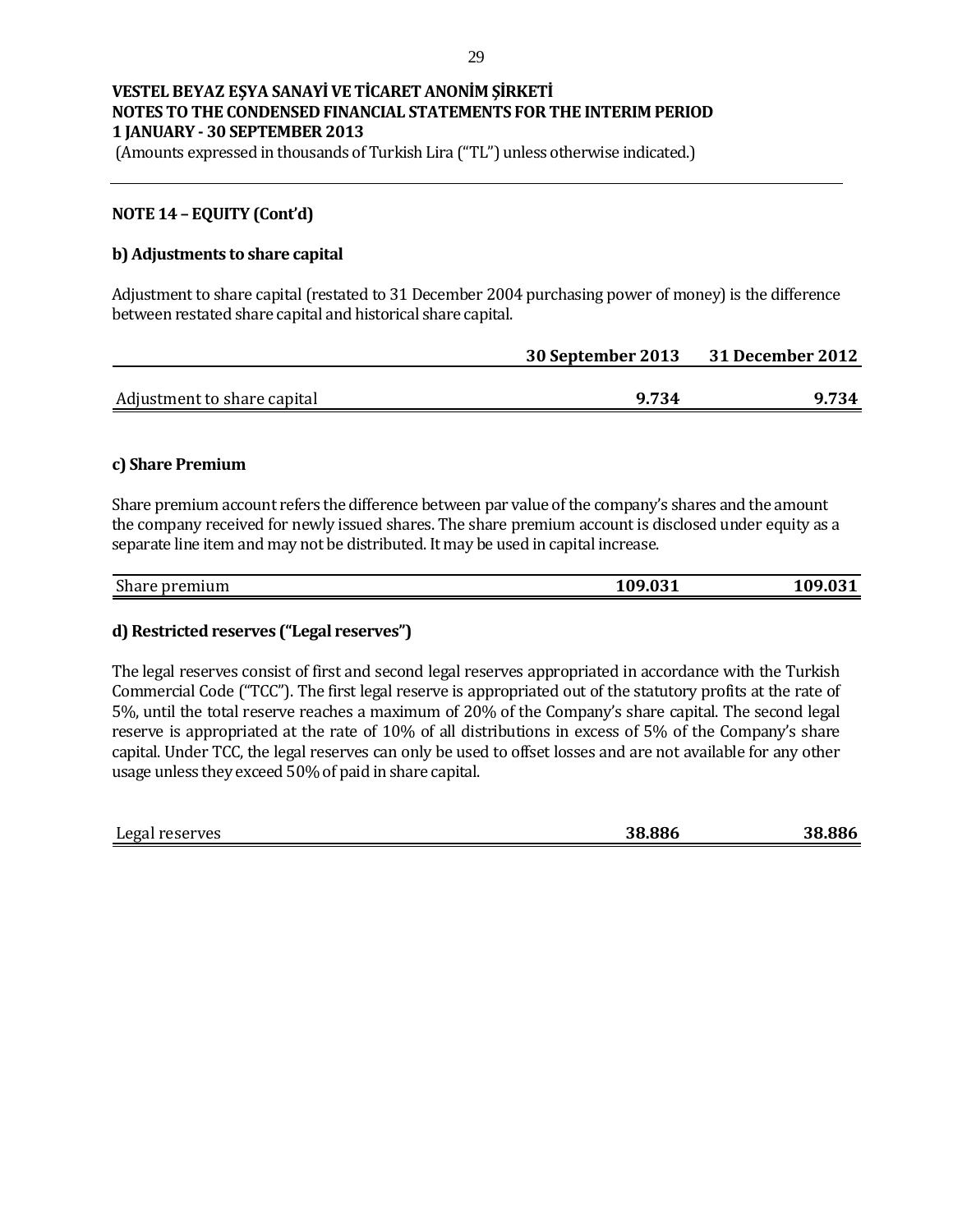(Amounts expressed in thousands of Turkish Lira ("TL") unless otherwise indicated.)

#### **NOTE 15 – SALES AND COST OF SALES**

|                           | 1 January -<br>30 September<br>2013 | 1 January -<br>30 September<br>2012 | $1$ July-<br>30 September<br>2013 | 1 July-<br>30 September<br>2012 |
|---------------------------|-------------------------------------|-------------------------------------|-----------------------------------|---------------------------------|
|                           |                                     |                                     |                                   |                                 |
| Domestic sales            | 468.645                             | 348.421                             | 126.971                           | 110.308                         |
| Foreign sales             | 1.087.997                           | 1.062.516                           | 371.059                           | 383.686                         |
| <b>Gross sales</b>        | 1.556.642                           | 1.410.937                           | 498.030                           | 493.994                         |
| Less: Sales discounts (-) | (558)                               | (1.217)                             | (155)                             | (850)                           |
| <b>Net sales</b>          | 1.556.084                           | 1.409.720                           | 497.875                           | 493.144                         |
| Cost of sales             | (1.417.325)                         | (1.371.958)                         | (456.991)                         | (491.360)                       |
| <b>Gross profit</b>       | 138.759                             | 37.762                              | 40.884                            | 1.784                           |

### **NOTE 16 –OTHER OPERATING INCOME**

|                              | 1 January -<br>30 September<br>2013 | 1 January -<br>30 September<br>2012 | $1$ July-<br>30 September<br>2013 | 1 July-<br>30 September<br>2012 |
|------------------------------|-------------------------------------|-------------------------------------|-----------------------------------|---------------------------------|
| Interest income from trading |                                     |                                     |                                   |                                 |
| activities                   | 12.922                              | 14.420                              | 4.707                             | 5.021                           |
| Foreign exchange gains from  |                                     |                                     |                                   |                                 |
| trading activities           | 63.063                              | 45.509                              | 34.205                            | 11.880                          |
| Provisions released (*)      | 669                                 | 19.627                              |                                   |                                 |
| <b>Other</b>                 | 2.315                               | 3.745                               | 790                               | 319                             |
|                              |                                     |                                     |                                   |                                 |
|                              | 78.969                              | 83.301                              | 39.702                            | 17.220                          |

(\*) In accordance with the Board of Directors' decision of the Company in 1 January 2012 and Vestel Ticaret A.Ş., warranty provisions which arises from the production sales of Vestel Ticaret A.Ş. , has been released in 30 September 2012 and accounted under "Other income" due to the transfer of warranty liabilities to Vestel Ticaret A.Ş. .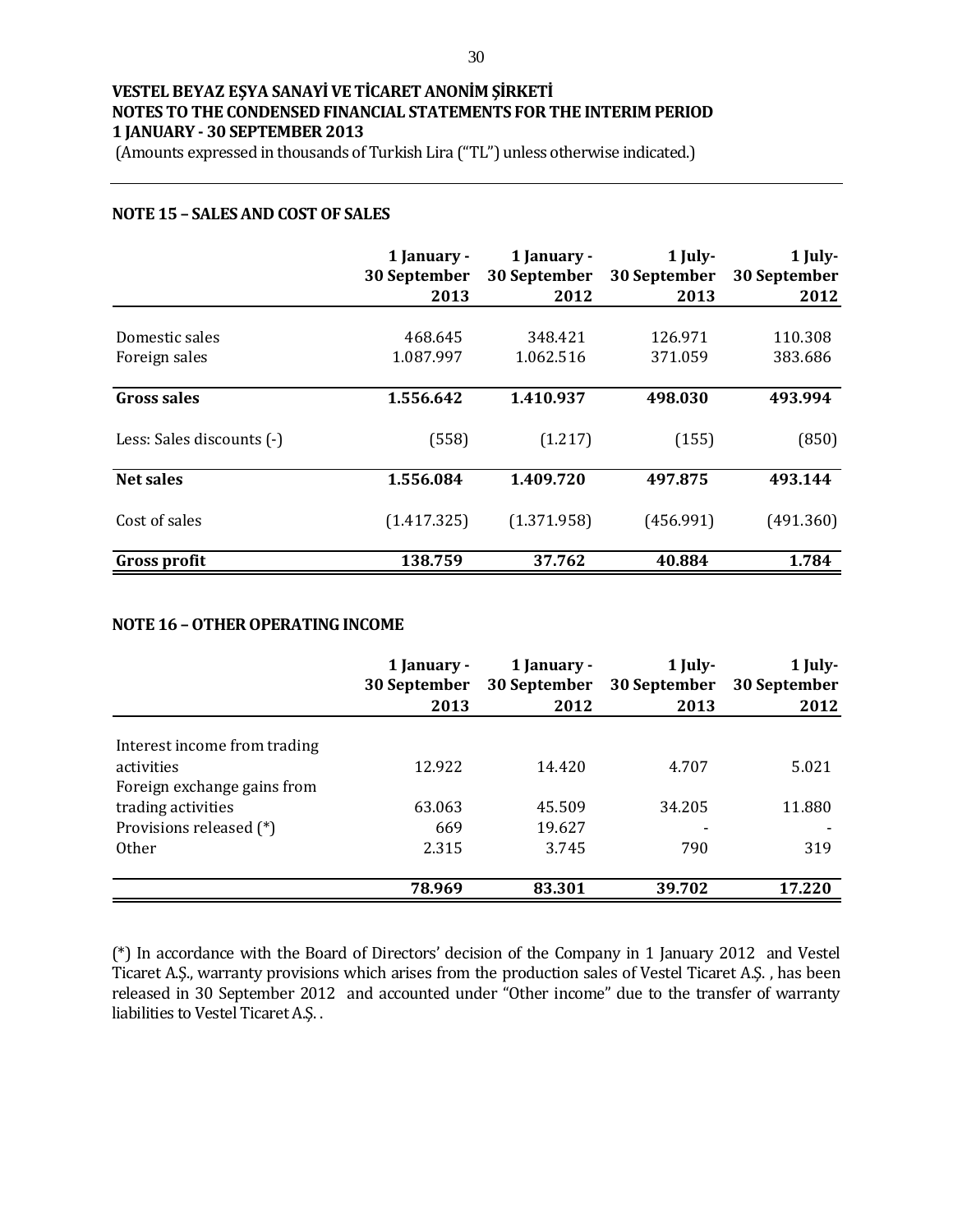(Amounts expressed in thousands of Turkish Lira ("TL") unless otherwise indicated.)

### **NOTE 17 –OTHER OPERATING EXPENSE**

|                                                                  | 1 January -<br>30 September | 1 January -<br>30 September | $1$ July-<br>30 September | 1 July-<br>30 September |
|------------------------------------------------------------------|-----------------------------|-----------------------------|---------------------------|-------------------------|
|                                                                  | 2013                        | 2012                        | 2013                      | 2012                    |
| Interest expense from trading<br>activities                      | 6.732                       | 12.152                      | 867                       | 3.562                   |
| Foreign exchange loss from<br>trading activities<br><b>Other</b> | 39.989<br>3.482             | 47.413<br>3.785             | 17.535<br>1.199           | 4.076<br>654            |
|                                                                  | 50.203                      | 63.350                      | 19.601                    | 8.292                   |

#### **NOTE 18 – FINANCIAL INCOME**

|                               | 1 January -<br>30 September<br>2013 | 1 January -<br>30 September<br>2012 | 1 July-<br>30 September<br>2013 | $1$ July-<br>30 September<br>2012 |
|-------------------------------|-------------------------------------|-------------------------------------|---------------------------------|-----------------------------------|
|                               |                                     |                                     |                                 |                                   |
| Foreign exchange gains        | 12.742                              | 25.672                              | 6.158                           | 8.433                             |
| Gains on derivative financial |                                     |                                     |                                 |                                   |
| instruments                   | 47.164                              | 55.737                              | 13.842                          | 25.458                            |
| Interest income               | 158                                 | 629                                 | 68                              | 91                                |
|                               |                                     |                                     |                                 |                                   |
|                               | 60.064                              | 82.038                              | 20.068                          | 33.982                            |

### **NOTE 19 – FINANCIAL EXPENSE**

|                                                         | 1 January -<br>30 September | 1 January -<br>30 September | $1$ July-<br>30 September | $1$ July-<br>30 September |
|---------------------------------------------------------|-----------------------------|-----------------------------|---------------------------|---------------------------|
|                                                         | 2013                        | 2012                        | 2013                      | 2012                      |
| Foreign exchange loss<br>Losses on derivative financial | 41.633                      | 19.395                      | 19.677                    | 13.461                    |
| instruments                                             | 52.236                      | 49.412                      | 16.903                    | 28.184                    |
| Interest expense                                        | 20.449                      | 15.985                      | 6.870                     | 7.279                     |
| <b>Other</b>                                            | 712                         | 719                         | 51                        | 251                       |
|                                                         |                             |                             |                           |                           |
|                                                         | 115.030                     | 85.511                      | 43.501                    | 49.175                    |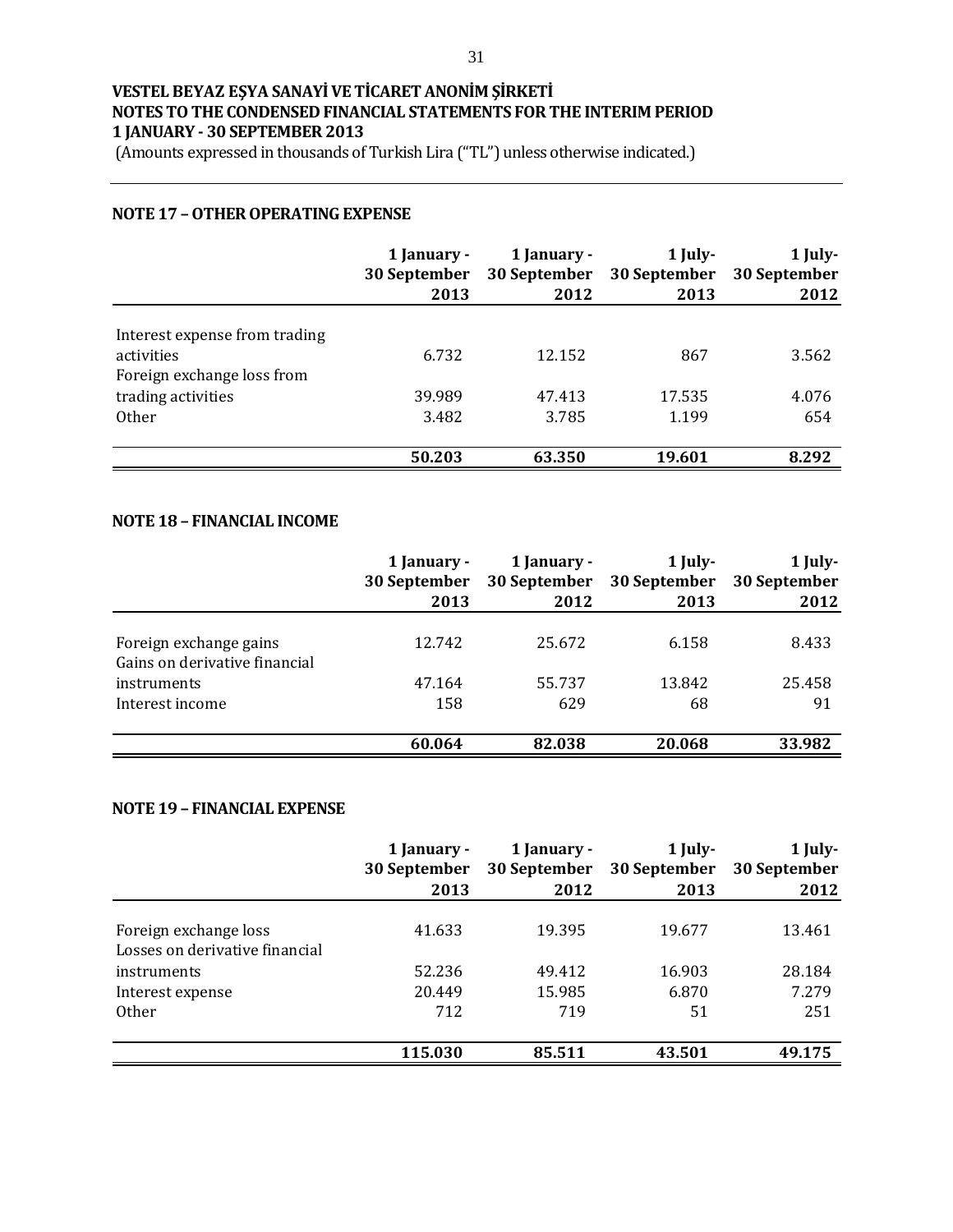(Amounts expressed in thousands of Turkish Lira ("TL") unless otherwise indicated.)

#### **NOTE 20 – TAX ASSETS AND LIABILITIES**

Company's tax liabilities as of the balance sheet dates are as follows:

|                                      | 30 September 2013 31 December 2012 |         |
|--------------------------------------|------------------------------------|---------|
| Corporation and income taxes         | (2.175)                            |         |
| Prepaid taxes (-)                    |                                    |         |
| Current income tax liabilities - net | (2.175)                            |         |
| Deferred tax liability               |                                    | (3.527) |
| Deferred tax asset                   | 5.757                              |         |
|                                      | 3.582                              | (3.527  |

In Turkey, beginning from 1 January 2006, the corporate tax rate is 20%.

Corporate tax is applied on taxable corporate income, which is calculated from the statutory accounting profit by adding back non-deductible expenses and by deducting other exempt income. In addition to corporate taxes, companies should also calculate income withholding taxes on any dividends distributed at the rate of % 15, except for companies receiving dividends who are resident companies in Turkey. Undistributed dividends incorporated in share capital are not subject to income withholding taxes.

In Turkey, advance tax returns are filed on a quarterly basis at the rate of %20, until the 10th day of the following month and paid until the 17th day. Advance tax returns files within the year are offset against corporate income tax calculated over the annual taxable corporate income.

According to the Corporate Tax Law, 75% of the capital gains arising from the sale of tangible assets and investments in equity shares owned for at least two years are exempted from corporate tax on the condition that such gains are reflected in the equity with the intention to be utilized in a share capital increase within five years from the date of the sale.

Under the Turkish taxation system, tax losses can be carried forward to be offset against future taxable income for up to five years. Tax losses cannot be carried back.

There is no procedure for a final and definitive agreement on tax assessments. Tax returns are filed between 1-25 April following the close of the accounting year to which they relate. Tax authorities may however examine such returns and the underlying accounting records and may revise assessment within five years.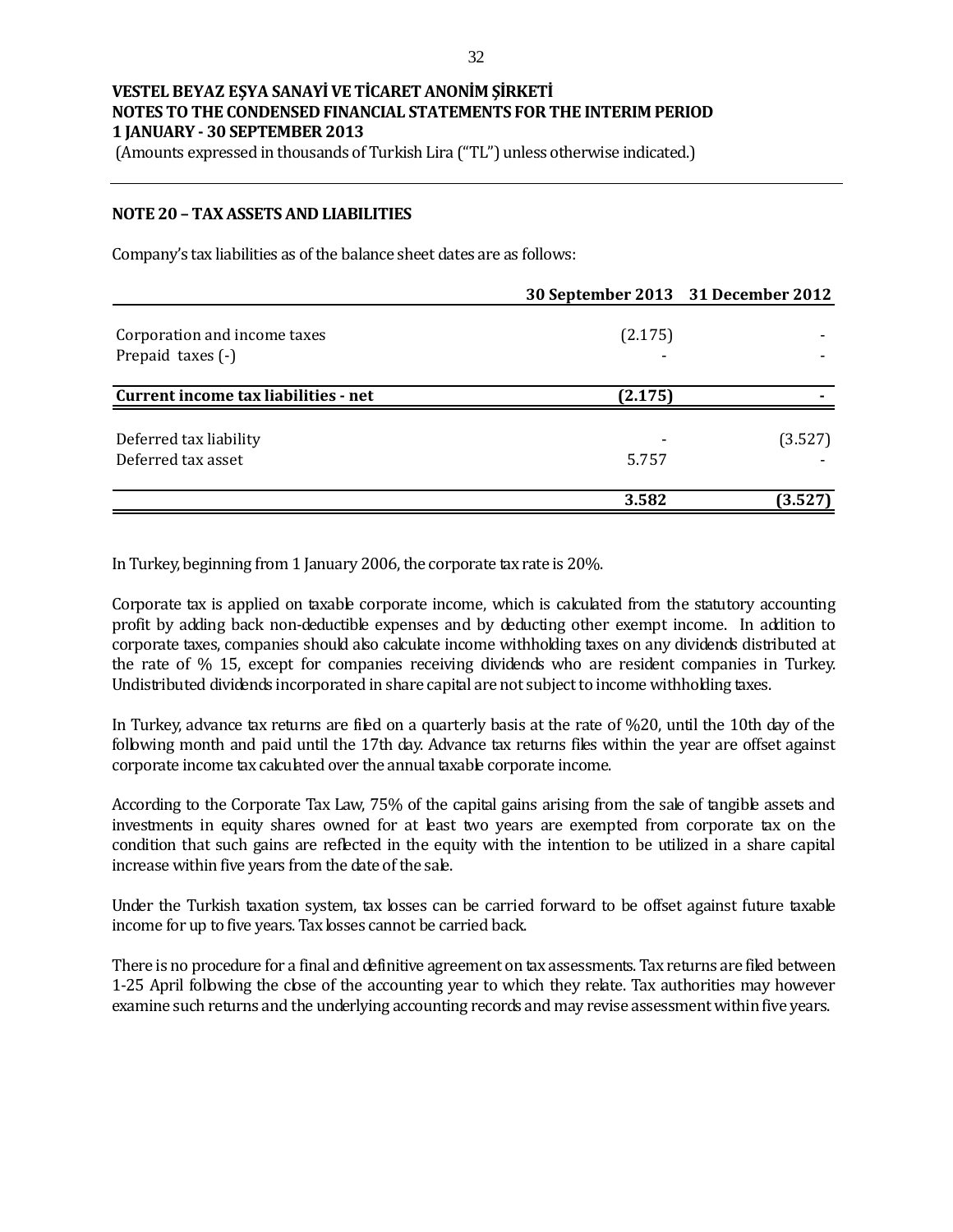(Amounts expressed in thousands of Turkish Lira ("TL") unless otherwise indicated.)

### **NOTE 20 – TAX ASSETS AND LIABILITIES (Cont'd)**

#### **Deferred tax assets and liabilities**

The Company recognizes deferred tax assets and liabilities based upon temporary differences arising between their financial statements prepared in accordance with CMB Communiqué II, No. 14.1 and their statutory financial statements. These temporary differences usually result from the recognition of revenue and expenses in different reporting periods for CMB Financial Reporting Standards and tax purposes.

Tax rate used in the calculation of deferred tax assets and liabilities based on the liability method is 20% (31 December 2012:%20).

The breakdown of cumulative temporary differences and the resulting deferred tax assets and liabilities provided using principal tax rate as of the balance sheet dates is as follows:

|                                        | <b>Cumulative temporary</b> |          |                                              |       |
|----------------------------------------|-----------------------------|----------|----------------------------------------------|-------|
|                                        | differences                 |          | Deferred tax                                 |       |
|                                        | <b>30 September</b><br>2013 | 2012     | 31 December 30 September 31 December<br>2013 | 2012  |
| <b>Deferred tax assets</b>             |                             |          |                                              |       |
| <b>Employment termination benefits</b> | (14.592)                    | (12.607) | 2.918                                        | 2.521 |
| Trade receivable rediscount expense    | (936)                       | (2.559)  | 187                                          | 512   |
| Provision for impairment on            |                             |          |                                              |       |
| inventories                            | (1.936)                     | (4.397)  | 387                                          | 879   |
| Derivative financial instruments       | (50.577)                    | (8.673)  | 10.115                                       | 1.735 |
| <b>Other</b>                           | (5.097)                     | (2.175)  | 1.019                                        | 435   |
|                                        |                             |          | 14.626                                       | 6.082 |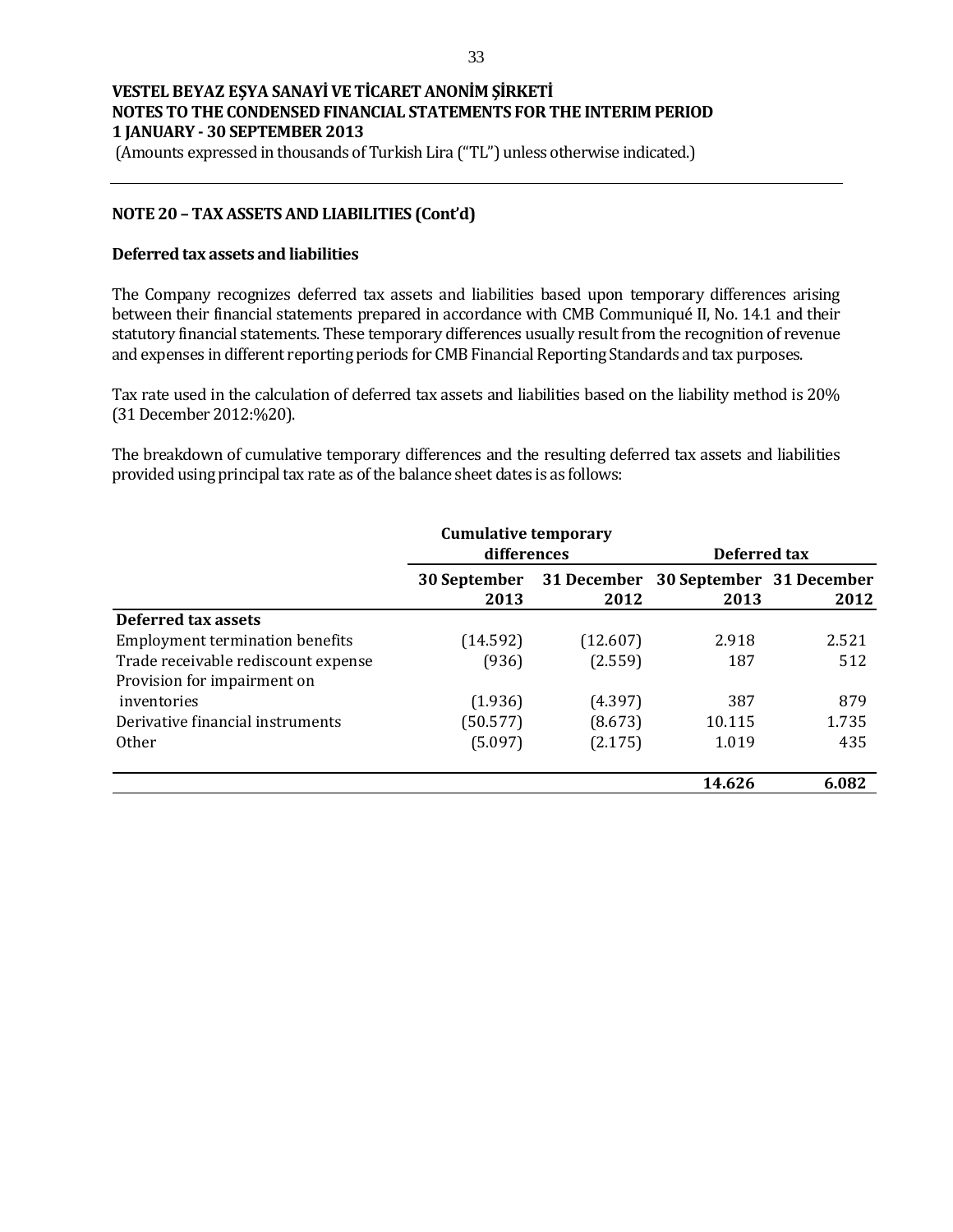(Amounts expressed in thousands of Turkish Lira ("TL") unless otherwise indicated.)

### **NOTE 20 – TAX ASSETS AND LIABILITIES (Cont'd)**

|                                          | <b>Cumulative temporary</b><br>differences |        | Deferred tax |                                      |  |
|------------------------------------------|--------------------------------------------|--------|--------------|--------------------------------------|--|
|                                          | 30 September                               |        |              | 31 December 30 September 31 December |  |
|                                          | 2013                                       | 2012   | 2013         | 2012                                 |  |
| Deferred tax liabilites                  |                                            |        |              |                                      |  |
| Property, plant and equipment and        |                                            |        |              |                                      |  |
| intangible assets                        | 42.847                                     | 47.298 | (8.569)      | (9.460)                              |  |
| <b>Other</b>                             | (1.500)                                    | 745    | (300)        | (149)                                |  |
|                                          |                                            |        | (8.869)      | (9.609)                              |  |
| Deferred tax assets / (liabilites) - net |                                            |        | 5.757        | (3.527)                              |  |

The movement of net deferred tax assets and liabilities is as follows:

|                                                                           | 1 January -      | 1 January -<br>30 September 2013 30 September 2012 |
|---------------------------------------------------------------------------|------------------|----------------------------------------------------|
| Opening balance, 01 January<br>Tax expense recognized in income statement | (3.527)<br>3.149 | (3.725)<br>310                                     |
| Tax recognized directly in the shareholders' equity                       | 6.135            |                                                    |
| Deferred tax (liabilities) / assets - net<br>at the end of the period     | 5.757            | (3.415)                                            |

#### **NOTE 21 – EARNINGS PER SHARE**

|                                                                                          | 1 January -<br>30 September<br>2013 | 1 January -<br>30 September<br>2012 | 1 July-<br>30 September<br>2013 | 1 July-<br>30 September<br>2012 |
|------------------------------------------------------------------------------------------|-------------------------------------|-------------------------------------|---------------------------------|---------------------------------|
| Net income attributable to<br>equity holders of the parent<br>Weighted average number of | 45.529                              | (3.124)                             | 17.047                          | (22.705)                        |
| ordinary shares (thousand<br>shares)                                                     | 190.000                             | 190.000                             | 190.000                         | 190.000                         |
|                                                                                          | 0,24                                | (0,02)                              | 0,09                            | (0, 12)                         |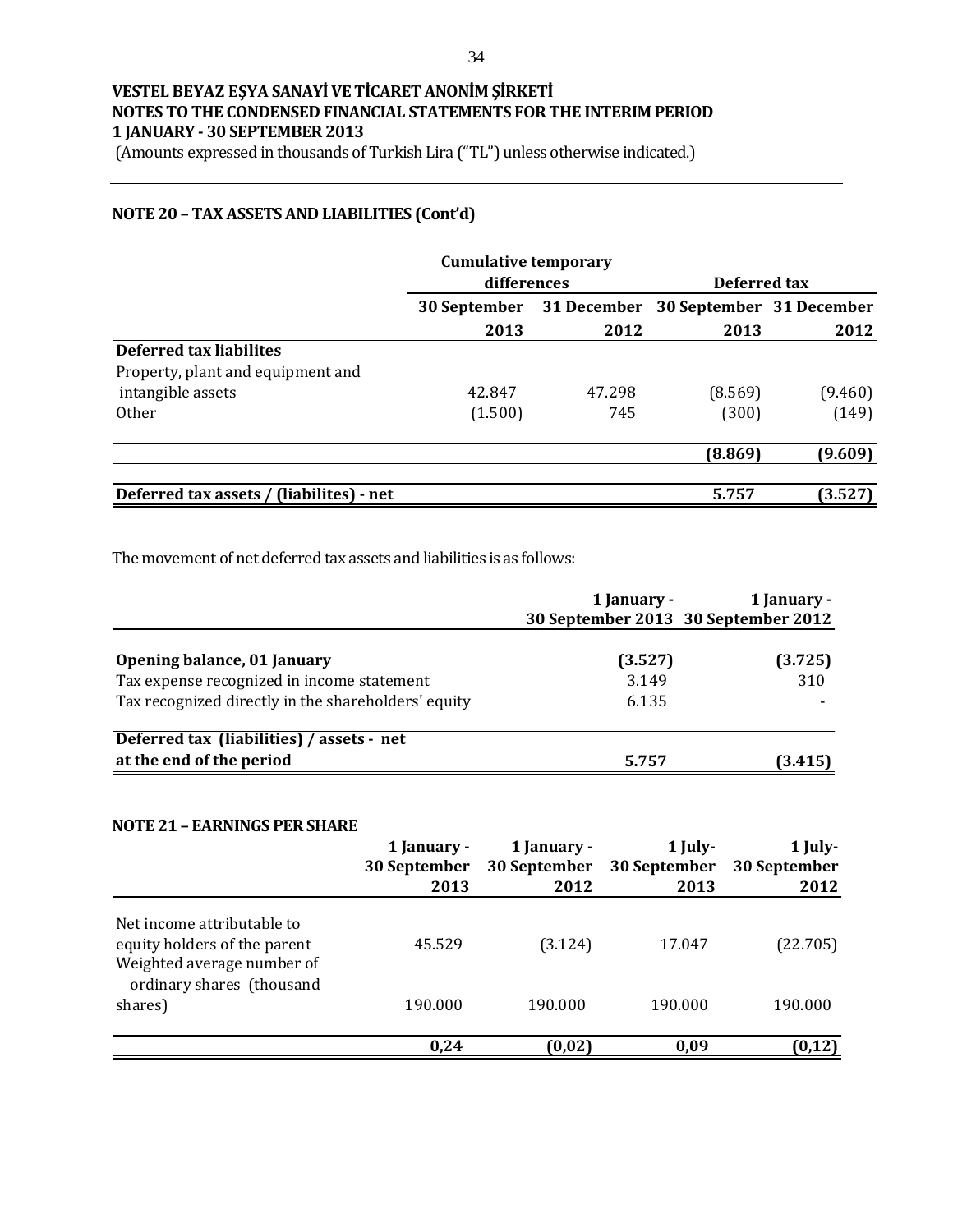(Amounts expressed in thousands of Turkish Lira ("TL") unless otherwise indicated.)

#### **NOTE 22 –RELATED PARTY DISCLOSURES**

#### **a) Short-term trade receivables from related parties**

|                                      | 30 September 2013 31 December 2012 |         |
|--------------------------------------|------------------------------------|---------|
|                                      |                                    |         |
| Vestel Ticaret A.S.                  | 518.236                            | 621.861 |
| Vestel CIS Limited                   | 268                                | 2.655   |
| Other related parties                | 26                                 | 19      |
|                                      | 518.530                            | 624.535 |
| Unearned interest on receivables (-) | (807)                              | (2.464) |
|                                      | 517.723                            | 622.071 |

The receivables result from the Company's foreign and domestic sales performed via Vestel Ticaret A.Ş. which is also a member of Vestel Group Companies.

### **b) Short-term trade payables to related parties**

| 3.998  | 1.958                                        |
|--------|----------------------------------------------|
| 12.967 | 5.288                                        |
| 488    | 343                                          |
|        |                                              |
|        | 7.589                                        |
| (6)    | (2)                                          |
| 17.447 | 7.587                                        |
|        | 30 September 2013 31 December 2012<br>17.453 |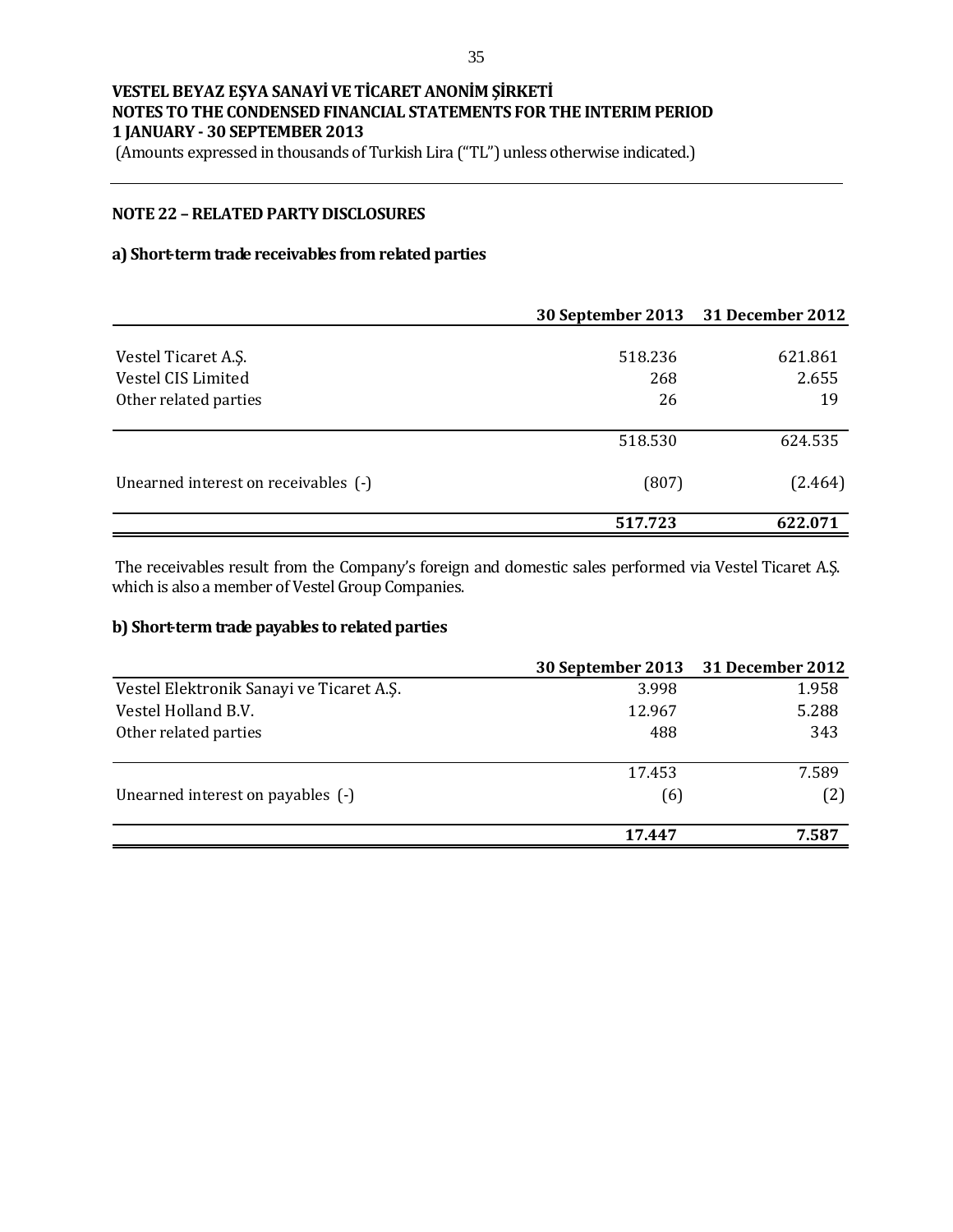(Amounts expressed in thousands of Turkish Lira ("TL") unless otherwise indicated.)

#### **NOTE 22 –RELATED PARTY DISCLOSURES (Cont'd)**

#### **c) Other short-term receivables from related parties**

|                     | 30 September 2013 31 December 2012 |  |
|---------------------|------------------------------------|--|
| Vestel Ticaret A.S. | 207.900                            |  |

The annual interest rate of the other payables to Vestel Ticaret A.Ş. is %10,2 for TL and maturity is 30 December 2013.

### **d) Financial liabilities from related parties**

|                     | 30 September 2013 31 December 2012 |  |
|---------------------|------------------------------------|--|
| Vestel Ticaret A.S. | 27.209                             |  |

As of 30 September 2013, financial liabilities from Vestel Ticaret A.Ş. is related to the bans obtained from Vestel Ticaret A.Ş. from various financial institutions and transferred to the Company with the same conditions. The annual average effective interest rate of the bans transferred from Vestel Ticaret A.Ş. is %5 for TL.

#### **e) Transactions with related parties**

|                                     | 1 January - | 1 January -<br>30 September 30 September 30 September 30 September | 1 July- | 1 July- |
|-------------------------------------|-------------|--------------------------------------------------------------------|---------|---------|
|                                     | 2013        | 2012                                                               | 2013    | 2012    |
| <b>Sales</b>                        |             |                                                                    |         |         |
| Vestel Ticaret A.S.                 | 1.531.131   | 1.380.827                                                          | 488.870 | 483.081 |
| Vestel Elektronik Sanayi ve Ticaret |             |                                                                    |         |         |
| A.Ş.                                | 7.500       | 6.835                                                              | 2.097   | 2.306   |
| Vestel CIS Limited                  | 93          |                                                                    |         |         |
| Other related parties               | 17          | 3.560                                                              | 3       | 56      |
|                                     | 1.538.741   | 1.391.222                                                          | 490.970 | 485.443 |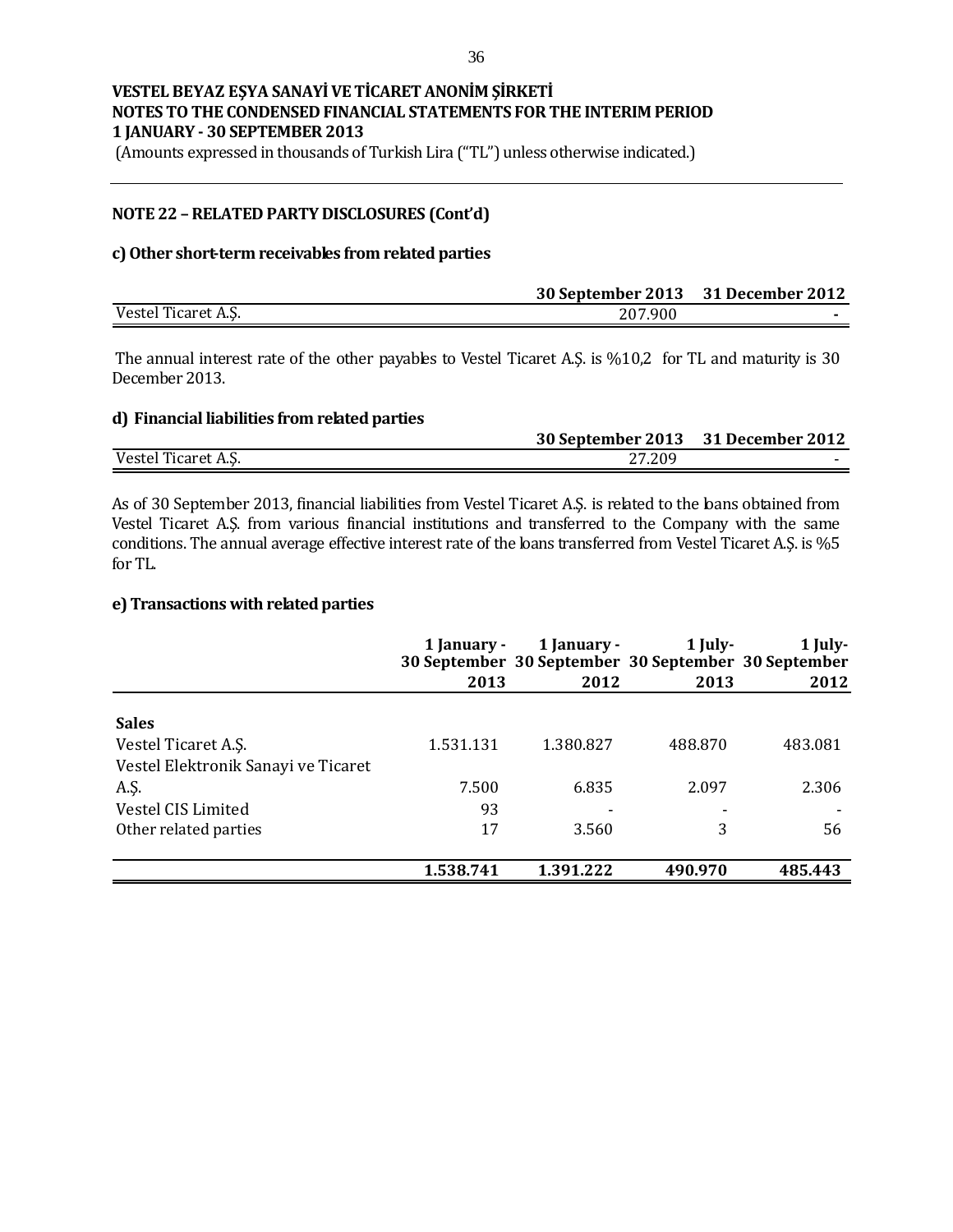(Amounts expressed in thousands of Turkish Lira ("TL") unless otherwise indicated.)

### **NOTE 22 –RELATED PARTY DISCLOSURES (Cont'd)**

|                                         | 1 January - | 1 January -                                                 | 1 July- | 1 July- |
|-----------------------------------------|-------------|-------------------------------------------------------------|---------|---------|
|                                         | 2013        | 30 September 30 September 30 September 30 September<br>2012 | 2013    | 2012    |
|                                         |             |                                                             |         |         |
| <b>Purchases and operating expenses</b> |             |                                                             |         |         |
| <b>Vestel Holland BV</b>                | 359.806     | 272.365                                                     | 104.330 | 73.549  |
| Vestel Elektronik Sanayi ve Ticaret     |             |                                                             |         |         |
| A.Ş.                                    | 36.905      | 25.539                                                      | 11.506  | 5.798   |
| Other related parties                   | 6.862       | 6.980                                                       | 2.025   | 1.355   |
|                                         |             |                                                             |         |         |
|                                         | 403.573     | 304.884                                                     | 117.861 | 80.702  |

The Company performs part of its raw material purchases via Vestel Holland B.V which is also a member of Vestel Group Companies.

|                         | 1 January - | 1 January -                                         | 1 July- | 1 July- |
|-------------------------|-------------|-----------------------------------------------------|---------|---------|
|                         |             | 30 September 30 September 30 September 30 September |         |         |
|                         | 2013        | 2012                                                | 2013    | 2012    |
| Other operating income  |             |                                                     |         |         |
| Vestel Ticaret A.S.     | 66.126      | 10.875                                              | 33.984  | 4.467   |
| Other related parties   | 2.816       | 1.446                                               | 1.362   | 736     |
|                         |             |                                                     |         |         |
|                         | 68.942      | 12.321                                              | 35.346  | 5.203   |
|                         |             |                                                     |         |         |
|                         | 1 January - | 1 January -                                         | 1 July- | 1 July- |
|                         |             | 30 September 30 September 30 September 30 September |         |         |
|                         | 2013        | 2012                                                | 2013    | 2012    |
| Other operating expense |             |                                                     |         |         |
|                         |             |                                                     |         |         |
| Vestel Ticaret A.S.     | 3.698       | 36.622                                              |         |         |
| Other related parties   | 1.878       | 1.798                                               | 686     | 888     |

### **f) Compensation paid to key management including directors, the Chairman of Board of Directors, general managers and assistant general managers.**

Compensation paid to key management for the nine months period ended 30 September 2013 is 2.893 TL (1 January.-30 September 2012: 1.539 TL).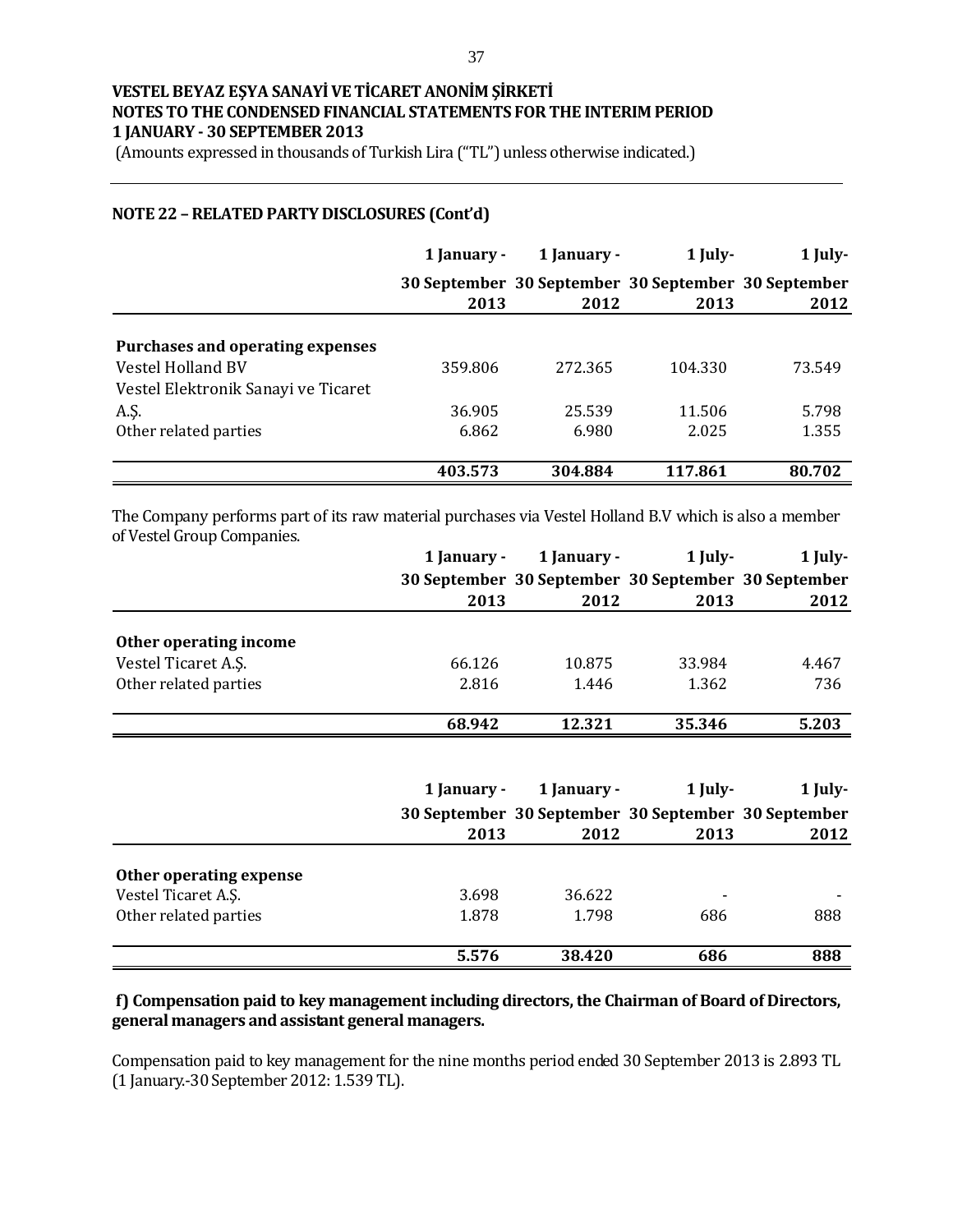(Amounts expressed in thousands of Turkish Lira ("TL") unless otherwise indicated.)

#### **NOTE 23 – FOREIGN CURRENCY POSITION**

|                                                   |            |           | <b>Other</b>      |                                      |
|---------------------------------------------------|------------|-----------|-------------------|--------------------------------------|
|                                                   |            |           | <b>Currencies</b> |                                      |
|                                                   |            |           | (TL)              |                                      |
| 30 September 2013                                 | <b>USD</b> |           |                   | <b>EUR Equivalent) TL Equivalent</b> |
| 1. Trade receivables                              | 11.983     | 122.893   | 37.019            | 399.154                              |
| 2a. Monetary financial assets (including cash and |            |           |                   |                                      |
| cash equivalents)                                 | 303        | 10.222    | 5.288             | 33.999                               |
| 2b. Non-monetary financial assets                 |            |           |                   |                                      |
| 3. Other                                          |            |           |                   |                                      |
| 4. Current assets $(1+2+3)$                       | 12.286     | 133.115   | 42.307            | 433.153                              |
| 5. Trade receivables                              |            |           |                   |                                      |
| 6a. Monetary financial assets                     |            |           |                   |                                      |
| 6b. Non-monetary financial assets                 |            |           |                   |                                      |
| 7. Other                                          |            |           |                   |                                      |
| 8. Non-current assets (5+6+7)                     |            |           |                   |                                      |
| 9. Total assets $(4+8)$                           | 12.286     | 133.115   | 42.307            | 433.153                              |
| 10. Trade payables                                | 112.375    | 32.580    | 175               | 318.311                              |
| 11. Financial liabilities                         | 25.212     | 42.521    |                   | 168.150                              |
| 12a. Other monetary liabilities                   |            |           |                   |                                      |
| 12b. Other non-monetary liabilities               |            |           |                   |                                      |
| 13. Current liabilities (10+11+12)                | 137.587    | 75.101    | 175               | 486.461                              |
| 14. Trade payables                                |            |           |                   |                                      |
| 15. Financial liabilities                         | 8.583      | 7.633     |                   | 38.439                               |
| 16a. Other monetary liabilities                   |            |           |                   |                                      |
| 16b. Other non-monetary liabilities               |            |           |                   |                                      |
| 17. Non-current liabilities (14+15+16)            | 8.583      | 7.633     |                   | 38.439                               |
| 18. Total liabilities (13+17)                     | 146.170    | 82.734    | 175               | 524.900                              |
| 19. Off-balance sheet derivative instruments/     |            |           |                   |                                      |
| net asset (liability) position (19a+19b)          | 62.604     | (138.946) | (27.100)          | (281.630)                            |
| 19a. Hedged total assets                          | 139.871    | 81.054    |                   | 507.294                              |
| 19b. Hedged total liabilities                     | (77.267)   | (220.000) | (27.100)          | (788.925)                            |
| 20. Net foreign currency asset/ (liability)       |            |           |                   |                                      |
| position (9-18+19)                                | (71.280)   | (88.565)  | 15.032            | (373.377)                            |
| 21. Net foreign currency monetary asset/          |            |           |                   |                                      |
| (liability) position                              |            |           |                   |                                      |
| $(=1+2a+5+6a-10-11-12a-14-15-16a)$                | (133.884)  | 50.381    | 42.132            | (91.747)                             |
| 22. Fair value of financial instruments used      |            |           |                   |                                      |
| in foreign currency hedging                       |            |           |                   | (50.577)                             |
| 23. Export                                        | 35.914     | 420.159   | 19.250            | 1.087.997                            |
| 24. Import                                        | 193.078    | 165.355   | 47.992            | 762.159                              |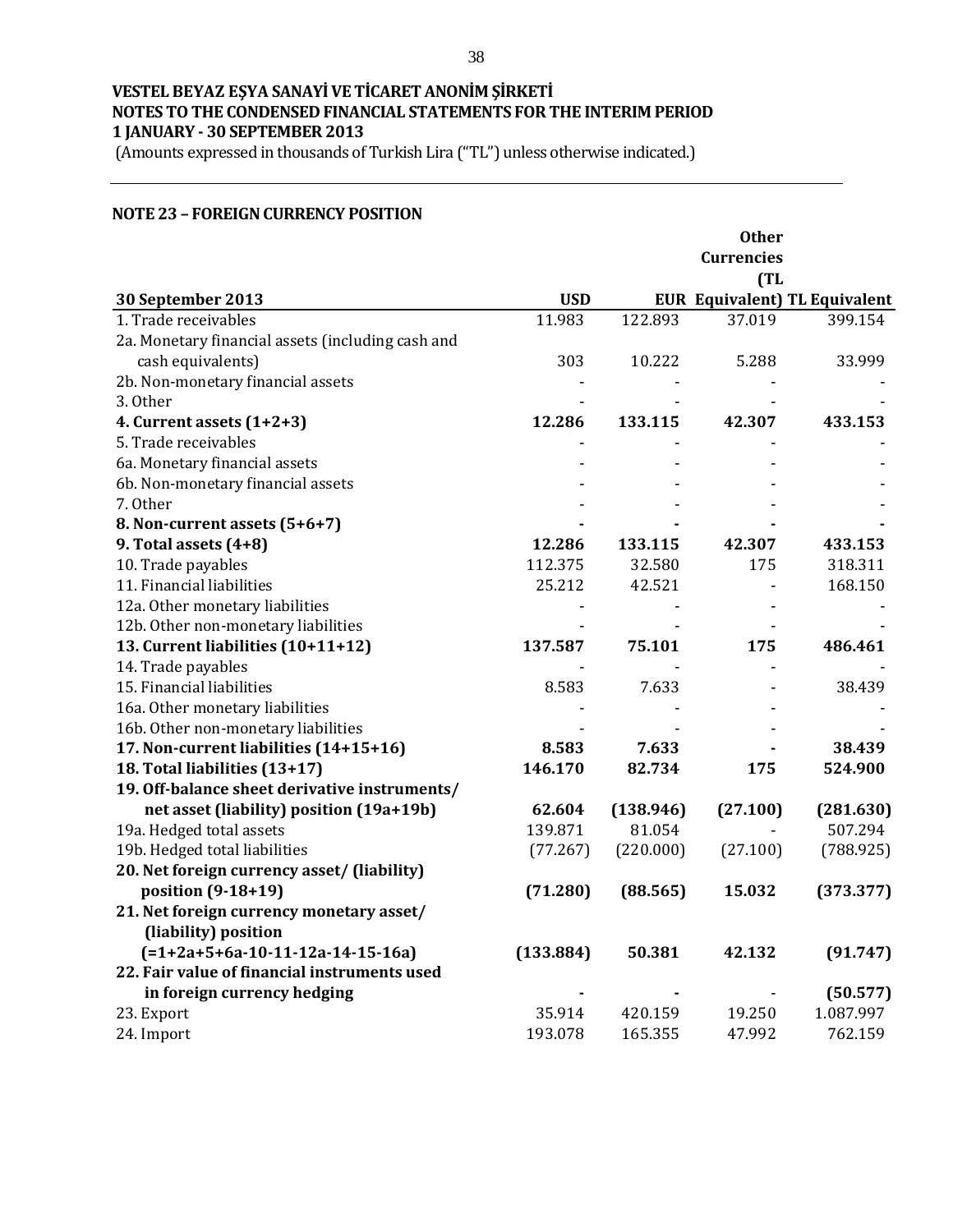(Amounts expressed in thousands of Turkish Lira ("TL") unless otherwise indicated.)

### **NOTE 23 – FOREIGN CURRENCY POSITION (Cont'd)**

|                                                   |            |           | <b>Other</b>      |                                      |
|---------------------------------------------------|------------|-----------|-------------------|--------------------------------------|
|                                                   |            |           | <b>Currencies</b> |                                      |
|                                                   |            |           | (TL)              |                                      |
| <b>31 December 2012</b>                           | <b>USD</b> |           |                   | <b>EUR Equivalent) TL Equivalent</b> |
| 1. Trade receivables                              | 16.048     | 152.229   | 45.709            | 432.313                              |
| 2a. Monetary financial assets (including cash and |            |           |                   |                                      |
| cash equivalents)                                 | 426        | 518       | 36                | 2.014                                |
| 2b. Non-monetary financial assets                 |            |           |                   |                                      |
| 3. Other                                          | 11.220     | 4.511     | 107               | 30.716                               |
| 4. Current assets $(1+2+3)$                       | 27.694     | 157.258   | 45.852            | 465.043                              |
| 5. Trade receivables                              |            |           |                   |                                      |
| 6a. Monetary financial assets                     |            |           |                   |                                      |
| 6b. Non-monetary financial assets                 |            |           |                   |                                      |
| 7. Other                                          |            |           |                   |                                      |
| 8. Non-current assets (5+6+7)                     |            |           |                   |                                      |
| 9. Total assets (4+8)                             | 27.694     | 157.258   | 45.852            | 465.043                              |
| 10. Trade payables                                | 105.968    | 39.624    | 118               | 282.200                              |
| 11. Financial liabilities                         | 50.092     | 21.853    |                   | 140.686                              |
| 12a. Other monetary liabilities                   |            |           |                   |                                      |
| 12b. Other non-monetary liabilities               |            |           |                   |                                      |
| 13. Current liabilities (10+11+12)                | 156.060    | 61.477    | 118               | 422.886                              |
| 14. Trade payables                                |            |           |                   |                                      |
| 15. Financial liabilities                         |            | 29.767    |                   | 70.004                               |
| 16a. Other monetary liabilities                   |            |           |                   |                                      |
| 16b. Other non-monetary liabilities               |            |           |                   |                                      |
| 17. Non-current liabilities (14+15+16)            |            | 29.767    |                   | 70.004                               |
| 18. Total liabilities (13+17)                     | 156.060    | 91.244    | 118               | 492.890                              |
| 19. Off-balance sheet derivative instruments/     |            |           |                   |                                      |
| net asset (liability) position (19a+19b)          | 321.189    | (278.644) | (44.109)          | (126.844)                            |
| 19a. Hedged total assets                          | 383.667    | 140.241   | 2.836             | 1.016.566                            |
| 19b. Hedged total liabilities                     | (62.478)   | (418.885) | (46.945)          | (1.143.410)                          |
| 20. Net foreign currency asset/ (liability)       |            |           |                   |                                      |
| position (9-18+19)                                | 192.823    | (212.630) | 1.625             | (154.691)                            |
| 21. Net foreign currency monetary asset/          |            |           |                   |                                      |
| (liability) position                              |            |           |                   |                                      |
| $(=1+2a+5+6a-10-11-12a-14-15-16a)$                | (139.586)  | 61.503    | 45.627            | (58.563)                             |
| 22. Fair value of financial instruments used      |            |           |                   |                                      |
| in foreign currency hedging                       |            |           |                   | (8.673)                              |
| 23. Export                                        | 59.498     | 570.162   | 35.144            | 1.455.670                            |
| 24. Import                                        | 251.244    | 218.536   | 1.360             | 955.284                              |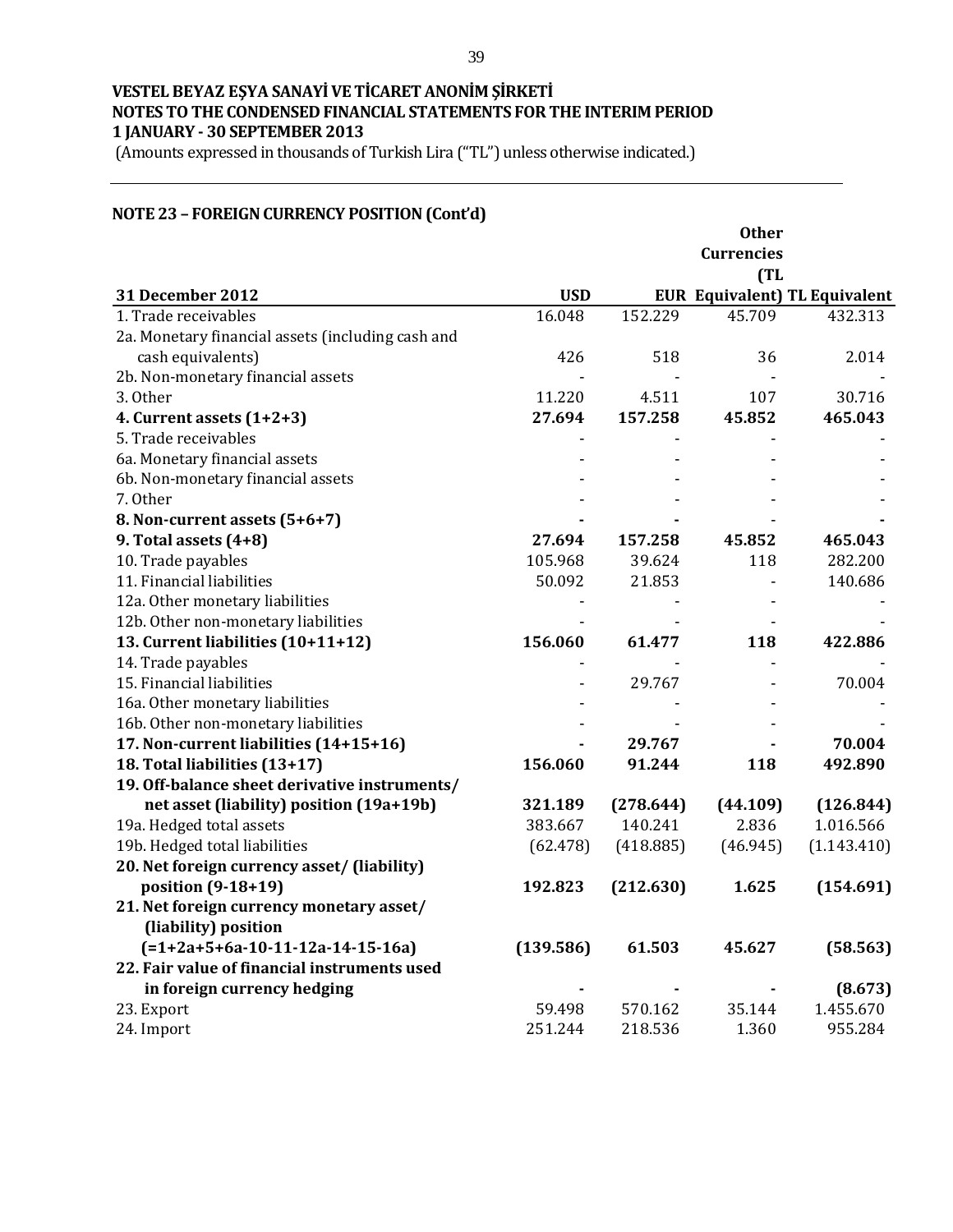(Amounts expressed in thousands of Turkish Lira ("TL") unless otherwise indicated.)

### **NOTE 23 – FOREIGN CURRENCY POSITION(Cont'd)**

|                                        | Gain / Loss         |                     | <b>Equity</b>                                                 |                                     |  |
|----------------------------------------|---------------------|---------------------|---------------------------------------------------------------|-------------------------------------|--|
| 30 September 2013                      | Foreign<br>exchange | Foreign<br>exchange | Foreign<br>exchange<br>appreciation depreciation appreciation | Foreign<br>exchange<br>depreciation |  |
|                                        |                     |                     |                                                               |                                     |  |
| +/-10% fluctuation of USD rate:        |                     |                     |                                                               |                                     |  |
| USD net asset / liability              | (27.235)            | 27.235              | (27.235)                                                      | 27.235                              |  |
| Secured portion from USD risk (-)      | (2.081)             | 2.081               | 12.913                                                        | (12.913)                            |  |
| <b>USD</b> net effect                  | (29.316)            | 29.316              | (14.322)                                                      | 14.322                              |  |
|                                        |                     |                     |                                                               |                                     |  |
| +/-10% fluctuation of EUR rate:        |                     |                     |                                                               |                                     |  |
| EUR net asset / liability              | 13.847              | (13.847)            | 13.847                                                        | (13.847)                            |  |
| Secured portion from EUR risk (-)      | (3.389)             | 3.389               | (39.375)                                                      | 39.375                              |  |
|                                        |                     |                     |                                                               |                                     |  |
| <b>EUR</b> net effect                  | 10.458              | (10.458)            | (25.528)                                                      | 25.528                              |  |
| +/-10% fluctuation of other currency   |                     |                     |                                                               |                                     |  |
| rates:                                 |                     |                     |                                                               |                                     |  |
| Other currencies net asset / liability | 4.213               | (4.213)             | 4.213                                                         | (4.213)                             |  |
| Secured portion from other currency    |                     |                     |                                                               |                                     |  |
| $risk(-)$                              | (2.715)             | 2.715               | (2.715)                                                       | 2.715                               |  |
| Other currency net effect              | 1.498               | (1.498)             | 1.498                                                         | (1.498)                             |  |